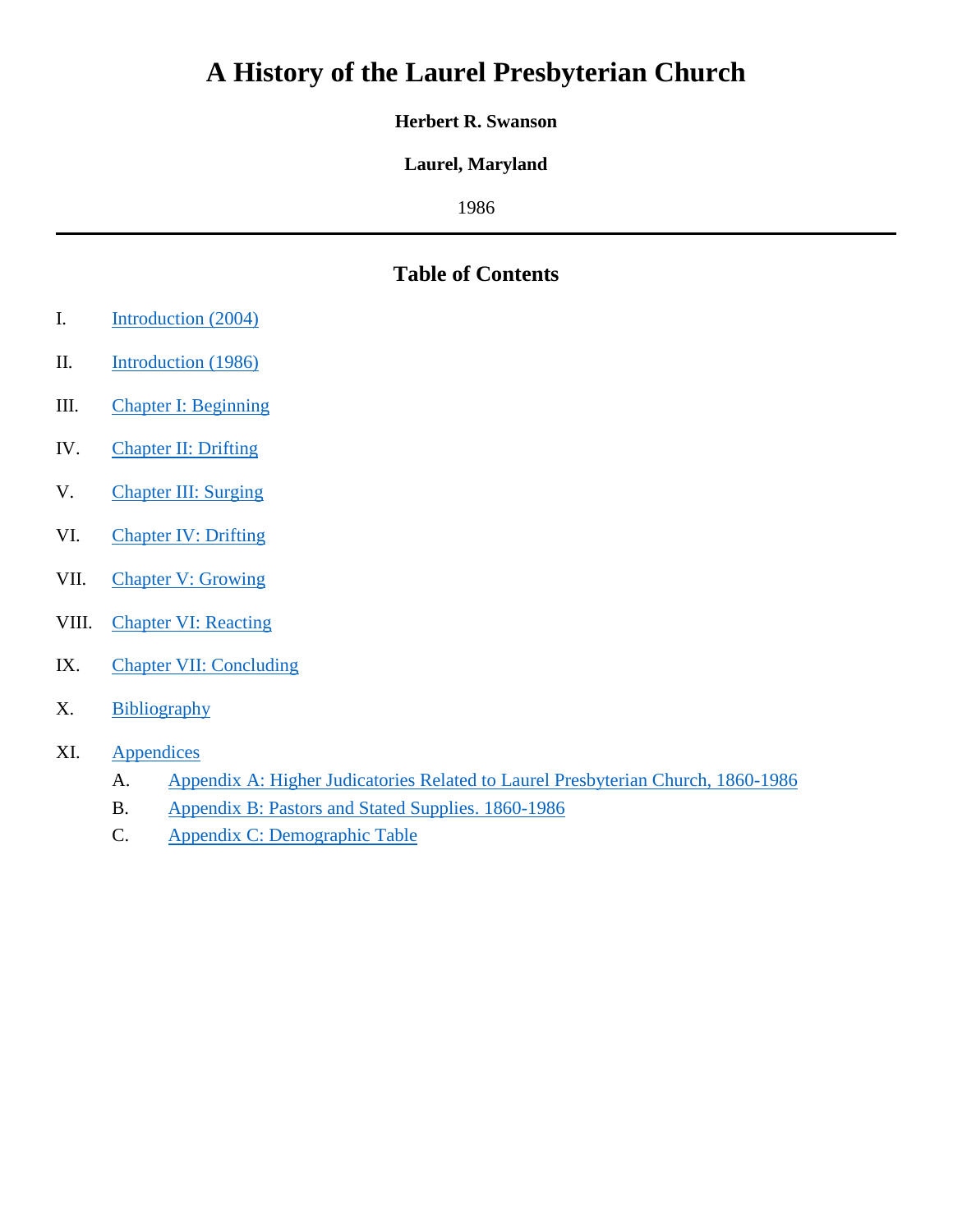#### **2004 Introduction**

<span id="page-1-0"></span>My family and I lived in Laurel, Maryland, from 1984 to 1987 while I was doing graduate work at the University of Maryland. During that time, we became involved in the life of the [Laurel Presbyterian Church,](http://www.laurelpresbyterian.org/) and in the course of things I offered to write the history of the congregation. They took me up on the offer, and the church published the final product of my research in 1986. That experience afforded me a fascinating glimpse into the history of the Southern Presbyterian Church, the State of Maryland, and the city of Laurel, as well as the church itself. It was also a good experience because of the strong support and encouragement that the congregation and its pastor, the Rev. Frank Hayes, gave me throughout the research and writing process. "LPC" was a relatively strong congregation in the 1980s, in part because of the close relationships between its members. We were fortunate to have shared in those relationships and to have made the congregation our church home, if only for a brief period of time.

In early June 2004, my wife, Warunee, and I visited Laurel and attended worship at "LPC" for the first time since we'd left in 1987. Old friends there greeted us warmly, and it was gratifying for me to be remembered by them as "the guy who wrote our history." It was also gratifying to learn that the congregation has placed my history of the church on their website [since dropped]. The current pastor of the congregation assured me that the church continues to make use of history and that she herself found it helpful in her D.Min. studies.

The *History of the Laurel Presbyterian Church* is apparently out of place on a website devoted to the study of the Thai church, but I feel that it is fitting that it be included here. The three years that I spent in the United States up to 1987 were a period of preparation for my impending return to Thailand to do church history research under the Church of Christ in Thailand (CCT). My studies at the University of Maryland comprised an important part of that preparation, and the work I did on the history of the Laurel Church was another part. I expected to emphasize local church research when I returned to Chiang Mai, and in writing the history of LPC I was experimenting with ways to do local church history. What readers find here, that is, represents something of a prolegomenon to my research and writing in Thailand from 1988 down to the present. So, there is a connection to Thailand, at least for me and my family.

I also hope, however, that websearchers and websurfers may come across this history and find it helpful in its own right. In a modest way, it offers insights into the histories mentioned above, as well as providing a very little slice of the American pie from the 1860s through the 1970s. The story of the Laurel Presbyterian Church is a very special piece of the pie, a history of a fine group of people who lived their lives "in between" in between Baltimore and Washington, in between the South and the North, and in between America 's rural past and suburban present.

I have made no changes in this version. It reads just as it did in 1986. The LPC electronic version, however, has a number of errors introduced by scanning, and I have corrected all that I found. The scanner especially had trouble distinguishing "1" from "7" and "0" from "8," which played some havoc with dates. Otherwise, the text is the original. I don't know if I was happy with it then, but by-and-large I am now.

> Herb Swanson Ban Dok Daeng August 2004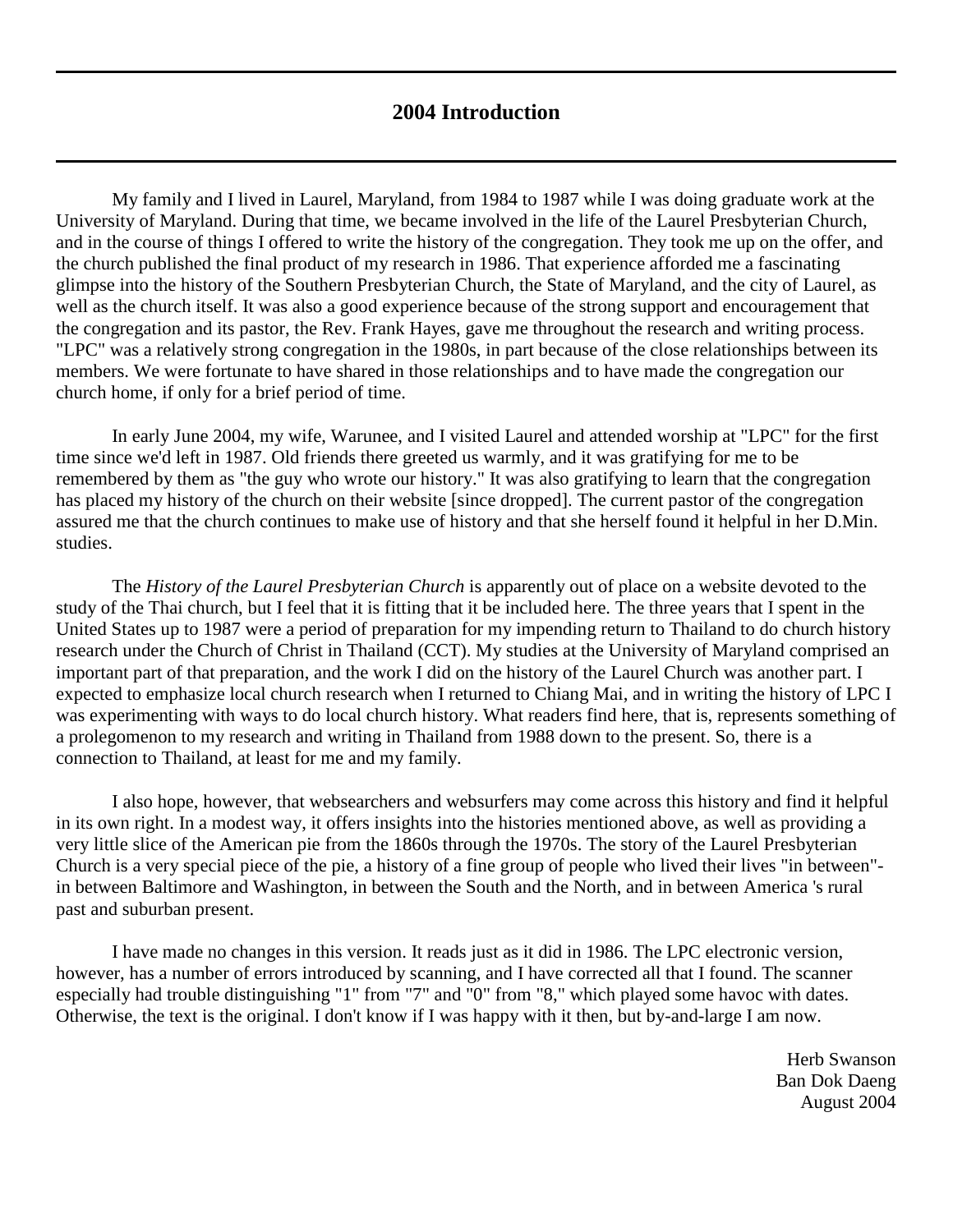#### **1986 Introduction**

<span id="page-2-0"></span>The past has a strangely nebulous yet powerful hold on the present. Human groups quickly forget all but a few of the many events and Ideas that shape them. Those same events and ideas, however, create traditions and patterns of acting and thinking that persist for decades and even centuries. The very fact that these patterns are forgotten makes them all the more powerful. Their influence goes unchallenged and remains beyond conscious control. Past experience, past events, and past thinking, then, play a largely unseen but potent role in how people think and act in the present.

History, the critical study of the past, provides an opportunity to rediscover the hidden past and its influences over the present. Such study raises vital questions about how humans change and fail to change. The histories of living nations and institutions, therefore, do not belong to historians. They belong, rather, to the peoples whose stories they tell. Historians are merely stewards of those stories, the ones who listen, who question, and who 'put together' what they hear.

When I first proposed the idea of this history to the Session of the Laurel Presbyterian Church, Laurel, Maryland, in the Fall of 1984, I did so on the basis of the above ideas and my experience in researching and writing local church histories in Thailand and Australia. The churches it was my privilege to work with in those two nations taught me that the past, its triumphs and its hurts, plays a vitally important role in shaping the lives of local churches. I learned from them that, if approached circumspectly, congregational-wide studies of a church's past can help churches understand themselves and reflect upon the nature of their Christian commitment as a church. Such studies can also help churches heal the wounds of old fights and longremembered misunderstandings.

These have been, then, my goals as I researched and wrote this history: to provide an opportunity for the Laurel Presbyterian Church to rediscover and reflect upon its past; and to allow it, where possible, to learn from its own experience. Such learning, reflection, and rediscovery are not ends in themselves. They are means to a much more important end: the discovery and affirmation of peacemaking ministries that allow a church such as LPC to demonstrate in concrete, effective ways God's love for the world.

For those who read this history, you should understand that in your hands is not a history 'textbook,' which has the purpose of marshalling facts and dates in neat (but boring) rows across tightly printed pages. This is a manual for reflection. It is intended primarily for the use of LPC. The facts and the dates are in here, but so are trends and patterns that should cause every member who reads this book to think about the meaning of LPC's past... for its present... and its future.

This history also contains a pastoral component. It is an exercise in pastoral listening, the primary concern of which is not factual accuracy for its own sake but healing, growth, and the spiritual journey committed Christians must take. I am firmly convinced, nonetheless, that a 'pastoral history' demands of the pastoral historian the same high historiographical standards expected of all historians. Otherwise, the work of the pastoral historian simply perpetuates misunderstanding and fails to expose the reality of the hidden past. It is my feeling that, as I have tried to chart a careful course which tells the story of LPC honestly and pastorally, this history accurately reflects the most important patterns of behavior and belief of the Laurel Presbyterian Church. If it stimulates reflection and discussion on the congregation's historical experience, I will feel that it will have successfully completed the course it charts.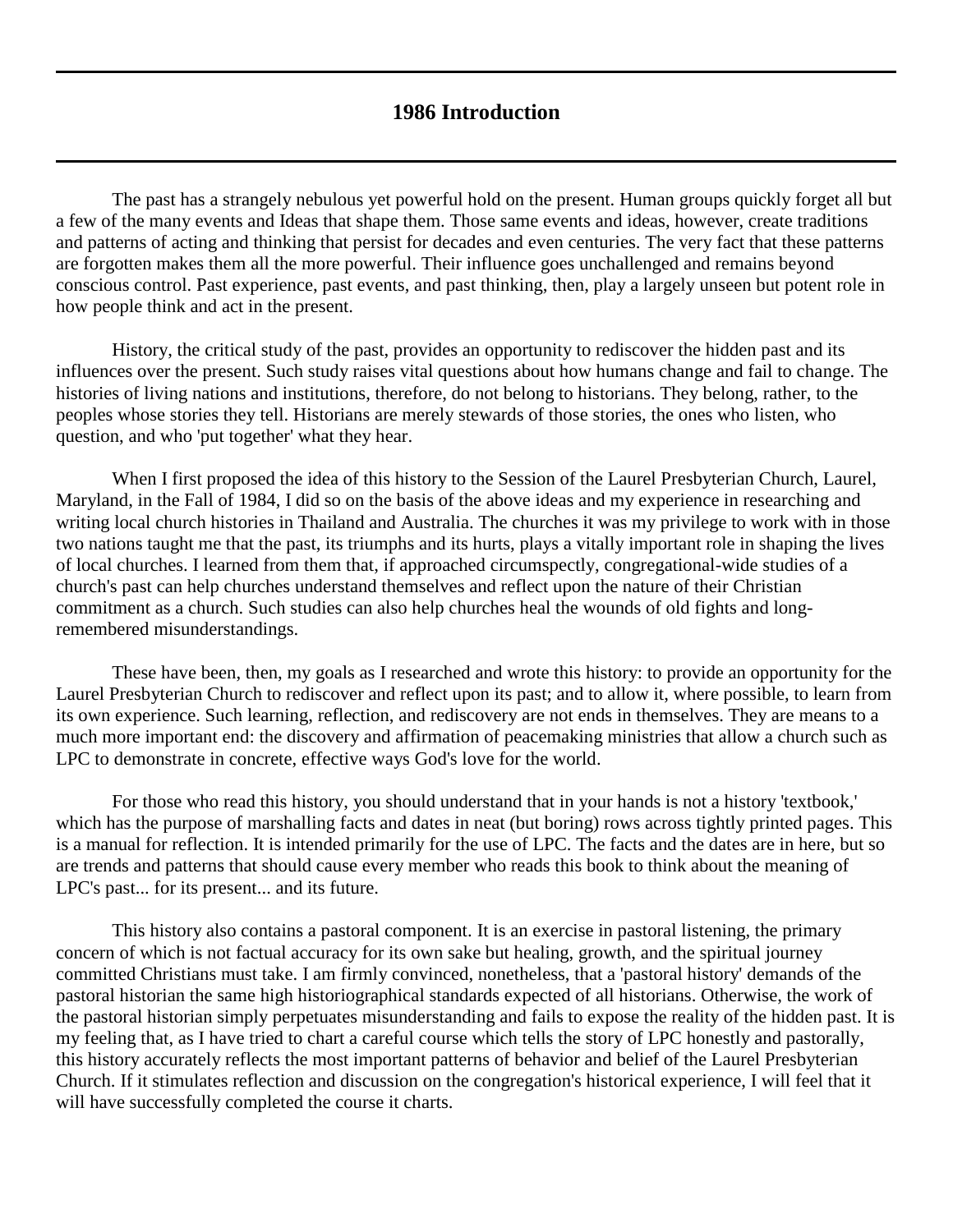As is customary in introductions, I want to take this opportunity to thank a number of individuals and groups who have assisted me in completing this study. Don't blame them, however, for any shortcomings!

Frank Hayes, the pastor at LPC, has been instrumental in initiating, sustaining, and bringing to fruition this study. We have spent many hours sharing our reflections on it. The Reflection Committee, appointed by the Session to support this research project, deserves special commendation for their constructive, critical review of this text. A significant number of members, former members, former pastors, and friends of the church took time to talk with me, and they provided invaluable information. The entire congregation, particularly members of the Session, showed interest in and supported my research.

Doris Bowie, Martha Garrison, and Blackie Blackstock devoted hours of time to proof reading draft copies. The church secretary, Joan McNeil, assisted the research and writing of this history in many ways. John Wayne provided assistance in printing the final text. The Presbyterian Historical Society in Philadelphia and the Union Theological Library in Richmond both supplied research materials and answered reference inquiries in a polite, efficient manner.

To all of these individuals this study owes a large debt of thanks. And, even beyond them, my deepest thanks goes to Warunee, whose boundless patience, love, and interest upholds it all.

> Herbert R. Swanson Laurel April 1986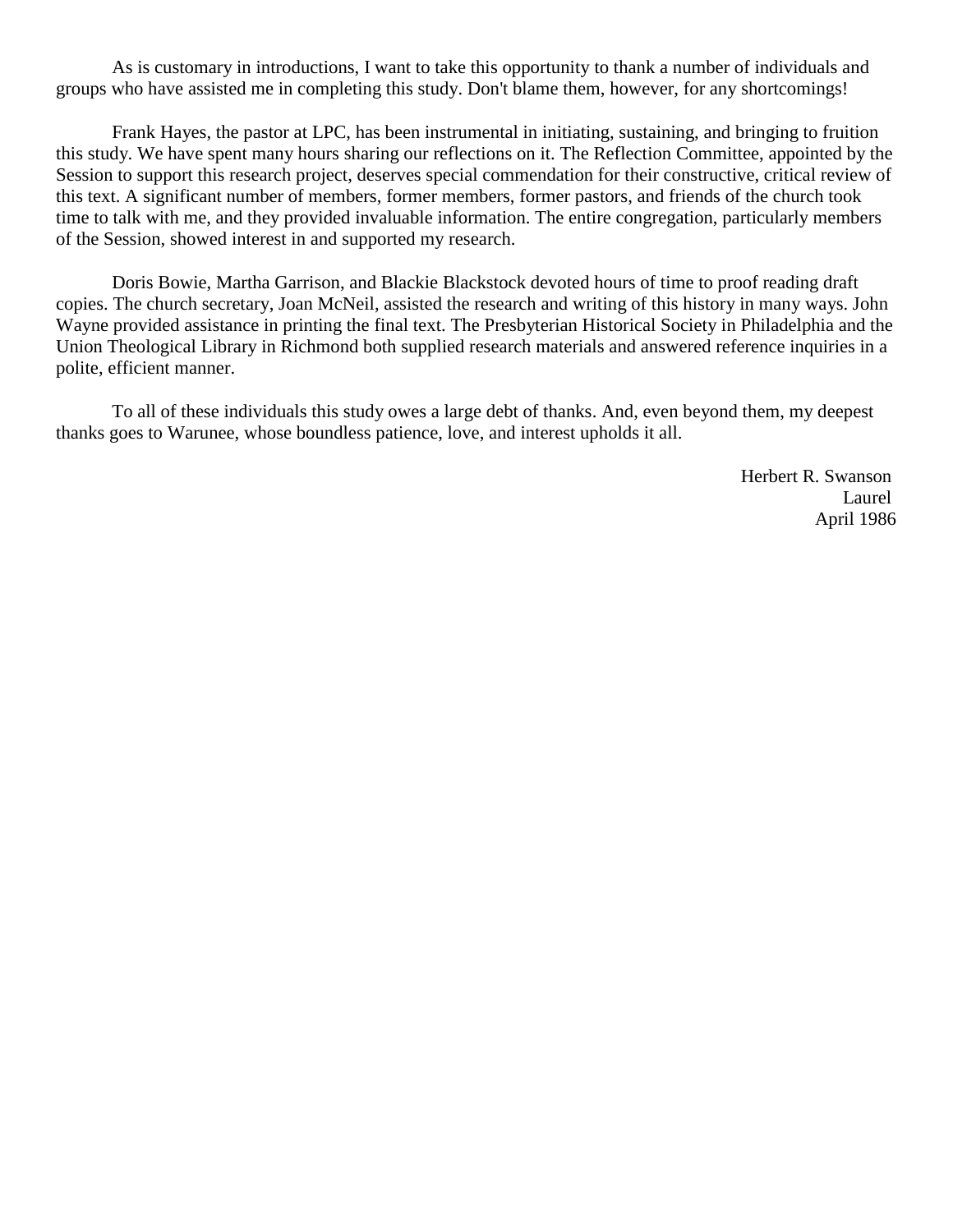#### **Chapter I: Beginning**

<span id="page-4-0"></span>The passage of more than twelve decades has obscured the origins of the Laurel Presbyterian Church and made its founding something of a lost event. The records left to us tell a great deal, but the telling does not answer the question of why the church was founded in 1860 near Laurel Factory, Maryland. Nor do the earliest records concerning the Laurel Church reflect as clearly as we might wish the sense of crisis abroad in the United States in 1860 as the nation sank slowly towards the Civil War, the most traumatic event in its history.

On an even larger scale, those same records fail to reveal the deep traumas of vast social change which Americans experienced in the first half of the nineteenth century. The women and men who established the Laurel Church in April 1860 had grown up in a world where the industrialization of the economy, the urbanization of society, the rapid growth of Catholicism, the primitivism of life on the western frontier, and the rise of competing religious and secular ideologies appeared to threaten the purity of their American Protestant civilization. The old order in which the lower classes gave deference to the higher, families produced all that they needed at home, and orthodox Calvinism gave meaning to life disintegrated around them stage by stage.

Laurel, Maryland, has a modest and still largely ignored history going back to the family of Richard Snowden. Snowden received a grant of land in the area in the mid-seventeenth century. In the next century, Richard Snowden, Jr. discovered iron ore on the banks of the Patuxent River and with other men established an iron works, which attracted more settlers into the area. Over the course of the decades, the community grew into a manufacturing and transportation center and became known as 'Laurel Factory.' However, only in the 1840s did Laurel Factory achieve sufficient size to warrant the establishment of churches. In that decade, the Methodists, Episcopalians, and Catholics all founded congregations still in existence today. The community has now forgotten that the Presbyterians also founded a congregation in Laurel in that decade because that church survived for only a brief period.

Presbyterianism established itself early in colonial Maryland with active churches in the late seventeenth century, and Maryland remained a center for colonial Presbyterians for some decades thereafter. The particular story of Presbyterians in Laurel, however, actually began in 1837 when the Presbyterian Church in the United States of America divided into 'Old School' and 'New School' camps over issues of theology and church politics. The Old School faction represented the more traditional, Calvinistic side of Presbyterianism and viewed the New School group as johnny-come-lately innovators. Most Maryland churches stayed with the Old School denomination. The New School Church, however, established the Presbytery of the District of Columbia in Washington, and, in 1843, that presbytery received reports that prospects in Laurel Factory favored the establishment of a Presbyterian Church. The presbytery sent Charles F. Diver, a licensed preacher, to Laurel Factory. In November 1843, Diver founded a church with nine members. For unrecorded reasons, the small Laurel Factory Church disappeared from presbytery records after 1845. The New School denomination lacked strength throughout the larger region and most likely could not provide the church with pastoral leadership or with encouragement. Quite possibly Laurel Factory Presbyterians also reacted negatively to the strong antislavery stand taken by the New School General Assembly beginning in 1846 and found it difficult to sustain a church representing an anti-slavery denomination in an area sympathetic to the South.

In the years following, slavery and the growing tensions between North and South increasingly dominated national life. Maryland, as a border state, felt the national distress with particular force because the geographical regions of the state reproduced within the state the same divisions found in the nation. Over the course of several decades, western Maryland developed close ties with the Northern economy and culture, while southern Maryland and the Eastern Shore remained inherently Southern in culture, economy, and sympathy,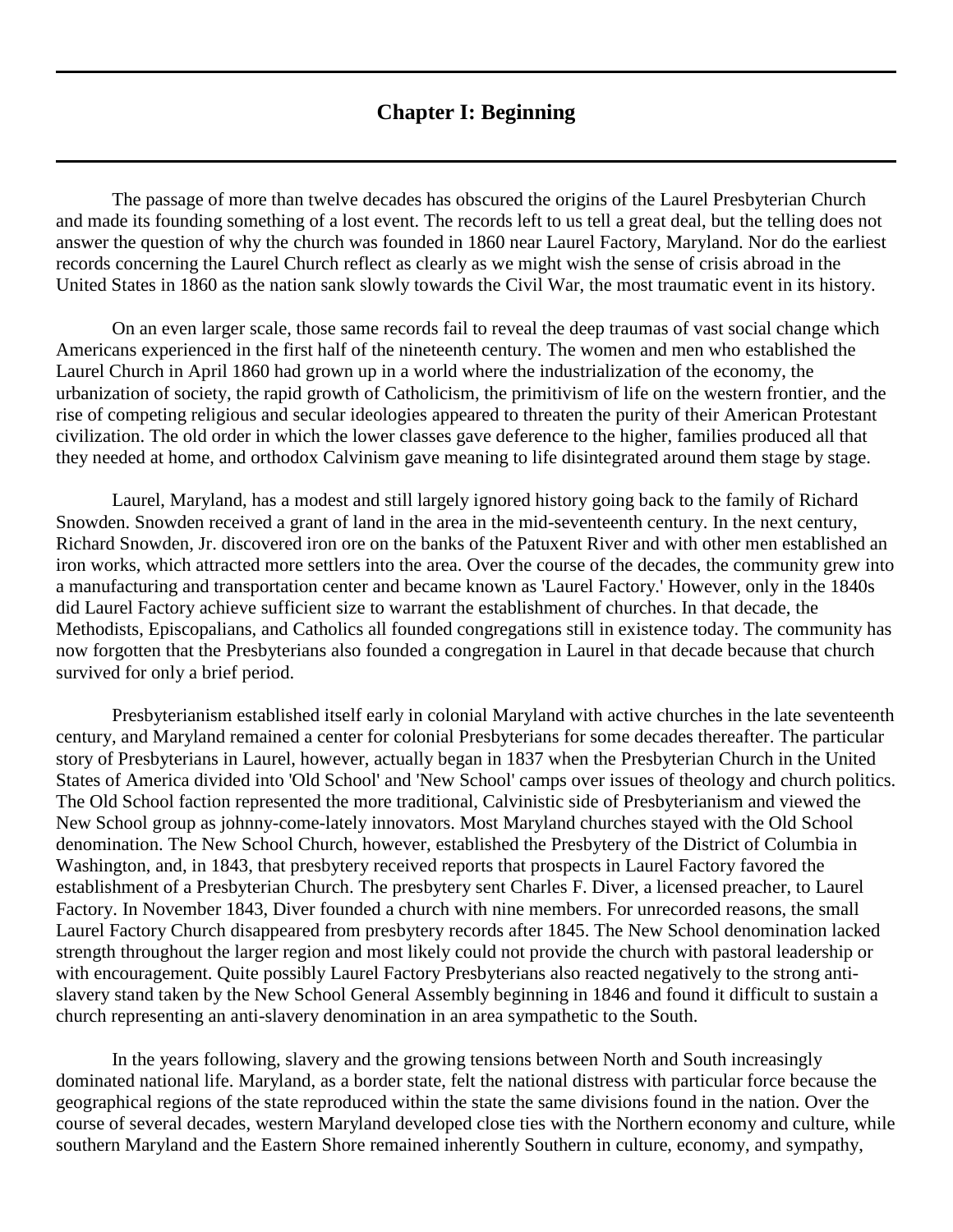This same regional cultural geography situated Laurel Factory on the northern edge of the southern region, and the majority of its people sympathized with the South.

In the midst of the growing tensions and national divisions, the Presbyterians initiated yet another attempt to establish a church at Laurel Factory. According to the historical supplement of *The Presbyterian Observer* (published in Baltimore ) for its October 28, 1886, issue, the Revs. J.E. Nourse and E. Bosworth of the Old School's Potomac Presbytery established churches at Beltsville and Laurel Factory, apparently in 1859. The Beltsville Church laid the cornerstone for a building in August 1860. The relationship between these two clergymen of the Potomac Presbytery to the Presbyterians in Laurel Factory remains unclear. Apparently, however, most of those with whom they had contact and who showed interest in founding a Presbyterian Church there lived north of Laurel Factory itself and within the bounds of Baltimore Presbytery. In any event, a small group of Presbyterians did establish a church just north of Laurel Factory in Howard County. At that time, Prince George 's County fell within the bounds of Potomac Presbytery and Howard County within the bounds of Baltimore Presbytery. In the absence of any direct records, it seems reasonable to speculate that the initiative of Potomac Presbytery led to the establishment of the church founded just beyond Laurel Factory.

[*Note*: According to an entry in Nourse, *[The Presbytery of Washington City](http://ia700204.us.archive.org/2/items/presbyteryofwash00nour/presbyteryofwash00nour.pdf)* , at the time of its founding, Potomac Presbytery initiated missionary work in a number of Maryland communities, including Laurel. The entry states that, "At its first meeting, November 30th of the same year [1858], its two earliest acts were the appointment of a Committee on assessments, and the adoption of a resolution that every minister should spend, in the intervals of the stated meetings, at least one Sabbath in missionary labor. The earliest result of this last named act was the revival and continuance of Presbyterian services at Laurel, Maryland." Citation: J. E. Nourse, *et. al. The Presbytery of Washington City and the Churches Under Its Care*. Washington: Gibson Bros., 1888. (p. 14) - HRS, 12/20/12]

The only record remaining of the founding of this new congregation appears in the minutes of Baltimore Presbytery, the parent body of the church. The minutes for April 4, 1860, reports:

Mr. [Gustavus] Ober presented a petition from sundry persons in Prince George, Anne Arundel & Howard Counties, asking to be organized into a church. Messrs. Hamner, Dickson, & J. N. Brown were appointed to organize a church if the way be clear in the neighborhood of Laurel Factory...'

Those same minutes recorded that the presbytery also appointed a regular schedule of preachers for the church on an every-other-Sunday basis beginning April 15, 1860, with the Rev. Dr. James G. Hamner. A second entry, dated June 12, 1860, reads, 'The committee for the purpose reported that they had organized a church at Laurel Factory consisting of eleven members & that Edward Snowden & Benjamin L. Holt had been elected Ruling Elders.' Baltimore Presbytery then enrolled the new church as the Oak Grove Church. It may safely be assumed that Snowden, a member of the highly influential old Snowden family, played a prominent part in the founding of the congregation as did other Snowdens in the establishment of the Methodist and Episcopal churches in Laurel.

The above mentioned minutes, unfortunately, do not provide an exact date for the founding of the Oak Grove Church. They do seem to imply that the church began officially on April 15 since the first preacher, Hamner, was also a member of the committee appointed to establish the church. William Snowden, one of the eleven original members, remembered forty years later that the church began on April 14, 1860, but in his account of the founding of the church Snowden either misremembered or omitted several significant facts so that his statement that the church began on April 14th is not entirely reliable. In short, the founding date of the Oak Grove Church is probably April 14th, might be April 15th, and most certainly is one of those two days.

In his brief sketch of the history of the Laurel Presbyterian Church just mentioned, William Snowden also remembered that the Oak Grove Church met for worship in its first years at the All Saints Methodist Church, just two miles outside of Laurel Factory in Howard County (on what is now a wooded lot on Whiskey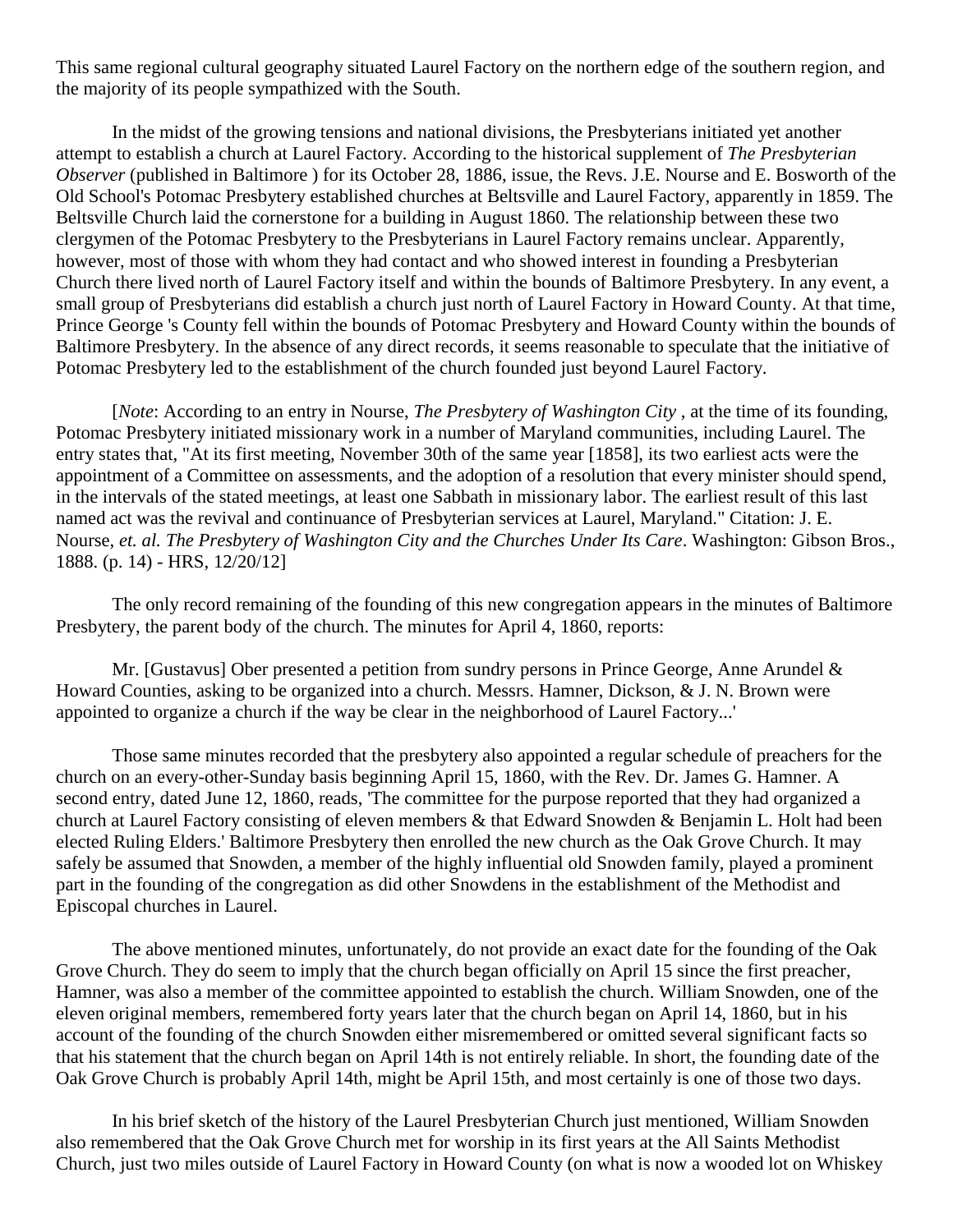Bottom Road just beyond the sharp curve at the intersection with Stephens Road). The All Saints Church, which no longer exists, itself had an interesting past. It started as a Protestant Episcopal Church. In the years after 1821, that denomination suffered a split in Maryland between 'high church' and 'low church' factions. At this same time, the Methodist Episcopal Church underwent a major split that resulted in the formation of the Methodist Protestant Church. In 1828, that newly formed Methodist denomination established a 'class' at Savage Factory, which soon moved to the nearby All Saints Church and eventually took it over as a Methodist Church. Evidently, the Methodist congregation at All Saints was a small one, since the Presbyterians alternated Sundays with them in using the building for worship. The available records give no insight into the relationship of the All Saints Church to the Oak Grove Church. The Presbyterians may have used the All Saints building only because it was available. Or, the All Saints Church may have been more of a parent to the Presbyterians. We do not know.

Although the process by which the church was founded seems relatively clear, nothing in the records available explains why the Oak Grove Church began when it did. It may have been that it took until 1860 for enough Presbyterians to move into the area and express interest in starting a church. Snowden's brief sketch implies this. Or, it may have been that in this area of Southern sympathies the increasingly anti-slavery conflicts in most of the major Protestant denominations caused them to join the Old School Presbyterians, who had suppressed the conflict in their denomination. Whether national or purely local events led to the founding of the Oak Grove Church, we do know that the church grew from its original eleven to twenty members in its first year. Presbytery supplied its pulpit, and the church had neither a pastor nor a stated supply. The new congregation established a large Sunday School of some 60 pupils, and its total expenditures in that first year amounted to \$150, probably mostly used to pay the preachers.

After the Republican Party and Abraham Lincoln won the presidential election of 1860, national events quickly enveloped the subsequent history of the Oak Grove Church. The General Assembly of the Presbyterian Church in the United States of America (Old School) could no longer ignore the deep split in the nation. In May 1861, the General Assembly resolved its support for the Union in a hotly contested debate. Border state delegates, including those from Maryland, opposed any statement of Union support because they still hoped to avoid a split with southern Presbyterians. Most of the southern presbyteries, however, did not even send delegates to the General Assembly. They met instead, in Augusta, Georgia, in December 1861 and formed the Presbyterian Church in the Confederate States of America.

We know very little about the Oak Grove Church during the Civil War. In its second year the church reported a membership of 21 with an addition of six new members but a net growth of only one. The Sunday School remained at 60 pupils. Baltimore Presbytery continued to see to the supply of the Oak Grove pulpit by various preachers until April 1863, when it appointed the church's first stated supply, Dr. Hamner, who had been on the commission that established the church and had preached the first sermon in it. Hamner also preached regularly at Beltsville while supplying Oak Grove. Notably, Hamner had belonged to the New School Presbytery of the District of Columbia at the time that presbytery established a church in Laurel Factory in the 1840s. Hamner must have left the anti-slavery New School denomination because of his own Southern sympathies just as he later left the Northern Presbyterian Church (Old School) because of its anti-slavery pronouncements, and one cannot help but speculate whether or not Hamner had connections with and influence among the Presbyterians around Laurel Factory even prior to 1860.

Naturally, national events continued to dominate the history of the Oak Grove Church. As the Civil War progressed, the General Assembly of the Northern Church (Old School) made increasingly sharp pronouncements against slavery. At the same time, Baltimore Presbytery began to debate more localized issues arising from the war. Factions developed. Matters turned for the worse in June 1863 when the Rev. Dr. J. J. Bullock, pastor of the Franklin Street Church in Baltimore and the leader of the Southern-leaning group, read a paper before presbytery. In it he criticized the General Assembly and Baltimore Synod for making pronouncements on civil matters; that is, by voting support of the Union and condemnation of slavery. Bullock wanted the presbytery to take a stand against such pronouncements, but it instead voted (18 to 12) to table the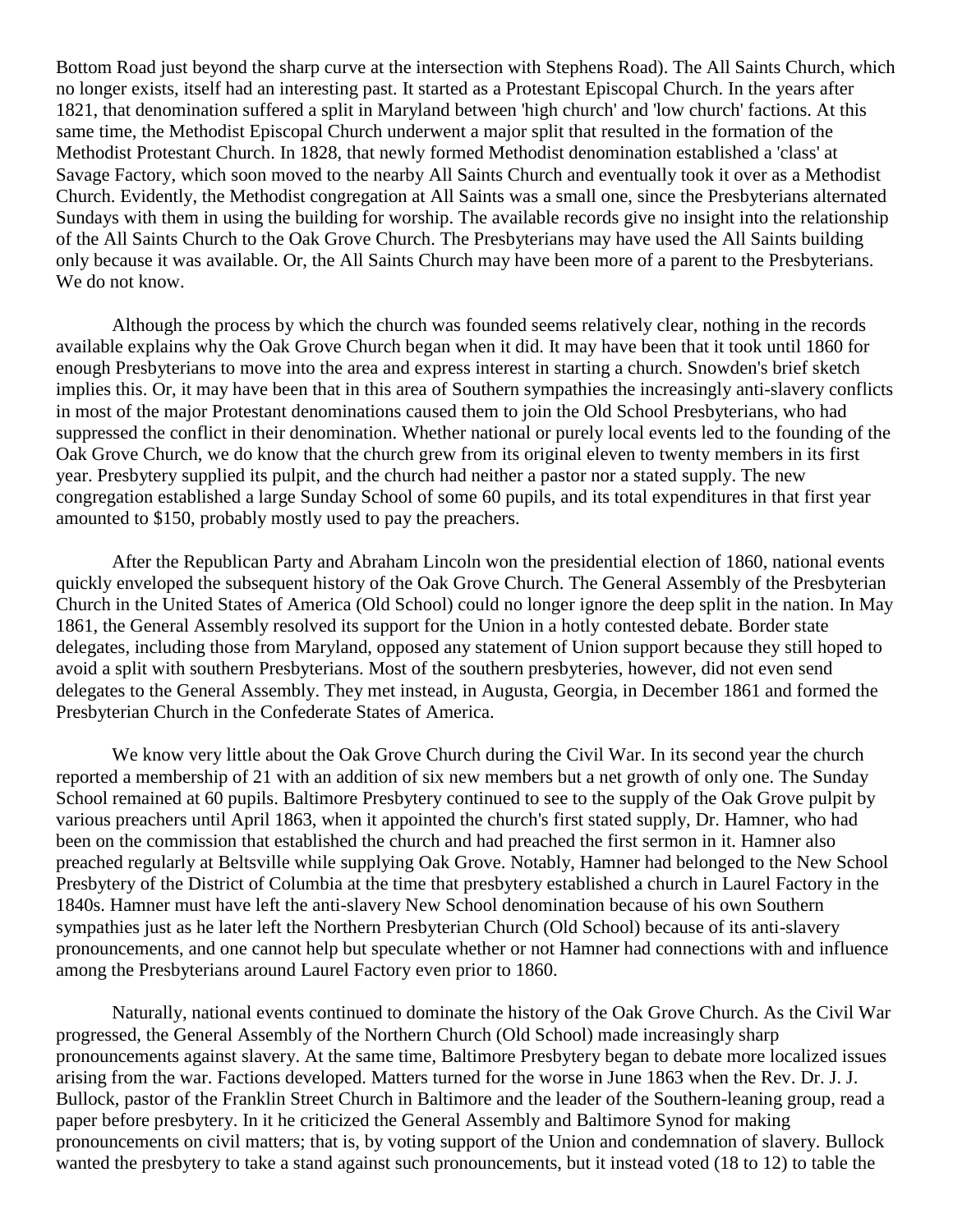issues raised by Bullock. The Oak Grove Church 's stated supply, Hamner, and its representative, Elder Edward Snowden, both voted with Bullock against tabling the matter, and in later votes Hamner consistently aligned himself with the Bullock faction. It is not clear how much Hamner influenced the vote of Snowden and the subsequent relationship of the church to the presbytery, but after June 1863, the Oak Grove Church, after three years of faithful attendance, never again sent a delegate to Baltimore Presbytery.

The end of the Civil War did not improve the church's relationship to its denomination. The General Assembly of 1865 met in an atmosphere of national anger just after the assassination of President Lincoln, and it took actions which virtually declared slave-holding and rebellion sinful. Thus, the General Assembly killed any hopes of a reconciliation with southern Presbyterians. After the General Assembly, Louisville Presbytery issued a 'Declaration and Testimony' which found the General Assembly's actions heretical and refused to be governed by them. Eventually over 100 Border State Presbyterians, including a few from Maryland, signed this document. The Northern Presbyterian Church could not ignore the challenge of Louisville Presbytery's 'Declaration and Testimony,' and in a bitterly fought battle on the floor the northern General Assembly of 1866 adopted resolutions condemning Louisville Presbytery's 'Declaration and Testimony.' It also refused to seat that presbytery's delegates and suspended all signers of its document from sitting on higher church courts. In the meantime, the former Confederate Presbyterians met in December 1865 and voted to remain a separate denomination, the Presbyterian Church in the United States (PCUS),

All of this maneuvering had serious consequences for a handful of Maryland Presbyterian churches including the Oak Grove Church. A few days after the close of the 1866 General Assembly, Bullock addressed his congregation, the Franklin Street Church. He attacked the General Assembly for taking stands on political matters and allowing itself to be swayed by public opinion. The General Assembly, he charged, had denied the headship of Christ over the Church. With this address, the Franklin Street Church withdrew itself from the Northern Presbyterian Church, and the Franklin Square (Fourth Presbyterian) Church, led by the Rev. Jacob A. Lefevre, a staunch ally of Bullock, quickly followed. Baltimore Presbytery attempted a reconciliation, but Bullock and Lefevre refused to change their stand, and in September 1866, the presbytery ordered their names stricken from its rolls.

On November 23, 1866, these two churches and the tiny West River Church met formally to create the independent Presbytery of Patapsco. The presbytery justified its formation on three grounds: first of all, the General Assembly of the Presbyterian Church U.S.A. had acted unconstitutionally; secondly, the General Assembly had turned the denomination into a political organization; and, thirdly, the Northern Church had shunned southern Presbyterians. The new presbytery immediately displayed strong sympathy for the Southern Church, still suffering in the aftermath of the Civil War, and its churches raised funds to help rebuild PCUS church buildings and pay pastors' salaries,

At the first stated meeting of Patapsco Presbytery, held April 18-19, 1867, the Oak Grove Church requested that it be admitted to the presbytery. Patapsco Presbytery received the church and seated its representative, Elder Edward Snowden, as a voting delegate. During that same meeting, the presbytery elected commissioners to attend the PCUS General Assembly and seek admission to that denomination, a policy it confirmed at its Fall 1867 meeting by passing a formal resolution for union with the Presbyterian Church in the United States. Patapsco Presbytery and the Oak Grove congregation completed their union with the PCUS when that denomination's General Assembly, meeting in Nashville, voted on November 21, 1867, to receive Patapsco Presbytery into full membership in the Assembly, and seated its representatives. In June of the next year, Baltimore Presbytery dropped the Franklin Street, Fourth (Franklin Square), West River, and Oak Grove Churches from its rolls. Their brief moment on center stage now ended, but all of these events marked a momentous beginning for the small Oak Grove Church, and even though it was the most minor of minor actors in those events, the congregation won for itself a place in the footnotes of Presbyterian Church history.

In the midst of these complex events and issues surrounding the first decade of the Oak Grove Church 's history, one clear pattern emerges. The Oak Grove Church lived culturally and denominationally on the borders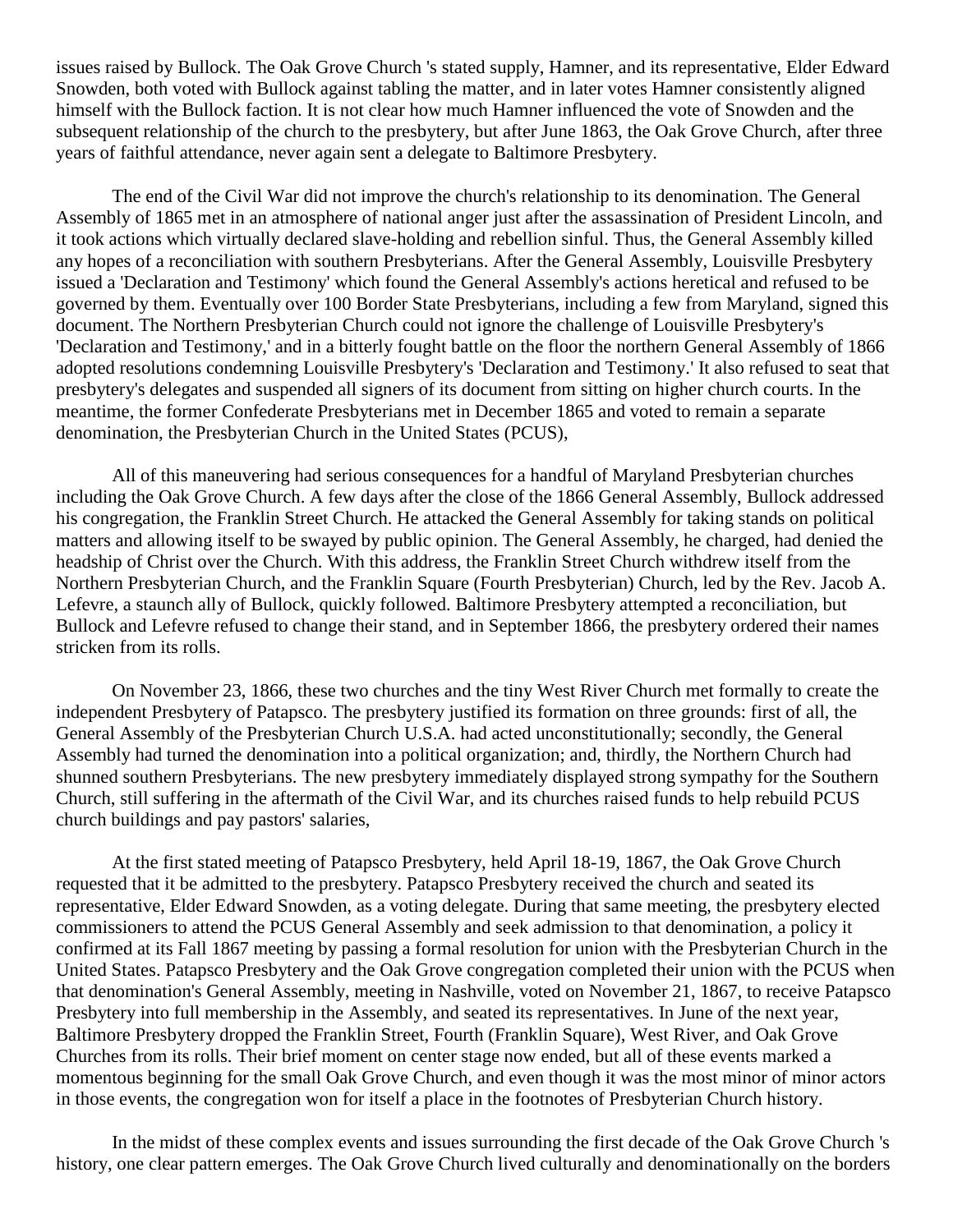between North and South and chose, as only a very few Maryland Presbyterian churches did, to be a 'southern' church. In doing so, it allied itself with a regional denomination distinguished by its conservative theology and seriously weakened by the Civil War. The choices the Oak Grove Church made in 1867 to join first Patapsco Presbytery and then the Southern Presbyterian Church profoundly influenced the pastoral leadership it could obtain, the role of its women played in its life, its relationship to other Presbyterian churches, and the type of theology it believed in and preached. Those choices, noted but not explained in the available historical record, set the course of the church's experience for a century, Seldom do local Presbyterian churches so clearly choose for themselves the path of their own future.

With vast events on the national stage no longer influencing the small Oak Grove Church as forcefully as they did during and after the Civil War, the history of the congregation focuses more narrowly on the flow of events in Laurel itself. General Assembly statistics for the Southern Presbyterian Church for 1868 show that the Oak Grove Church had only seven members. It listed the Rev. John B. Ross, one of the founders of Patapsco Presbytery, as stated supply of both the Oak Grove and Bladensburg Churches. He lived in Bladensburg. In October 1868, the Oak Grove Church acquired its first piece of property (on what is now the southeast corner of Fifth and Main Streets in Laurel ). In a deed dated October 24th, George and Mary Hall sold the property for \$305.79 to the Trustees of the 'Presbyterian congregation worshiping in [the] village of Laurel Factory.'

Those trustees were Edward Snowden, William Snowden, James Nicols, John W. Whiteside, and Ephraim Plowman.

The year 1869 opened with the congregation dedicating its first church building, on January 7. In recognition of the church's now permanent relocation from Howard County to Laurel Factory, Chesapeake Presbytery (formed in 1868 when Patapsco Presbytery merged with another presbytery) officially changed the name of the church on April 21, 1869, to the 'Presbyterian Church at Laurel.' While these events made 1869 a significant year for the Laurel Church, the year also proved less auspicious in another way. The church moved to call its first full-time pastor, and in April Chesapeake Presbytery approved the call of John Ross by the Oak Grove Church. Ross, however, fell ill and could not be installed at Oak Grove. In spite of that disappointment, the congregation showed modest growth from seven to twelve members and reported a huge Sunday School of ninety pupils and teachers in its first full church year (April 1 to March 31) as a part of the Presbyterian Church in the United States.

During the next church year, 1869-1870, the church continued to have only twelve members in spite of taking in three new individuals, and the Sunday School dropped off drastically to only 40 pupils and teachers. Ross' illness quite possibly prevented him from carrying out even the duties of stated supply. If so, the church went without pastoral leadership of any sort for the year.

The next year, 1870, however, offered new opportunities. In April, the presbytery received the Rev. W. W. Reese of the Methodist Protestant Church and approved his call to the Laurel Church. After presbytery installed Reese in May, the congregation showed an immediate resurgence. Membership grew to 11 and the size of the Sunday School climbed back up to 65. It should be noted that the presbytery paid the full amount of Reese's salary, \$250, for the church. Unfortunately, Reese's ministry as the Laurel Church's first full-time pastor remains undocumented except for William Snowden's statement of thirty years later that, "During his pastorate there were many manifestations of Divine Grace,-congregations were larger and membership increased." For whatever reason, this happy period of ministry did not last long, and Reese moved to another church in the presbytery after only nineteen months at Laurel.

By leaving as soon as he did, Reese established a precedent followed altogether too frequently by his successors. Indeed, its lack of competent pastoral leadership remained a serious problem in the life of the Laurel Presbyterian Church, and in the nineteenth century the congregation failed to successfully call an experienced Southern Presbyterian pastor. Of its four pastors from 1860 to 1899 only one remained for even as much as four years. Of the remaining three, two left under clouds of controversy and the third, Reese, left after an unusually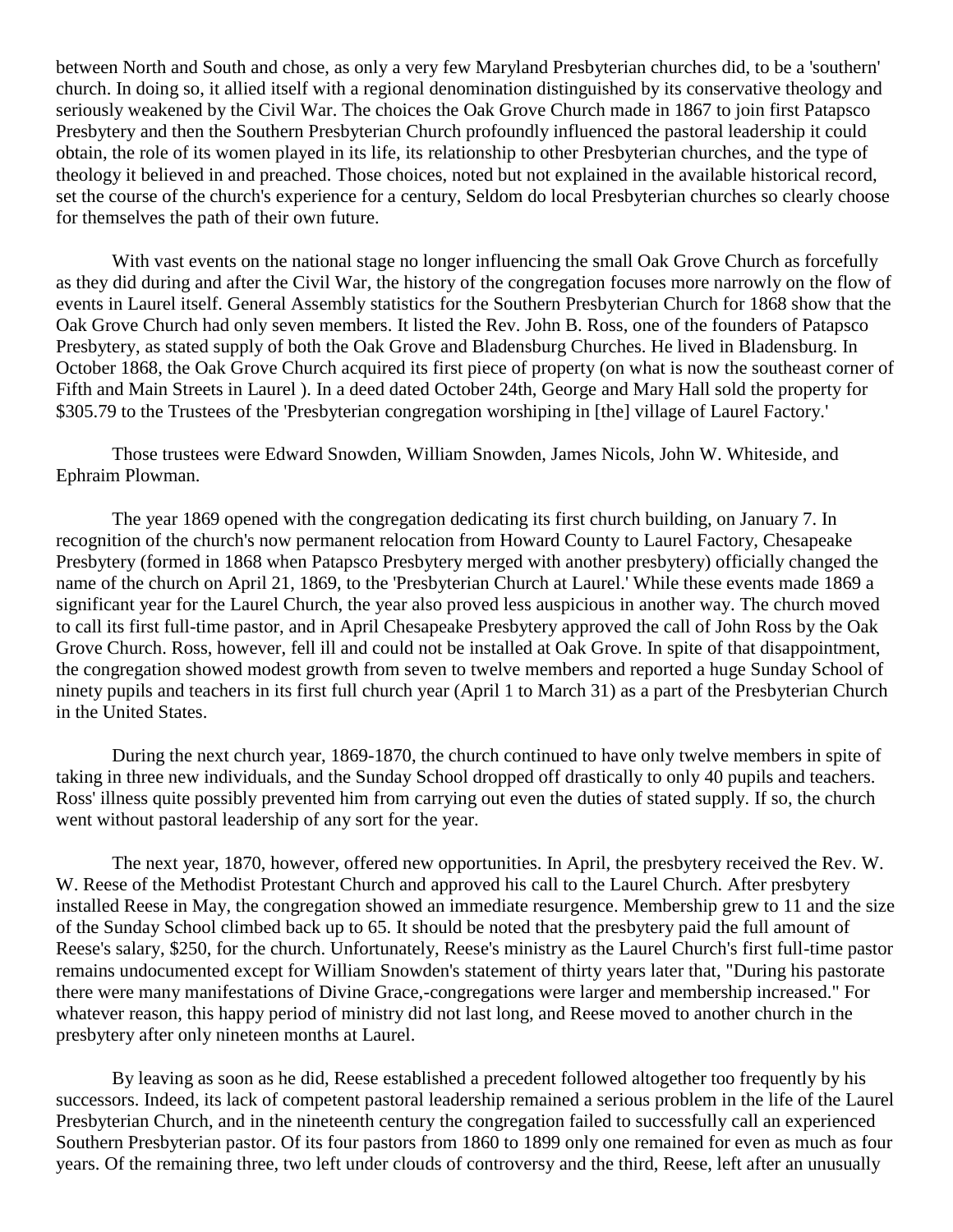brief stay. In short, the Southern Presbyterian Church found it difficult to maintain strong pastoral leadership in this small congregation on its northern periphery, and in spite of a few notable exceptions, relatively poor pastoral leadership continued to plague the congregation for much of the first century of its existence.

After another year without regular pastoral leadership, the church presented a call to Mr. H. E. C. Baskerville, a ministerial candidate under presbytery's care, in September 1872. The Laurel Church's experience with Baskerville only raised more pointedly the issue of competent pastoral leadership. Instead of immediately accepting the Laurel call, Baskerville asked the presbytery to nominate him for overseas mission work. A special committee of presbytery appointed to examine him reported back that, while not fully qualified for the mission field, he did have a deep sense of a call. Presbytery then did nominate him for missionary work, but evidently the reservations the special committee raised about his qualifications caused the presbytery or one of the mission agencies to have second thoughts. Baskerville, as it happened, did not go into mission work, and the presbytery ordained and installed him as pastor at Laurel on December 5, 1872. Not surprisingly, the presbytery also made him chairman of its Foreign Missions Committee.

By April 1874 denominational statistics show that the Laurel Church grew to a new high of thirty members, while giving rose from a mere \$164 (\$9.65/member) in 1870-1871 at the end of Reese's first year as pastor to an impressive \$749 (\$24.97/member) in April 1874 at the end of Baskerville's first fifteen months in office. One might almost say that in those fifteen months the Laurel Church went from being 'tiny' to being just 'small,' The presbytery did continue to assist the congregation with \$250 per year given to help pay the pastor.

Yet, something was amiss. The Chesapeake Presbytery minutes for April 1874 do not list Baskerville as pastor of the Laurel Church although they show him still living in Laurel. Furthermore, in that same month of April 1874 the presbytery licensed Elder James Nicols of Laurel to preach, a preliminary step necessary to ordain a man lacking a formal theological education. Presbytery, it appears, intended to replace Baskerville with Nicols, suggesting that problems existed in the relationship between Baskerville and the church. The full extent of those problems surfaced in the presbytery minutes of May 1874 when Baskerville confessed before the Chesapeake Presbytery that he had treated his wife 'harshly.' He reported that he had already confessed as much in a congregational meeting of the Laurel Church, and he asked for a dissolution of his pastoral relationship with the church. But, he stated, he felt repentant and sorrowful for what he had done, and he requested that presbytery not suspend him from the ministry. Presbytery responded to his confession and plea by dissolving the pastoral relationship between Baskerville and the Laurel Church as of May 24, 1874 and by voting fifteen to one to suspend him from the ordained ministry. This event must have had a hurtful, unsettling impact upon the small Laurel Church.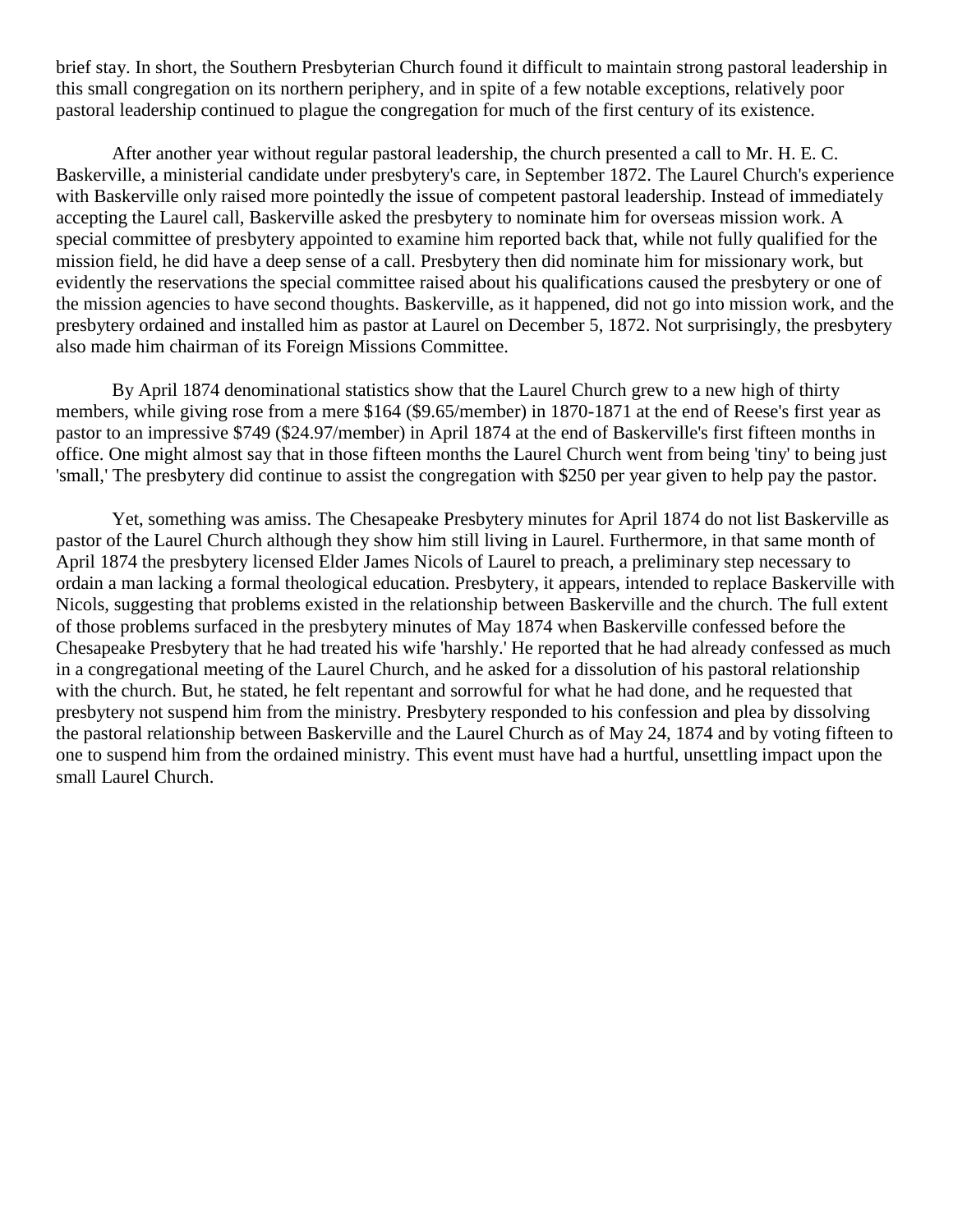## **Chapter II: Drifting**

<span id="page-10-0"></span>The loss of Baskerville, however, also opened the door for a founding member and elder of the church to become pastor. The pastorate of James Nicols marked the beginning of a new era. The turmoil of the Civil War era had already ended, and the disappointments of calling a pastor who could not come (Ross), a pastor who stayed for less than two years (Reese), and a morally defective pastor (Baskerville) now also ended. A period of drift set in.

On June 30, 1874, a special meeting of the presbytery completed Nicols' ordination examination and that evening ordained and installed him as the Laurel Church's third full-time pastor. Born in 1837, Nicols lived out in the country in Howard County next to the All Saints Church. If William Snowden remembered correctly that Nicols paid for the land in Laurel Factory on which the church building stood, Nicols must have been a man of some means as well as deep commitment to the Laurel Church.

The historian looks back on Nicols' long pastorate with mixed sentiments, On the one hand, Nicols ministered to the Laurel Church in a way no other pastor could. He was a close friend of the people, rooted in the whole history and experience of the church. And, in fact, a deep sense of mutual trust does seem to have pervaded his relationship with the church. On the other hand, Nicols provided little administrative leadership throughout most of his ministry. The church did not grow under his leadership but rather drifted quietly for some two decades. One cause of that drift was Nicols' health which was never very good. Within four years of his assuming the pastorate, in 1878, he tried to resign from the church for health reasons. Both the congregation and the presbytery, however, refused to accept his resignation. The statistics of the congregation for the following church year, 1879-1880, reflect the more general condition of the church in this entire period. Of the ten churches in Maryland Presbytery, to which the Laurel Church now belonged, Laurel and the Mt. Washington Church tied for 8th and 9th in size. Expenditures remained at virtually the same level as when Baskerville resigned as pastor six years previously; and in this same period the church grew by only two members.

The minutes of the Session for 1880 expressed with painful awareness the Laurel Church's own sense of its limitations. The 'State of Religion ' report for April 1880, for example, noted that during the year 1879-1880 the church experienced no special manifestations of God's love during the year. Attendance at Sunday and Wednesday evening worship was poor. The church had a small but 'healthy' Sunday School and showed a slight decline in membership. The report particularly lamented the church's isolation from other Southern Presbyterian churches, arguing that this isolation from other churches and pastors weakened it and prevented it from being able to compete with the churches of other denominations in the area, which were growing. Later in the year, the Session discussed the need to increase the activity and giving of the church but took no definite actions in that regard. Still later in 1880, the elders set for themselves the task of visiting all the members of the congregation from time to time to '...exhort them to greater diligence that the Divine blessing might be liberally bestowed upon this vine of His own planting.'

The Ladies Aid Society comprised one of the few active groups in the church at this time and for years to come. The year 1879-1880 provides a typical example of its contribution, just over \$90 given to the church for building improvements. Although American Protestantism generally and the Southern Presbyterian Church in particular severely restricted the role of women in their churches, the Laurel Presbyterian Church had such a small amount of male involvement that at times it had to put women in official positions. The first known instance came in 1880 when the Session appointed a woman Sunday School superintendent.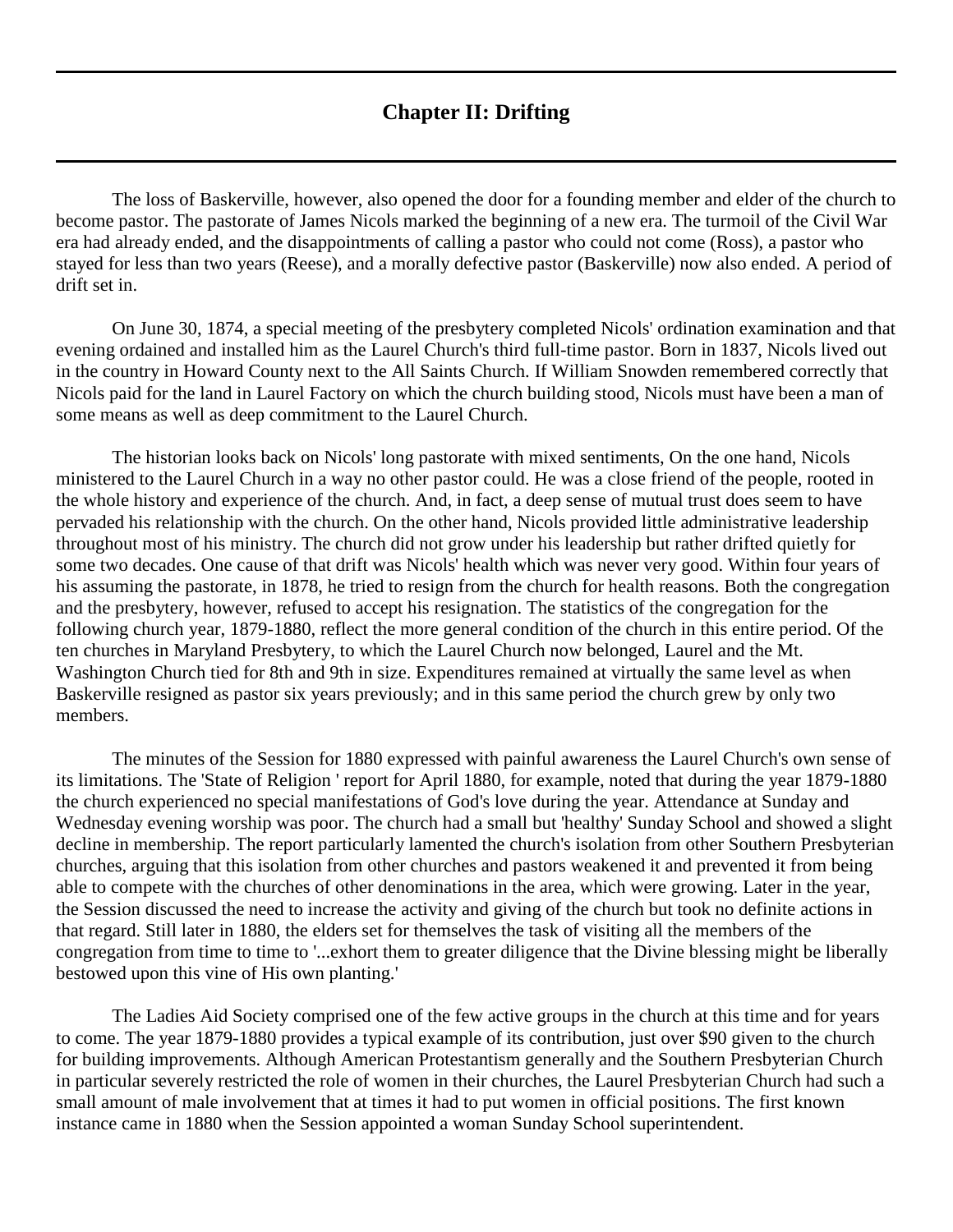Taken together, the statistics of the church and its official records provide a striking contrast. Statistically, women made up 56 (or 68%) of the 82 individuals who belonged to the church between 1880 and 1902. The church roll for 1899 lists only seven adult males (17 per cent) among its 41 adult members. Over a decade later, the church roll for 1912 shows 72 women (74 per cent) on a total list of 97 names. Yet, the records of the church seldom mention women or their activities, Yet, again, the whole church invariably turned to its women in times of financial need and depended upon them not only to fill the pews but also staff the Sunday School and participate in church activities.

This contrast between the role of women, over two-thirds of the membership, in the activities of the church and their lack of a significant administrative role reflected a much larger aspect of nineteenth-century American society. In the years after 1800, Americans increasingly defined the relationship between women and men in terms of 'spheres' of activity. Men worked out in the world. They displayed aggressiveness. Women, however, lived and worked in the home and acted in passive ways. Society expected women to counteract the aggressiveness of their husbands and sons and to nurture their families in a humble, Christ-like manner. In the course of the nineteenth century, American society increasingly defined religion as more within the female than the male sphere, women dominated the churches numerically, and church work proved to be one of the few significant places outside of the home where women could use their talents. Yet, the traditional European and American belief that women should have no voice in the churches also persisted. The Presbyterian Church in the United States was among the most conservative of the denominations concerning the role of women, and as late as 1925 it passed a resolution forbidding women to speak or pray in church meetings. Not until 1964 did it permit women to hold church offices requiring ordination. It ordained its first woman minister in 1965.

The minutes of the Session for 1880 record one more event which provides insight into the life of the church during Nicols' pastorate. At the end of the year Elder Pilson reported that a member (unnamed) of the church was spreading in the community 'unscriptural views' which denied both the existence of a soul and the 'annihilation of [the] wicked.' The Session asked Nicols to call on this man, warn him, and exhort him. The minutes for February 1881 note in passing that this member had stopped teaching his views. The congregation's brief flirtation with theological controversy highlights two important themes. First of all, the church expected its members to express their faith in conservative, traditional Presbyterian language and ideas. Secondly, the church allowed no room for overt public expressions of divergence which might harm the public image of the congregation.

As of 1880, then, the Laurel Presbyterian Church projected the image of a small church of limited resources unable to obtain and keep competent outside pastoral leadership. The church adhered to conservative principles in the place it gave to its women, in the range of public theological expression it allowed its members, and in its relationship to its community. It felt itself isolated denominationally.

And so the years went. In 1881, William Snowden, Clerk of Session, noted in the annual narrative that the church experienced a continued peace and harmony with numerous examples of mutual affection within the church. But in that same year, the congregation fell short in meeting the pastor's salary. Nicols responded in a statement to presbytery by saying that during 1880-1881 the church showed him 'many acts of kindness' far in excess of any salary that it might owe him. The death of Nicols' daughter in 1882 shattered the peace of the church, but the grief the church shared with the Nicols strengthened the harmony of its membership. Yet, the annual narrative for 1882 again noted the need for a more dedicated spirit within the church.

The statistics for that year also show that in April 1882 fully seventeen of the church's 37 members (46 per cent) were non-residents. Indeed, membership records indicate that from at least the 1880s the Laurel Church experienced a high rate of turnover with many members living too far away to participate actively in the life of the church. In short, the congregation's effective strength was considerably less than even the small official membership figures suggest. A century after 1880, most members of the Laurel Church believed that the church had become socially mobile only in recent decades whereas, in truth, social mobility actually shaped and limited the role of the laity in the life of the church from at least 1880.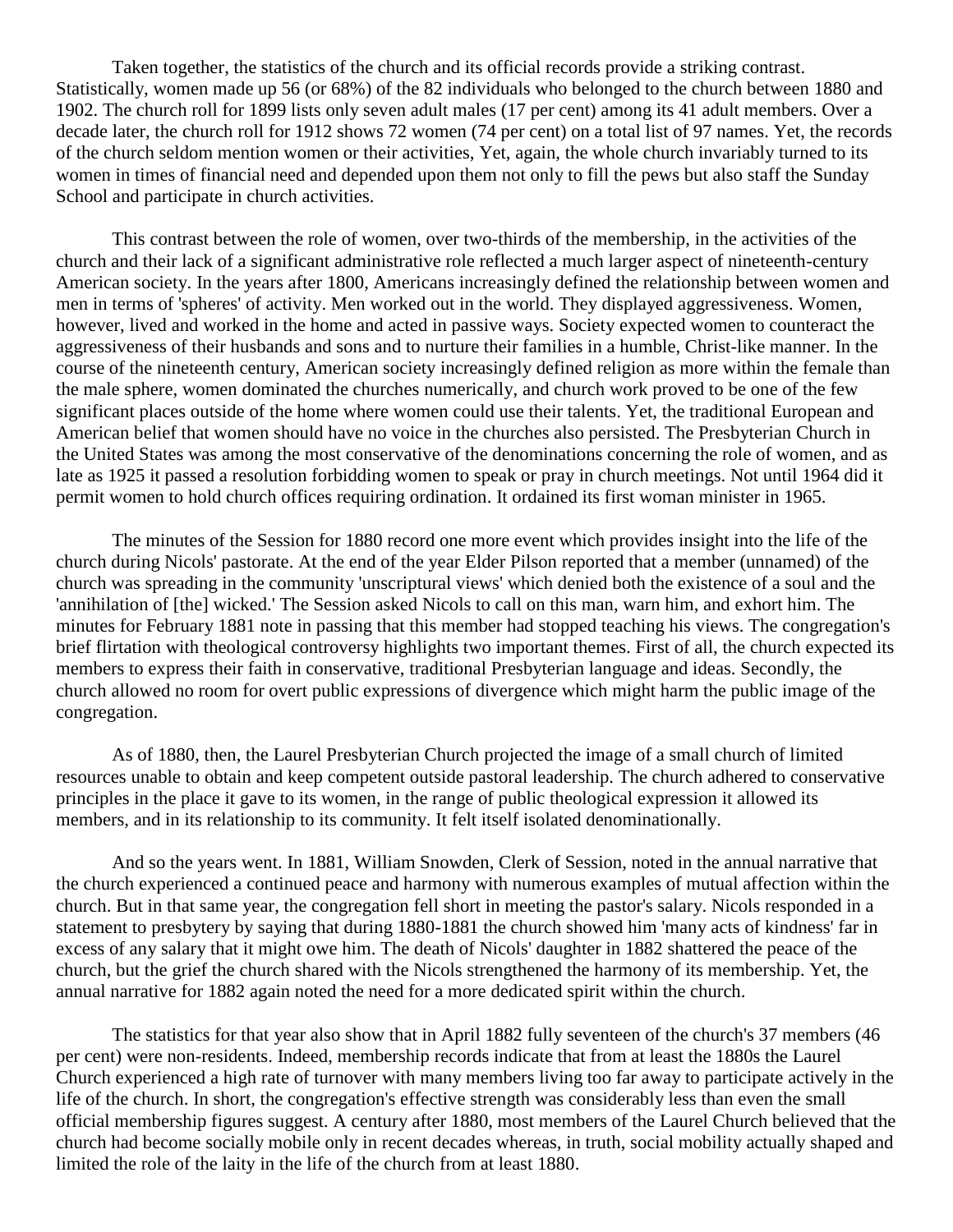During the next church year, April 1883 to March 1884, Nicols' health posed renewed problems for the church, and in September 1883 he again tried to resign his office in order to save the church from having to pay his salary. Dr. Lefevre, mentioned in Chapter One as one of the founders of the Patapsco Presbytery and a longtime friend of the Laurel Church, came down from Baltimore to moderate a congregational meeting and that meeting once again refused to accept Nicols' resignation. His illness lasted nine months all told, and at points the church feared he would die. During that time, Dr. Bullock, also mentioned in Chapter One as a founder of Patapsco Presbytery, filled the congregation's pulpit. Bullock had by this time become one of the Southern Presbyterian Church's most distinguished churchmen, having served as Moderator of the General Assembly. At the time he supplied Laurel for Nicols, he was serving as Chaplain to the United States Senate. Not until February 1884 did Nicols feel well enough to resume his duties.

As the years passed, Elder William Snowden increasingly took over the mantle Edward Snowden had once worn as 'chief' elder of the church. The year 1884 cemented that position for him. In April, Elder Robert Pilson attended his last Session meeting and soon left the community, leaving Snowden as the only resident elder. The loss of Pilson must have been a blow to the congregation as he had long been a prominent resident in Laurel. Years earlier, Pilson introduced the first loom for weaving cotton cloth into the Laurel cotton mill, superintended the cotton factory when it burned down in 1855, and in 1869 conducted then President Ulysses S. Grant on a tour of the rebuilt cotton mill.

Born in 1833 and living in an old family estate, 'Birmingham,' left to him by his grandfather, William Snowden belonged to the historic Snowden family which had long been a major influence in the Laurel area. In 1851, he married Adelaide Warfield, and three years later the young couple joined Snowden's parents in establishing the Oak Grove Church. Such was the congregation's trust in the younger Snowden, that when the unfortunate case of Baskerville came before Chesapeake Presbytery it sent him as its representative. Thus, we know that he served as an elder from at least 1874. Almost as a confirmation of Snowden's key role in the Laurel Church and certainly as a reward for his years of faithful attendance at presbytery, Maryland Presbytery elected him as its commission representative to the 1884 General Assembly of the PCUS.

Leadership of the church, then, devolved into the hands of Snowden and Nicols. The evidence suggests that they had some trouble sustaining it. A major renovation of its building, which included digging a cellar and putting a furnace in it comprised the only significant activity of the church from April 1884 to April 1886. The total renovation cost over \$600 with the seldom spoken of but always active Ladies Aid Society financing the project. The narrative for 1885 recorded that two of Laurel 's three elders, one of its two deacons, and over onehalf of the communicant membership lived outside of Laurel. As in past years, the presbytery continued to pay \$250 of Nicol's salary. Elder Snowden, who in addition to his other duties also superintended the Sunday School, made the leadership situation of the church all the more murky when he moved to Baltimore in early 1881 leaving the Laurel Church with no resident elder.

In fact, some aspects of church life actually improved when Nicols was left to lead the church by himself. In the church year 1887-1888, the church experienced a minor resurgence particularly in the Sunday School, which shot up from a membership of 25 in 1887 to 75 in April 1888. The Ladles Aid once again distinguished itself by providing a substantial sum of money to keep the church out of debt. In October 1887, Maryland Presbytery honored Nicols by electing him, for the second time, Moderator of Presbytery. Still, in spite of this resurgence the activities of the church in the 1880s remained limited to four basic areas: worship, administration-finances-property, Sunday School, and the Ladies Aid Society. As always, the Ladies Aid Society plus a handful of men in the church sustained the congregation's life through their time and concern.

Nicols found it burdensome to have to lead the church by himself, and in September 1888, he appealed to the presbytery in his frustration. He shared with them again his feeling of being isolated from his fellow ministers. So limited was the leadership capacity of the church that Nicols could not even arrange a pulpit exchange because the church had no one suitable to host a guest preacher! In spite of Nicols' frustration, the church continued to grow in a very modest way over the next two years. As a result of Nicols' personal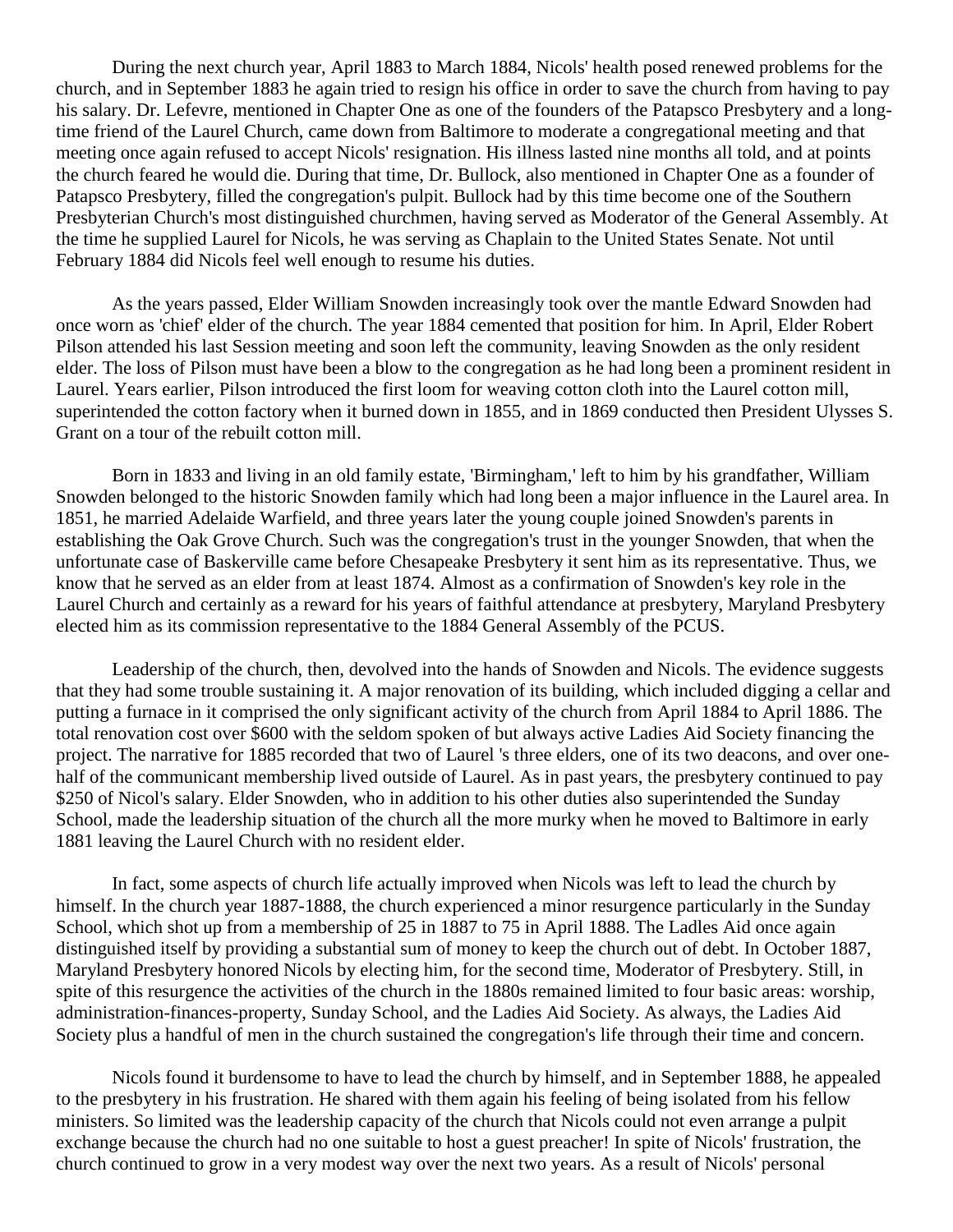leadership, the church's Sunday School compared favorably in size with those of other churches in the presbytery. The congregation also acquired a new piece of property, on Laurel Avenue, In the late Fall of 1889 primarily through the efforts of Arthur P. Gorman.

The April 1890 narrative in particular portrays a definite sense of renewal. Attendance at worship improved and the church sensed in itself a deeper commitment to the Christian faith. Under Nicols, the Sunday School had reached the impressive size of 110 teachers and pupils. It functioned more as a community Sunday School than anything else since non-Presbyterians made up the large majority of both its staff and student body. The 1890 narrative does note that Nicols made sure that the Sunday School remained thoroughly Presbyterian in its teachings. By April 1892, however, the Sunday School dwindled down to only 32 students because Nicols felt compelled to move its time from Sunday afternoon to Sunday morning in order to allow him more time to work with it. When the church saw its Sunday School drop off so rapidly because non-Presbyterians were much less able to attend on Sunday morning, It moved the time of Sunday School back to Sunday afternoon and attempted to give Nicols more free time so he could oversee it. By April 1893, the Sunday School climbed back up to an enrollment of 75. In all of the years before 1900, this 'community' Sunday School run by Nicols and housed at the Presbyterian Church seems to have been (from the record as we have it) the sole 'outreach' ministry of the congregation in its community. Its large enrollment indicates that it did indeed fulfill a Christian education need in Laurel. The dependence of the Sunday School on Nicols further emphasizes how dependent the church was on its pastor in this period of little lay leadership. Its fortunes rose and fell with his.

The Laurel Church now entered the final years of Nicols' ministry. Late in 1892, Elder Snowden and his family returned to Laurel after an absence of five years, and the church now lived through a period of quiet stability marked by it own smallness. As in past years, the church relied upon friends, such as the Ober Family, for help. The narrative for 1894 records: 'Pastor's Salary paid in full for the year -- through aid from friends outside the church.' Indeed, the financial situation in that year reached such grim proportions that Nicols again considered resigning in order to help the church become more self-supporting, Snowden dissuaded him from doing so. In April 1895, Maryland Presbytery elected Nicols its Moderator for the third and final time.

Nicols' ministry ended when he died at his home outside of Laurel on December 21, 1895. Maryland Presbytery memorialized his life and work by remembering that he had lived with long periods of great pain and 'constant ill-health.' Through it all he distinguished himself by his 'self-sacrificing loyalty' to Christ and to the Church. In Laurel, Nicols' death confronted the church with a crisis as it lost the only man who had ever pastored it for any length of time. Nicols' pastoral ministry to the 'Presbyterian Church at Laurel ' encompassed two-thirds of the church's history, and his life and friendship encompassed it all.

The congregation moved quickly to end the leadership crisis caused by Nicols' death. In a congregational meeting called on April 19, 1896, it elected the Rev. G. Wilbur Shipley, a Methodist Episcopal cleric from Upstate New York, as pastor. Maryland Presbytery examined Shipley, who had studied for a year at Union Theological Seminary in Richmond, approved his call, and installed him as pastor at Laurel on May 24, 1896. As in the cases of both Reese and Baskerville, the church again immediately entered into a period of renewal. By April 1898 the church added fifteen new members and reached the unprecedented size of 58 communicant members. These new members included some staunch Southern Presbyterians such as Mr. George B. McGaughy, an ordained elder, and Mr. Allen Wood, a deacon. The Laurel Church immediately elected both of these men to those same offices in Laurel. Giving also rose substantially even as Maryland Presbytery reduced the amount of its support from \$250 to \$200 per year.

Shipley sought to regularize some of the financial and property matters of the church. He re-established the Board of Trustees, which had not met since 1868. But in everything the smallness of the church weakened its attempts to progress. Shipley had to call two congregational meetings before he could get enough votes to constitute the Board of Trustees, because, as he understood it, only men over the age of 21 could vote for the Board. Although this new Board never did meet, Shipley did have Articles of incorporation drawn up for the church. The 1898 Annual Report of the congregation presented an upbeat picture: Improved worship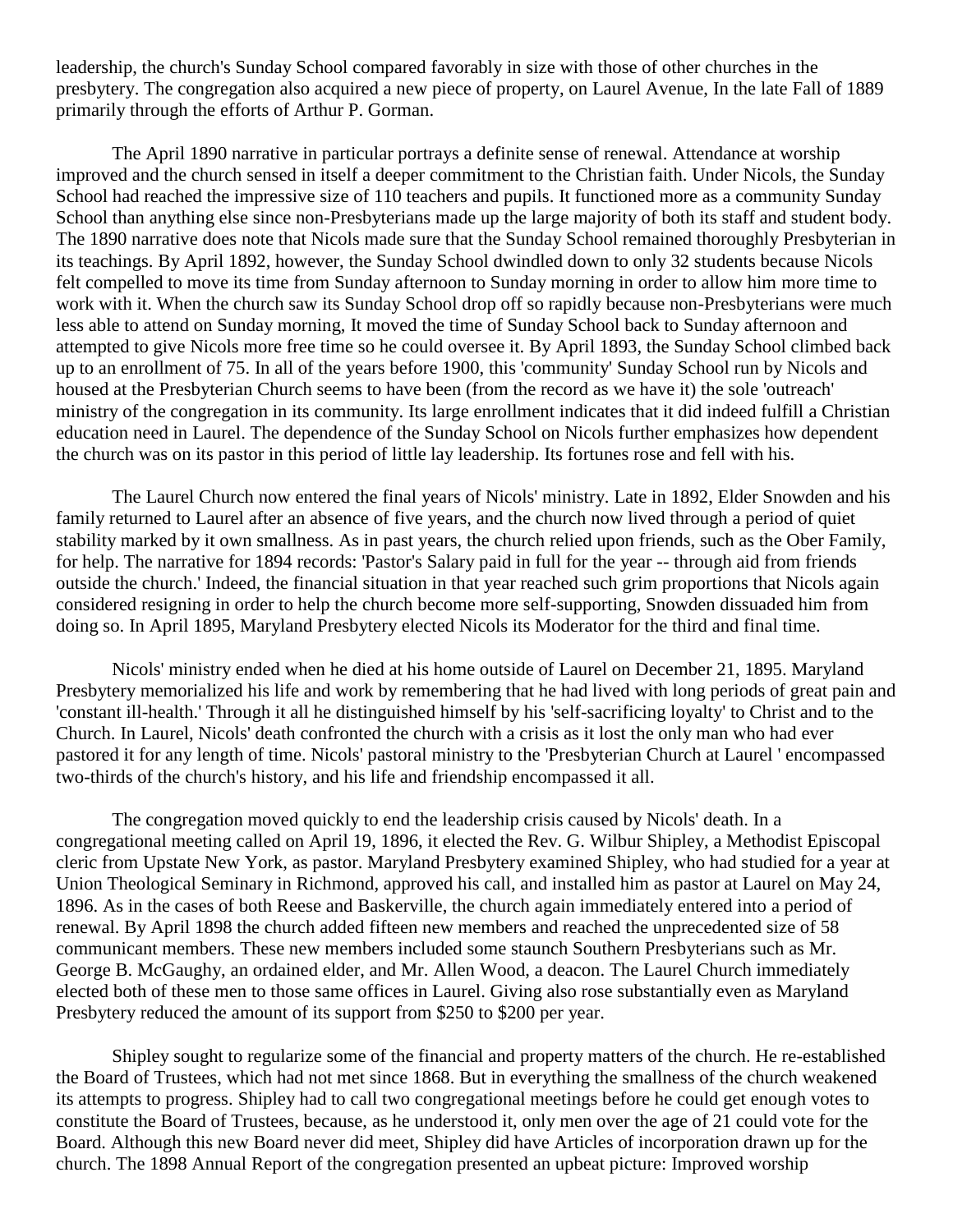attendance, greater participation by the lay leadership, increased zeal in the Ladies Aid Society, a great increase in home Bible and catechism study, considerable improvement in the financial situation, and the organization of a Children's Missionary Society and of a Junior Christian Endeavor Society.

But once again it was too good to last. The church almost immediately lost its new lay leadership when the two new strong families, the McGaughys and the Allens, moved to Washington. But the worst was yet to come. It should have been a happy occasion when the presbytery elected Shipley Moderator at its April 1899 meeting. Instead, Shipley found himself presiding over a meeting that heard read a letter addressed to it from Elder Snowden and Deacon John W. Whiteside. In part that letter stated:

On account of the unsatisfactory relationship between Rev. G. Wilbur Shipley and many members of the Laurel Presbyterian Church, we request the Presbytery to appoint a committee of inquiry, at as early a date as convenient, into the condition of the church, and report to Presbytery the measures they deem best for the peace and welfare of this church.

Presbytery did appoint such a committee, and it met with Shipley and the Laurel church officers in that same month. All parties agreed that it would be best for Shipley to resign. He finally did resign in September, and in the next year presbytery dismissed him at his own request to Baltimore Presbytery in the Northern Presbyterian Church, even though he did not have a call to another parish.

Apart from the letter to presbytery, other evidence also indicates that the Laurel people liked Shipley neither as a person nor as a pastor. Membership, usually an accurate gauge of congregational morale and feelings, dropped precipitously between April 1898 and April 1899. Shipley's record some 25 years later, when he returned to the Southern Presbyterian Church to serve two of its Maryland churches simultaneously, shows that the problems he had relating to people pastorally were not confined to Laurel. He had to be relieved of the pastorate in one of those churches within three months, and the presbytery took the initiative to dissolve his pastorate at the other church before he completed four years there. More than likely, his having to follow the much beloved Nicols and being a northern Methodist trying to pastor a Southern Presbyterian Church only compounded Shipley's personality problems in Laurel.

The last years of the nineteenth century brought one more crisis to the Laurel Church. On December 15, 1899, a great fire destroyed the church's building. The fire could not have hit at a worse time as the congregation was without pastoral leadership and weakened by its strife with Shipley. Nevertheless, the membership displayed a strong desire to rebuild the church as soon as possible, and it once again turned to the Ladies Aid Society to provide a significant portion of the funds for rebuilding the church building.

Six patterns of congregational behavior, then, summarize the experience of the Laurel Presbyterian Church and its tenacity in the face of adversity in the nineteenth century. First of all, the fortunes of the congregation rose and fell in accordance with the quality of its pastoral care. Secondly, the church experienced a relatively low level of pastoral care. Thirdly, the congregation also had difficulty in maintaining its lay leadership. For the most part, its lay leadership did little more than function in a role subsidiary to that of the pastor for the maintenance of the bare essentials of congregational life. Fourthly, the congregation displayed a high degree of social mobility. Fifthly, the church depended upon the generosity of wealthy former members, friends, and the presbytery to keep its doors open. And, Finally, the church compounded the problem of its smallness by restricting the role of the majority of its membership, the women of the church.

Taken together, these six general patterns add up to a church with a very low level of activity and a relatively weak witness to its beliefs and message. The congregation had little sense of ministry except to sustain itself and its worship, educate its children as Christians, and raise funds for its needs and activities. Statistics for the nineteenth century confirm that most of the church's concern was with survival. 'Benevolence' giving to causes outside of the church remained low and accounted for only a small percentage of total giving.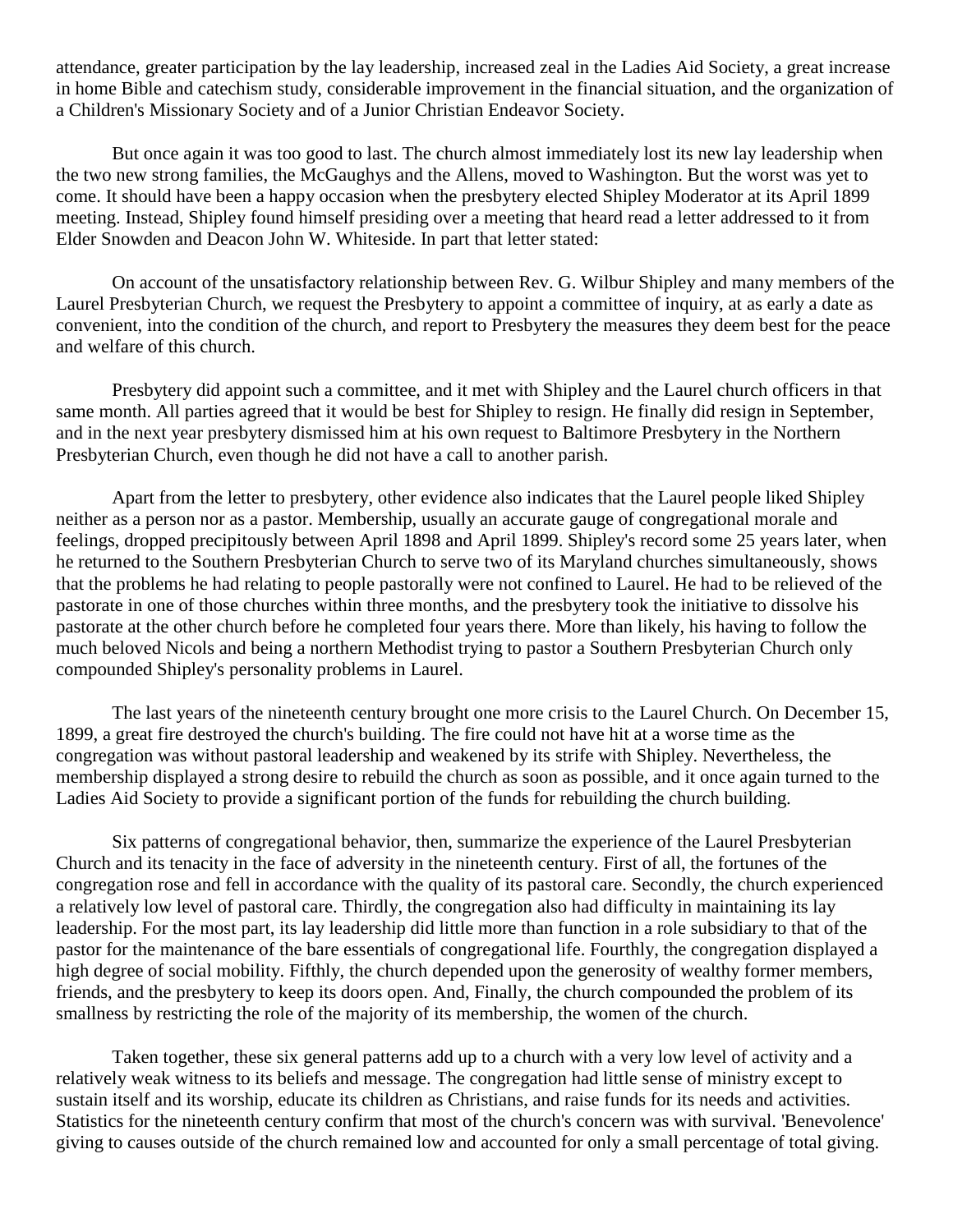In short, the Laurel Presbyterian Church in the nineteen century was a small, denominationally isolated Southern Presbyterian Church that could just barely maintain itself organizationally.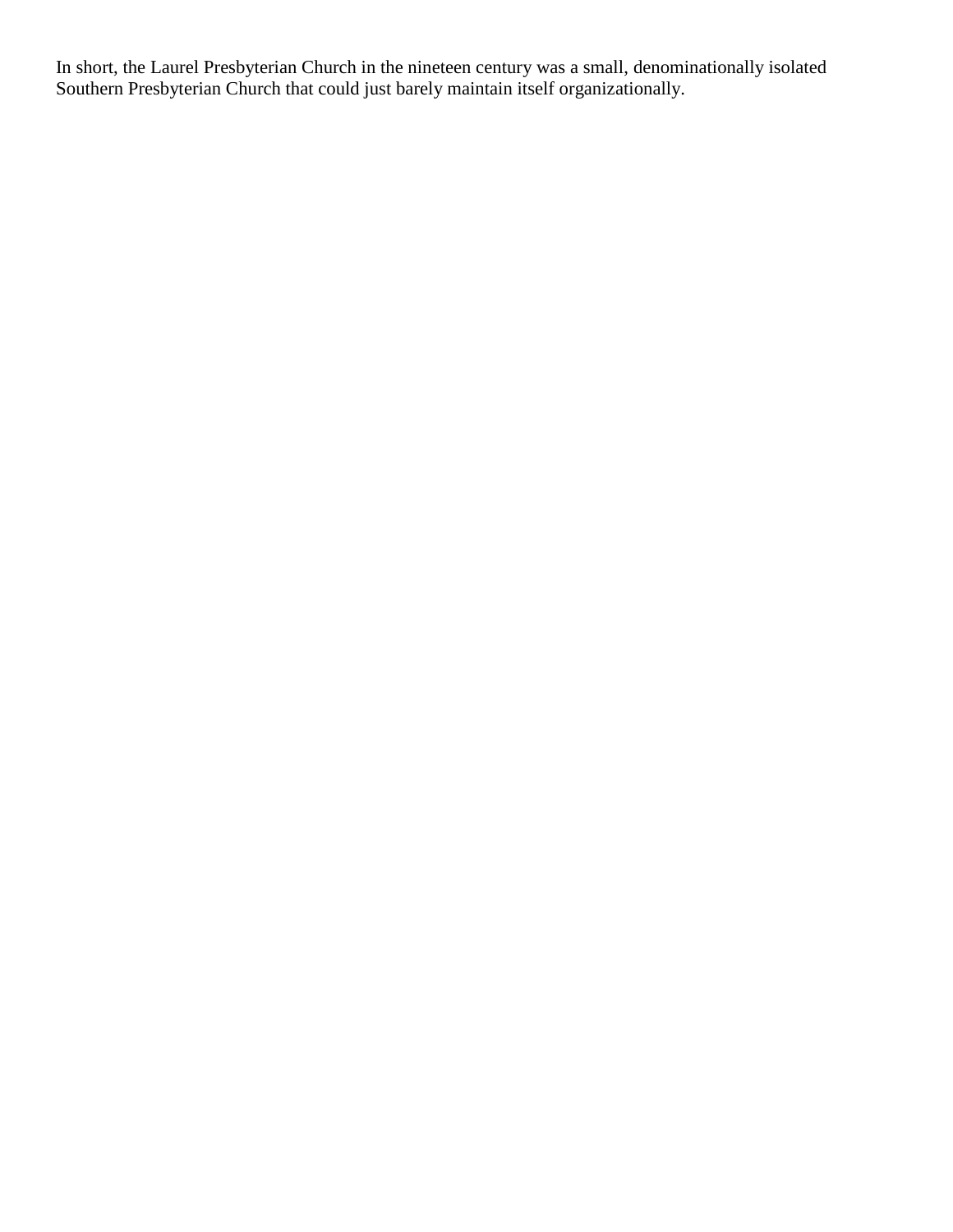## **Chapter III: Surging**

<span id="page-16-0"></span>Although interesting and instructive, the history of the Laurel Presbyterian Church in the nineteenth century contains little after 1867 that might distinguish it from other churches in its community or presbytery. In this sense, the first four decades of the church's past do not prepare us for its fifth decade. As the congregation went about rebuilding its burnt building, it also presented a call to the Rev. Adolph E. Baker. Baker accepted the call of this unpretentious little church with a membership of only forty, a Sunday School of just 25, and a total giving for 1899-1900 of \$331.20.

Mr. Baker was born on August 13, 1870, in Jerseyville, Illinois, and when his father died he came to Baltimore to live with an uncle. After receiving a B.A. from Johns Hopkins in 1894, he attended Union Theological Seminary in Richmond, and upon graduation from Union in 1897 he accepted a call to the Springfield Church in Maryland Presbytery. There he quickly achieved a reputation as a capable pastor, and the Springfield Church displayed visible dismay at having to part with him when he accepted the call to Laurel. Presbytery approved that call in June 1900, but illness delayed his installation, and, presumably, his assuming full pastoral duties. His illness, however, did not prevent presbytery from electing him in September 1900 its Moderator. Nor did that illness prevent him from setting a new, hopeful tone for the future of the church within months of his moving to Laurel. The presbytery finally installed him in October 1901.

Changes came rapidly in the Baker years. In November 1900, he moderated a congregational meeting at the Masonic Hall where a new Board of Trustees was elected to take charge of the nearly completed new church building and to assume control of the church's financial affairs. Baker promptly organized the Board, and on November 28, it elected William Orr chairman, Emmett Pettit treasurer, and George Earle secretary. Immediately thereafter, the Board began regularizing the church's financial procedures, reorganizing the collection of funds, obtaining clear title to church property in the Board's name, and checking into the incorporation of the church. This board represented something entirely new in the life of the church: a large, relatively business-like, energetic administrative board. As Elder Snowden quietly faded from the scene, this new generation of lay leadership on the Board of Trustees took an increasingly large role in the administrative oversight of the church. The Board first considered the problem which constantly threatened to undermine the growth of the church in the decades ahead: finances. Church receipts at the end of 1900 amounted to less than half of the sum needed to meet expenses, the most important of which was the pastor's salary. Nevertheless, the congregation opened the twentieth century in fine style by occupying its new building on January 6, 1901, the first Sunday of the new century. Dedication came some months later, on May 5th, as the congregation had to wait for its new pews to be installed.

Events after Baker's arrival contributed to a notable sense of optimism in the church's 1900-1901 annual report. That report pointed to a number of indications of increased spiritual growth and activity in the six months prior to April 1901, including: increased attendance at worship; greater attention to meeting financial obligations; promptness in paying the pastor; a cordial Christian fellowship and sociability among members; a willingness to cooperate with the pastor in all of his plans; and additions in church membership.

These supposed indicators of spiritual growth provide a clear statement of certain values that appear as threads throughout the Laurel Presbyterian Church's records. The church, strikingly, gave worship a central place to the degree that it appeared to be the single most important reason for the church's existence. It almost seems as if the very fact that the church held regular worship services justified its existence. These indicators of spiritual growth, taken together, show that the church drew very clear boundaries between itself and the outside community around it. The church sought to sustain and augment its worship of God by harmonious internal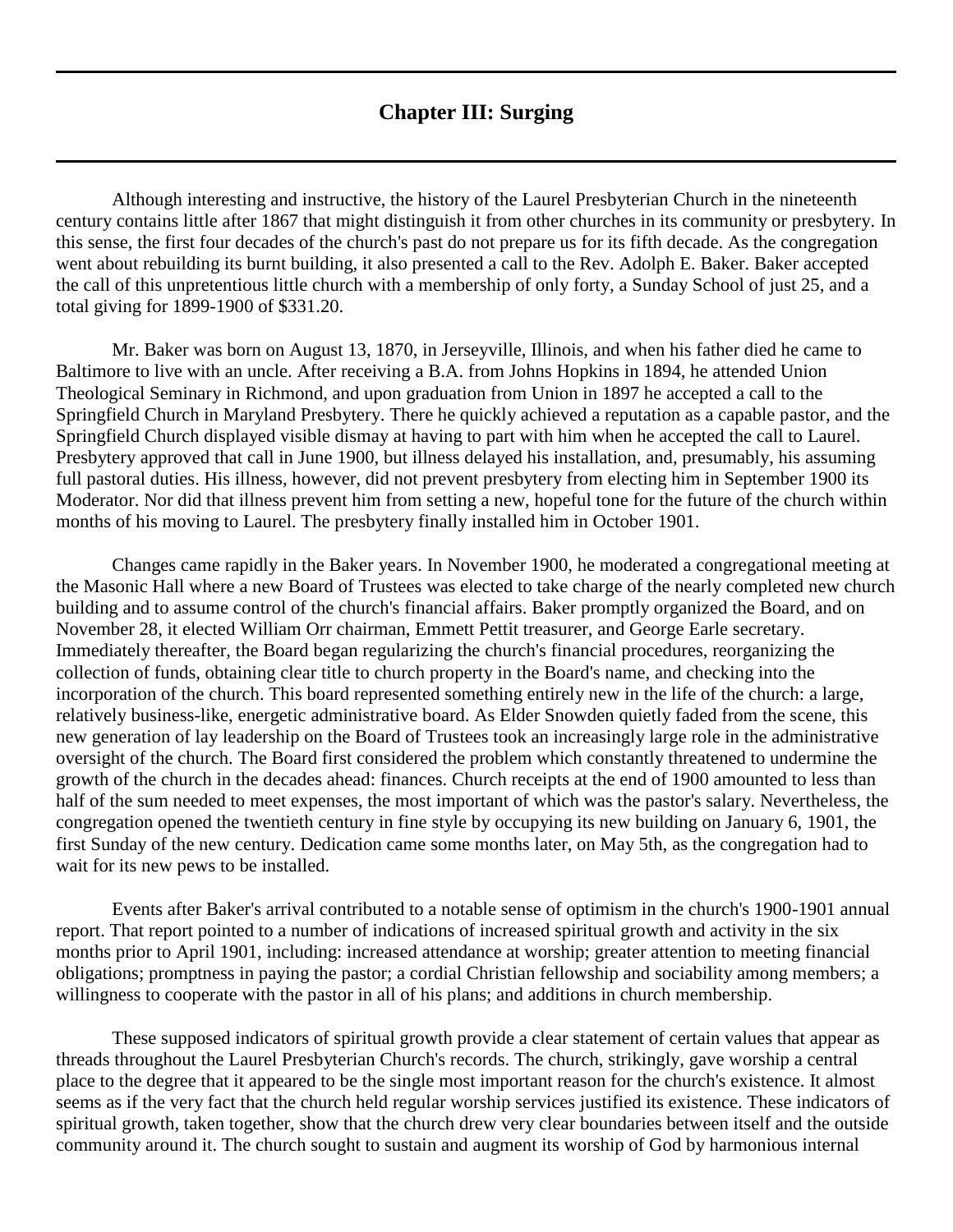relationships, by avoiding falling into disrepute for not paying its debts, and by expanding its boundaries to include larger numbers of individuals.

In spite of the death of John U. Whiteside, the church's sole deacon, the next church year, 1901-1902, continued the hopeful trends of the previous year. Financial records for that year show a phenomenal increase of 683 per cent in giving to benevolences and to the general fund. Although funds given for the new building inflated this figure somewhat, it still represented a substantial gain over all previous years. At the same time, membership rose to fifty.

The following church year, ending in April 1903, proved to be a year of significant changes. Baker energetically collected funds to pay off the debt on the building, and his efforts received a considerable boost when John K. Ober, a trustee but not a member of the church, gave a substantial contribution to that end. The election of George Earle as treasurer in July 1902 focused his active commitment to a stronger congregational life directly on the financial problems of the church. His assumption of the treasurer's duties came just months before Maryland Presbytery began pressing the Laurel Church to become fully self-supporting. This meant that the congregation had to find another \$150 to pay the pastor's salary. The Ladies Aid Society further complicated matters by asking that its annual pledge of \$125 to the pastor's salary be ended. After further communication with presbytery, the Trustees decided that the church would try to do without presbytery's assistance. For that decision, it received commendation from presbytery, and as of April 1, 1903, the Laurel Church became selfsupporting for the first time since 1870.

Change piled upon change. William Snowden, still the sole elder of the congregation, died at the end of 1902, and even though he had moved out of Laurel in the Fall of 1901, the church felt his passing keenly. Administratively, his death had less impact an the church. Because of his advanced age and the distance he lived from Laurel, the church had been without a functioning Session for at least a year. The Board of Trustees had responded to this situation by assuming greater responsibility for the total life of the church, and, after Snowden died, the Trustees called a congregational meeting to elect a new Session. It also nominated two individuals to be elders. The congregational meeting held on January 25, 1903, accepted the Trustees' nominees and elected William Orr and George Earle elders. Almost as an afterthought, the congregation also elected Mr. A. R. Weston and Mr. Herbert A. Filer as deacons.

Snowden's death and the election of a new Session without a Snowden on it marked an important administrative turning point. The church now had a more active Session to complement its active pastor. But, Snowden's death also meant that church lost direct contact with important elements of its own past, especially its first decade. The church, in effect, forgot that it had ever been something other than a Southern Presbyterian Church or that it had participated in the great events of the 1860s.

The new Session immediately organized itself and formulated a new program for the Church. It elected Earle Clerk of Session. It adopted an aggressive plan for seeking out newcomers to Laurel and inviting them to attend the Presbyterian Church. It started regular advertisements in the local papers. The Session also took steps to ensure that the church gave visitors a warmer welcome than had hitherto been the case. New life flowed in other places as well. The Ladies Aid Society expanded women's concerns and role by forming a Ladies Foreign Missionary Society. The Trustees continued to reorganize their work by amending the church's Articles of Incorporation clauses regarding elections to the Board. In March 1903, the church elected a new Board of nine members. All members of and contributors to the church voted. The Session also initiated plans for a Christian Endeavor Society for its young people.

In spite of the great advances made during the year, the church year ending April 1903 closed on a financial sour note. The Trustees found it necessary to appeal to the members to increase their giving to meet the pastor's salary. Some did. But others either reduced their giving or stopped giving entirely, because they resented the pressure they felt being put on them. Thus, the pleas of the Board of Trustees resulted in only a minimal increase in giving. One could sense in the church a certain financial tension as the congregation entered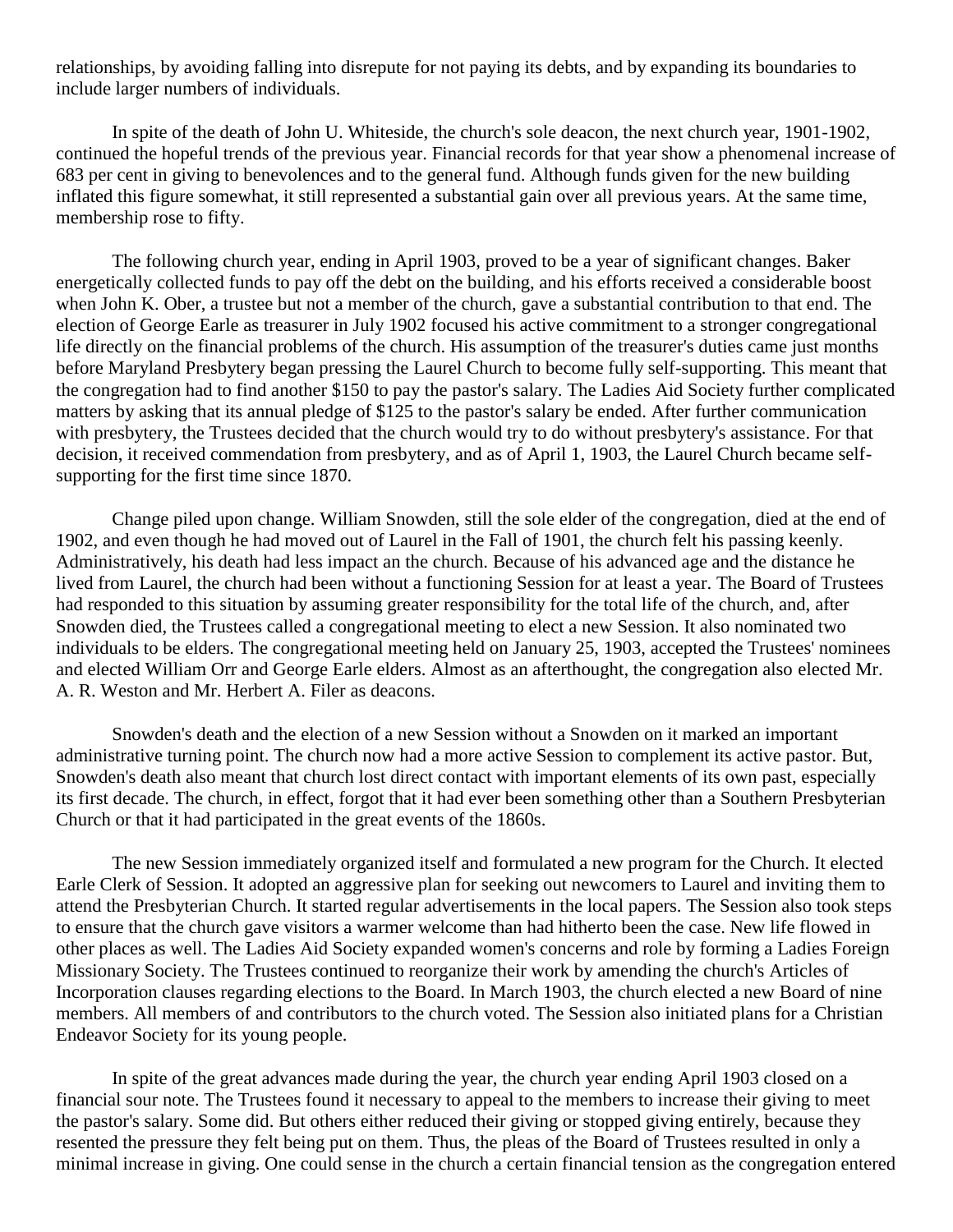its first year of self-support. Still, the statistics for 1902-1903 show that the church grew by sixteen members to 66 while the Sunday School increased from 52 to 78 students in the same period. These figures reflect a new level of activity and of confidence in the church.

The next church year further demonstrated not only the Laurel Church's new level of activity but also a deeper involvement in its larger community. In April and May of 1903, the church held a series of 'men only' gospel services for the church and the community. At these meetings some sixteen men publicly pledged to live better lives. These meetings included a strong dose of temperance concern. They gave impetus to the Presbyterian Church's joining the Episcopal Church in protesting to the Laurel City Council over the presence of two saloons an Main Street between the two church buildings. As a direct result of these men's services, a group of men met at the Laurel Presbyterian Church on May 15, 1903, and established a permanent Temperance Association in Laurel. In July, the Session made plans to invite a temperance speaker to lead services in August and hold a special temperance service in September led by the Superintendent of the Maryland State Anti-Saloon League. In fact, the church's involvement in the temperance movement also demonstrated a new level of ecumenical openness in the church. For example, when Baker took his vacation in August 1903, pastors from the Baptist and the two Methodist (Northern and Southern) churches took turns filling the Presbyterian pulpit.

Baker influenced every aspect of the church's life. In May 1903, he led the founding of a 'Young People's Society of Christian Endeavor.' And as the total program of the church took on new life, the congregation faced a problem it had never before experienced: so many new people showed up at worship that the church had to have ushers to show them to their seats! Yet, the old problems did not disappear. Several members persisted in their inactivity while some others had moved but failed to transfer their membership. A fairly heavy debt still hung over the church. The Session felt that the level of commitment of the church needed to improve. These problems did not dampen the growing excitement of the congregation, and nothing witnessed to that excitement more than the first Annual Meeting ever held by the church. The reports and statistics of that April 1904 meeting reveal that church membership had again risen (to 75) and that the Laurel Church had become the seventh largest church in Maryland Presbytery. Even more encouraging, the Sunday School had climbed back up to 95 (fifth in the presbytery) and the church's Christian Endeavor Society for young people was the second largest of nine such societies in Maryland Presbytery. The annual narrative for 1903-1904 stated that the church felt a strong undercurrent of expectancy that it would soon experience even deeper spiritual blessings.

The annual report for 1904 presented one set of statistics that particularly underscored the gains made under Baker. Of the forty members on the roll in 1900, thirteen removed their letters and the Session had moved seven more to the non-resident list by April 1904. Within four years, in other words, one-half of the 1900 membership no longer participated in the life of the church, and the church continued to be remarkably mobile. In addition, by April 1904, twelve of the 51 members added between 1900 and 1904 had also removed themselves from the rolls or were listed as non-resident. In short, in this brief four year period, the Laurel Church lost as active, resident members one out of every three of its old and it new members, The annual report presented this data to demonstrate how successfully Baker had dealt with the transience of the congregation since the church had grown rapidly in spite of a substantial loss of previous members. The report did not find this constant movement in-and-of-itself unusual. Just a few years later, George Earle, upon returning to the church after a year's absence, noted that many of the members of just a year before had moved away and that many new faces had appeared.

Baker proceeded to throw all of these gains in doubt in December 1904, when he announced his resignation in order to accept a call to a church in North Carolina. On Sunday, December 15, Baker preached his last sermon to a teary-eyed congregation, and in the evening, all of the pastors of Laurel -at their own initiative-conducted a standing-room-only farewell service for Baker. In that less ecumenical and tolerant age, even Father Donlan of St. Mary's Catholic Church planned to attend, being unable to do so only at the last moment. Each of the clerics present (Baptist, Episcopalian, and two Methodists) lauded Baker. The service moved Baker deeply. In the days following the service, the town's newspapers also expressed the general sense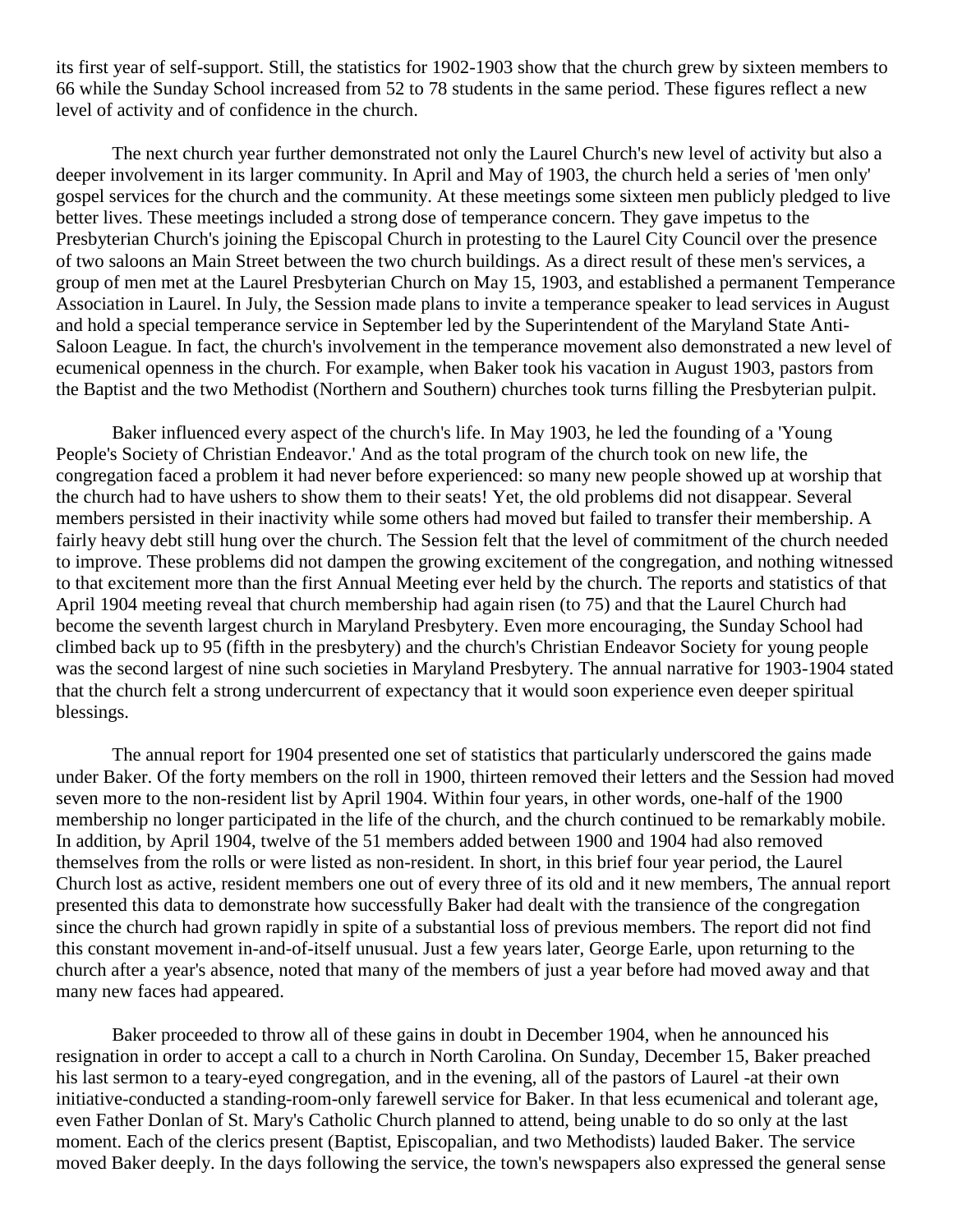of loss. The *Laurel Leader* for December 23 noted that Baker was widely respected in the community irrespective of creed or politics, while the *Laurel Democrat* pointed to his wide circle of friends in the community. The church made it perfectly clear to the presbytery that it parted with Baker only with extreme reluctance.

Baker's leaving marked yet another organizational milestone as the church elected its first pastoral nominating committee. That committee, composed of three women and two men, joined with the session in the search for a new pastor. Mr. Pettit served as chairman and Mr. Earle held the post of secretary. They found the going rough. The committee started out by sending out 'feelers' to various individuals asking for their suggestions. They then pursued a number of leads and invited prospective candidates to preach at the church. After the congregation heard a number of these preachers, the committee began to hear a consensus as to the one most generally favorable to the church, and the committee then called for an election with several names placed in nomination. Among those recommended to the church was Andrew R. Bird, a Johns Hopkins graduate studying at Union Theological Seminary, whose credentials included a fourteen months trip to the Holy Land as the personal secretary of the Rev. Dr. W.W. Moore, President of Union Seminary and a leading PCUS churchman. Bird's pastor at the Franklin Street Church recommended him as '...an exceedingly bright and promising young man.' While pursuing Bird and other candidates, the committee experienced considerable friction within its number and some tension with the congregation. The inner friction had to do with the fact that giving dropped so dramatically after Baker left that the church couldn't pay its regular supply preacher, the Rev. E.N. Kirby, Mr. Pettit ended the fight about what to do by undertaking to pay Kirby out of his own pocket. Meanwhile, the congregation criticized the committee for moving so slowly.

In time, the committee did present four names to the congregation, and on Sunday, April 2, 1905, it elected Bird as pastor. He received eighteen of the 24 votes cast, and church records called this election 'controversial,' for reasons not stated. Another problem arose after the election of Bird. He responded to this call slowly and had not yet made his thoughts known to the church even after presbytery approved the call, pending his passing the presbytery exams for licensure. He did finally accept the call, passed his exams in June 1905, and preached his first sermon as pastor at the end of that month. The Laurel Presbyterian Church stood at the threshold of one of the most impressive periods in its history, one which exceeded even the achievements of Baker's ministry.

Bird, a handsome, square-jawed young man, took hold swiftly. He instigated a religious survey of Laurel conducted by the young people of the Christian Endeavor Society, the purpose of which was to identify potential new members for the church. He also urged that the older girls of the church form a 'society' called the 'Miriams' which they did in September 1905. Bird pressed the congregation to make a significant contribution to foreign missions and the Session to involve itself in 'colored evangelism' in Laurel. When one of the poorer members of the church approached Bird for financial assistance, he referred her case to the Ladies Aid Society. The women assisted this needy woman so effectively that the Session asked them to take charge of the Deacon's Fund and responsibility for aiding other needy members, since the church again had no resident deacons.

By October 1905, change reached a new pitch of enthusiasm. On Sunday, October 16, Bird appealed to a congregational meeting to pledge \$400 to foreign missions for the coming year. The church responded to the plea of their youthful pastor with pledges totaling \$556, a commentary on how well the church received his leadership. A week later, Elder Orr, chairman of the Committee on Work Among Colored People, reported that he and Bird had established a Sunday School with four teachers and 28 students at the Industrial and Agricultural Institute for Colored People (located some two miles north of Laurel ). Bird initiated a Friday evening sewing class for young girls at this same time. At this same time, the addition of Mr. Emmett L. Pettit to the Session strengthened its capacity to lead the church. In the midst of all of this activity, Maryland Presbytery ordained and installed Bird on Tuesday, October 31, 1905, in a well-attended service that included Dr. Moore of Union Seminary and Bird's uncle, the Rev, Henry Van Dyke, a prominent Northern Presbyterian figure who taught at Princeton University.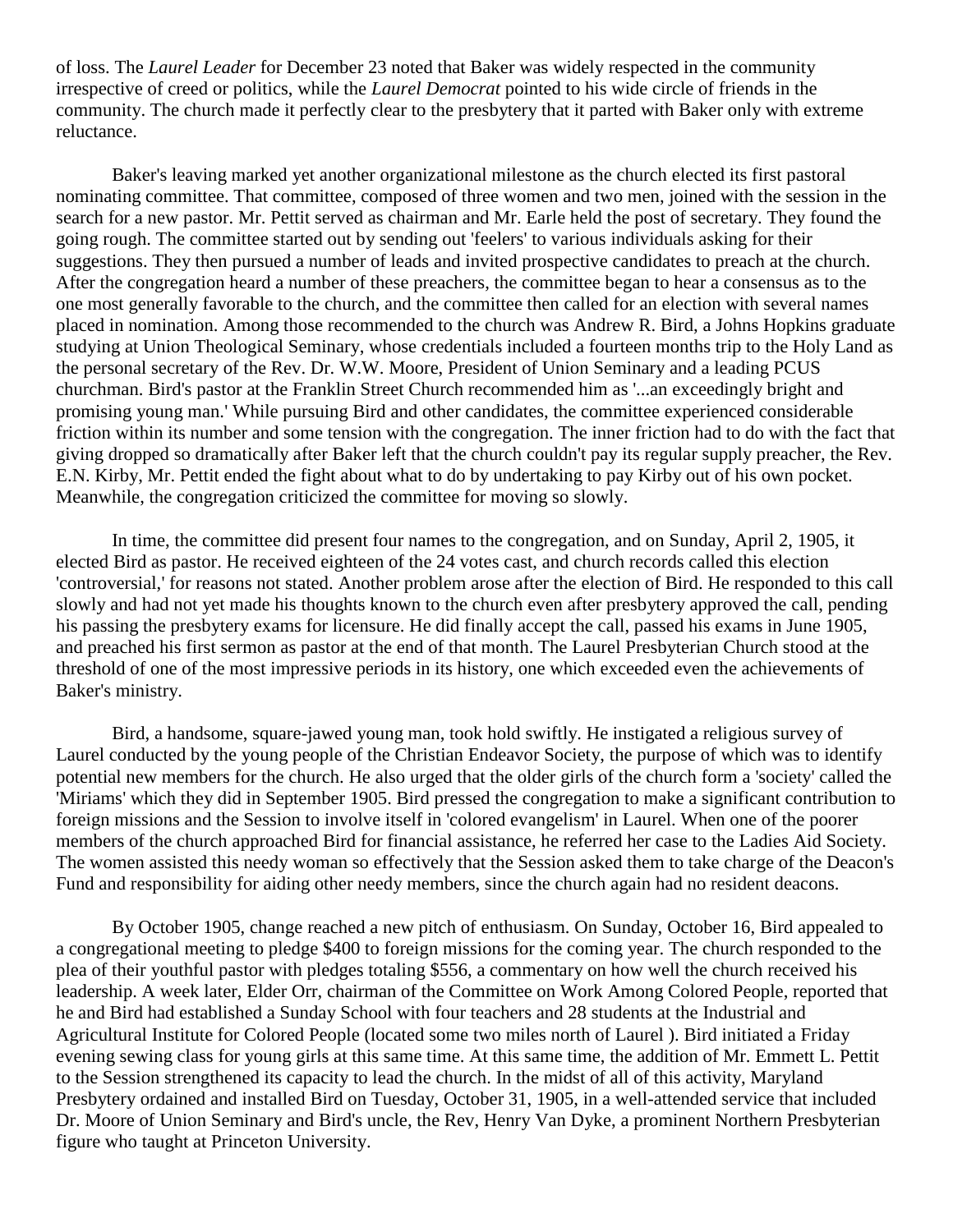In the last two months of 1905, Bird maintained this hectic pace of program expansion by revamping the poorly-attended Wednesday evening service, reorganizing the Board of Trustees, and laying plans for a deeper ecumenical relationship with other Laurel churches. In December, he organized a 'Covenanter Company' of boys as a parallel to the Miriams in youth work. Bird then started the new year in equally fine style by his involvement in initiating and carrying out a series of ecumenical services with the Baptist and two Methodist churches. These services again displayed the temperance sentiment that had been a mark of Baker's ministry, and they now became an annual January event in Laurel.

A positive spirit permeated the 1906 annual reports. They show that the Ladies Aid Society had carefully organized itself to care for the poorer members of the church, while also conducting church socials every other month and a program of visitation of newcomers to Laurel, encouraging them to attend the Presbyterian Church. The Women's Missionary Society actively promoted the study of missions in the congregation. Bird formed a Junior Miriam's group in March, and the Covenanter Company of boys grew from eight to nineteen members, It helped to cut and haul wood for several needy Laurel families. Bird led all four of the youth groups including the Christian Endeavor Society which, with its 59 members, acted as an umbrella group. All of the youth groups engaged in significant amounts of mission study. Meanwhile, the black Sunday School grew to forty students and its leaders planned to make it self-supporting and to have it collect funds for African missions.

Comparison with the other churches of Maryland Presbytery underscores the impressive quality of all of these achievements under Bird. The Laurel Church reported 78 members, which moved it up into the number six slot for size. Given that size, it was amazing that the church sponsored four of the eleven youth groups found in the presbytery. The membership of those four groups totaled 94 young people, 36% of all of the young people in youth groups in the presbytery! Only three large Baltimore churches reported more children in Sunday School than the Laurel Church.

While Bird deserved full credit for the increased level of activity the church achieved beginning in 1905, at least three other churches in Laurel showed growth in this same period. The rector of St. Philip's Episcopal Church saw his church grow sufficiently by 1906 to ask for a substantial increase in salary. In 1907, Trinity Methodist Episcopal Church, South, started construction of a new building. Centenary Methodist Episcopal Church, meanwhile, called a pastor in 1906 who displayed something of the same dynamic leadership as Bird and built up an impressively large and active men's organization for which the church built a special addition to its building. Thus, the Presbyterian Church thrived in a general climate of religious growth in Laurel, and, significantly, under Bird it more than held its own.

As the church entered a new church year in April 1906, the nature of Bird's ministry changed. From that point on, he proposed very few program changes and directed his efforts primarily to maintaining the very active program already in place. Both Bird and the church began to experience the limits of their reach. That church year also began on a very positive note for Bird personally. In late May, he married Lisette Fries Moore, daughter of Dr. Moore whom we have already mentioned as President of Union Seminary and a very influential voice in the Southern Presbyterian Church. After their marriage, the Birds were away from Laurel for some eight weeks as Bird extended their honeymoon into a health leave for himself.

A few setbacks soon tinged the excitement of Bird's ministry. Although Elder Orr struggled diligently to maintain the black Sunday School, the Institute it served suffered serious financial trouble, and mention of the Sunday School disappears from the church's records after July 1907. In May 1906, the Trustees created another Sunday School Building Committee, the second of a succession of such committees, and within six months Bird had plans prepared and collected \$1400 in pledges for the proposed building. But the momentum dwindled and that building went unbuilt. Furthermore, a potentially worrisome split appeared in the Session as Elder Earle displayed uneasiness over how the heavy benevolence giving of the church seemed to limit giving to the general fund. Earle argued that the church should meet its own financial obligations before giving large sums to foreign missions, and he especially objected to any plans to add more special collections. By April 1907, the church, in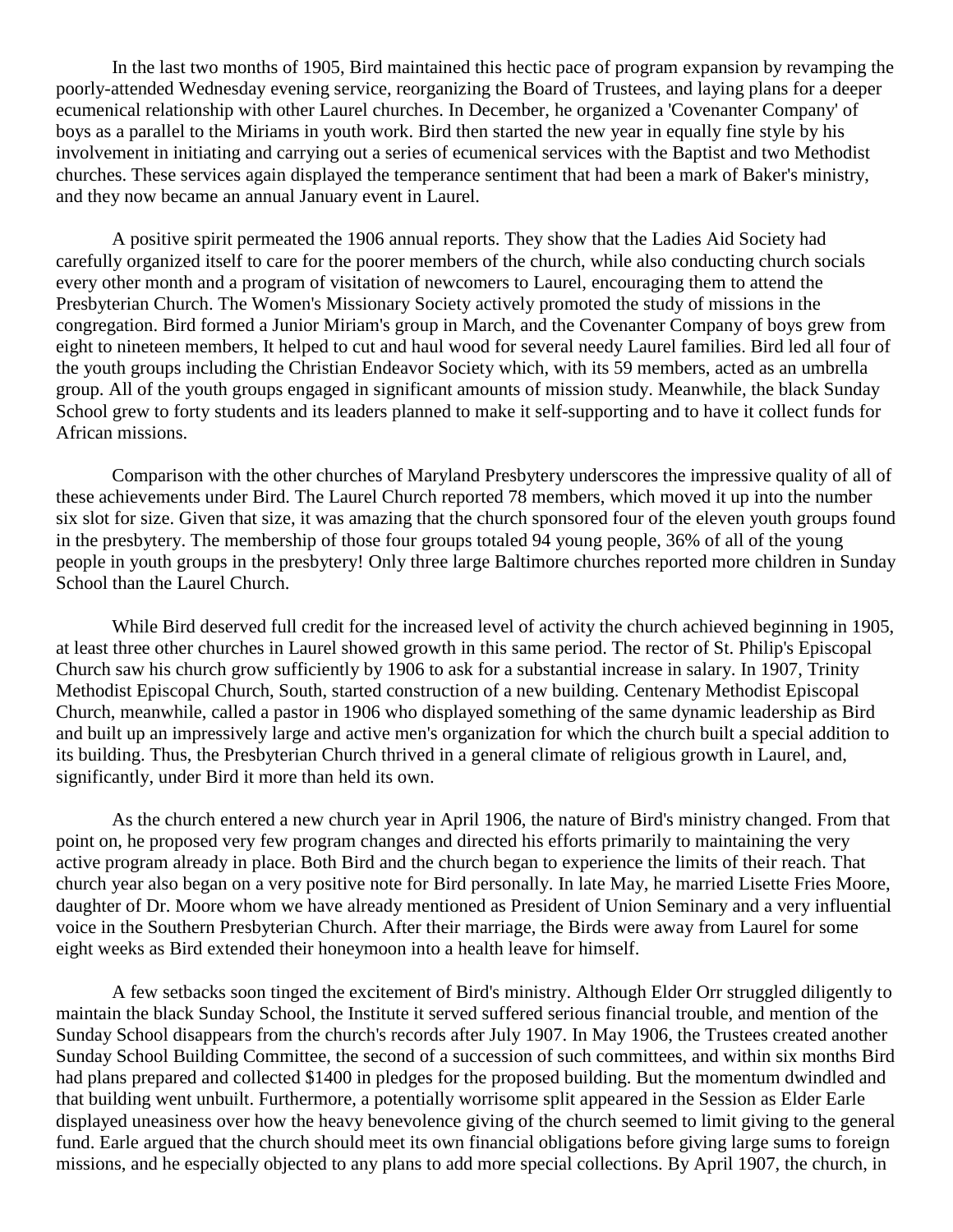fact, owed Bird two months' salary. Over against Earle, Elders Pettit and Orr wanted to maintain as high a level of mission giving as possible.

Yet, on the basis of past years, 1906-1907 could not be judged as other than one of the best in Laurel Presbyterian Church history, even if it did not match up to the fast pace of the previous year. The church sustained the gains of 1905-1906, maintained a high level of congregational giving, and grew even more in size so that it became the fifth largest church in the presbytery. Its record in mission giving was little short of astounding as only the very large Franklin Street Church gave more to missions in actual dollars in the presbytery. But Laurel gave an amazing \$5.95 per member to foreign missions, far more than Franklin Street 's \$3.22 per member. The congregation's own records claim that it gave more per capita to benevolences that any other church in the entire Southern Presbyterian denomination.

During the next church year, 1907-1908, Bird took a ten-week, expenses-paid trip to Norway in a year otherwise marked primarily by the continuation of the programs already begun and commitments already made. The often troublesome financial situation of the church improved temporarily, and the church not only kept up its benevolence giving but also paid off its debts and met its other commitments. In the months after April 1908, however, the financial picture of the church became more problematic. The church habitually owed Bird back pay, anywhere from \$14 to over \$200, and the Trustees directed more and more appeals to the church to increase congregational giving. By October 1909, the situation was becoming more critical as the church fell further and further behind.

At the end of 1907, on November 3, Bird preached what may be the earliest sermon preached at the Laurel Church for which the manuscript still exists. Preaching from Jonah 3:10, Bird presented the historical background of the passage in vivid images and contrasted the wealth and power of Nineveh with the lowly state of God's prophet, Jonah. After expounding on the meaning of the scriptural passage, Bird sought a contemporary application and urged, in effect, that the young men of the church needed to consider becoming ordained ministers and guide people religiously as did Jonah. The manuscript of this sermon indicates that, at the very least, Bird prepared competent and interesting sermons.

Two changes in the Session took place during the 1908-1909 church year. In April, Earle moved to Rockville. The Session appointed Elder Orr as Clerk of Session in his place. In December, Pettit moved to Baltimore and transferred his letter to a church there. The church then elected Mr. Jullien Winnemore to cover the vacancies so left. In May 1909, Winnemore took over the clerk's duties when Orr asked to be relieved of then, The statistics for 1908-1909 again showed that the Laurel Church compared favorably with the other churches in the presbytery. In April 1908, It reached a peak membership of 98.

In November 1909, George Earle returned to Laurel, thus causing the church to plan yet another change in leadership. An entirely unexpected event, however, interrupted his scheduled reelection to the Session. On October 21, 1909, Bird was stricken with 'nervous prostration' and left Laurel, unable to work. After a brief spell in Baltimore, the Birds went to South Carolina so that he could have a complete rest. But as the months dragged by, his condition did not improve sufficiently for Bird to return to Laurel, and, in a letter dated March 31, 1910, Andrew Bird resigned his position. Maryland Presbytery made that resignation effective May 1.

More than any previous pastor, including the very capable Baker, Bird had communicated to the Laurel congregation his own understanding of Christian spirituality. Throughout his years, the church's program emphasized mission study and giving, assisting people in need, individual and corporate Bible study, and prayer, He took the church to new levels of growth and activity in pursuit of those spiritual goals. He even sacrificed the security of a dependable salary and his own health to reach high levels of mission giving and congregational activity. Thus, Bird's ministry at Laurel showed the marks of an unusually capable and dedicated young man, one who, nonetheless, was a young man and who in his inexperience overextended himself. He started too fast and reached out too high. He nevertheless gave the church some of the best pastoral leadership it would ever have, and he apparently learned from his experience in Laurel. In his next pastorate, beginning in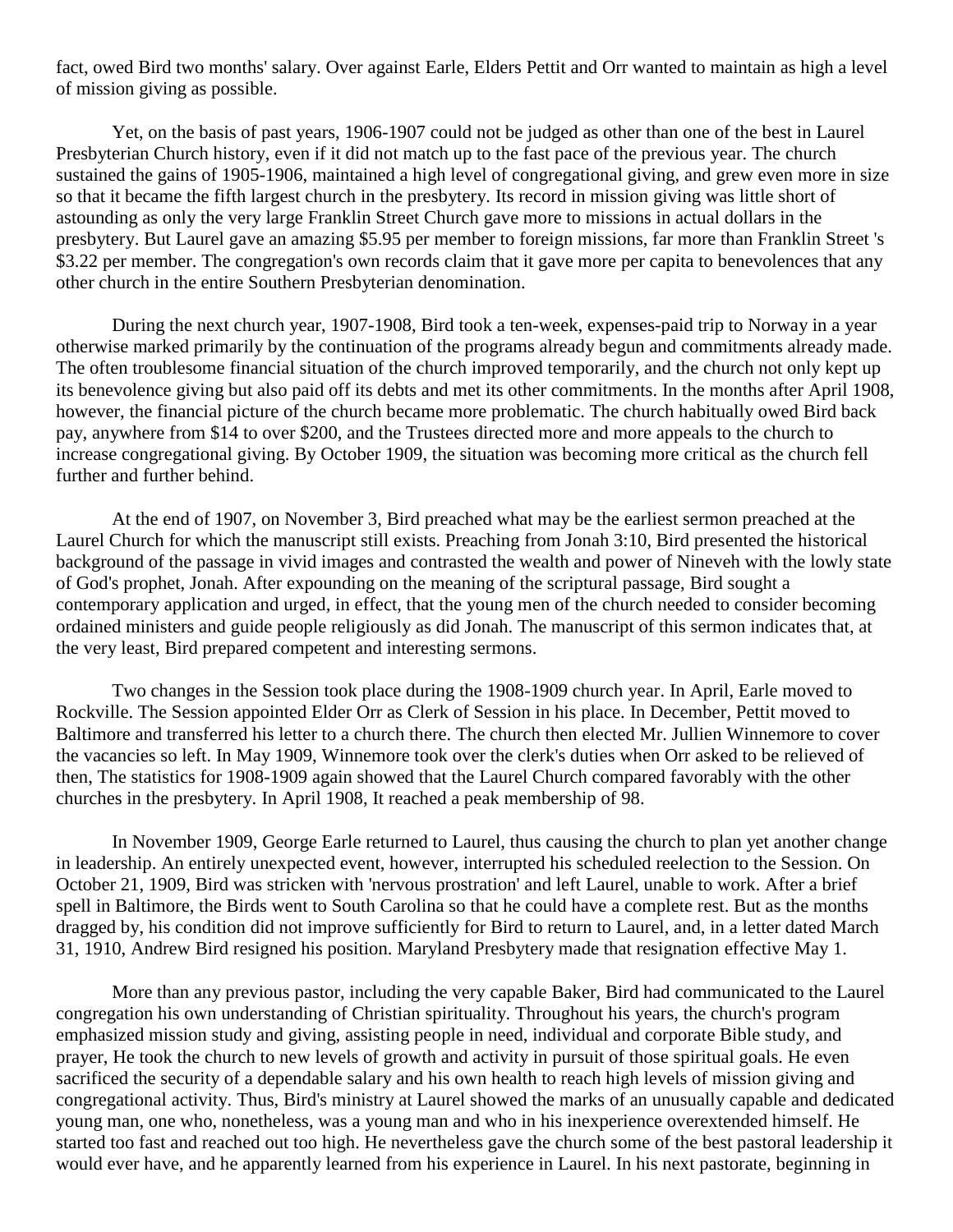January 1911, Bird took charge of Second Presbyterian Church in Washington. In that church, later renamed Church of the Pilgrims, Bird became one of the most successful and widely respected pastors in the Southern Presbyterian Church.

Many years later, Bird's son, himself a retired pastor, remembered that his father's success at that church and in Laurel grew out of three important elements in his ministry. First of all, Bird paid close attention to his pastoral duties. Secondly, he saw opportunities and made the most of them. Finally, he depended upon prayer rather than personal confrontation to solve difficult problems. Although not hinted at directly in the records of the church, Bird also reflected in his youth, his activism, and his bearing the 'manly' virtues so highly prized in the era of President Teddy Roosevelt. In those exciting years of reform, national growth, and idealism, many Americans sensed new purpose and strove to attain new goals. Bird must have embodied something of the best of the Progressive Era for his congregation.

On the surface, the decade of 1900 to 1910 appeared to be considerably different from the previous four decades. Yet, the only obvious difference in those ten years was the quality of pastoral leadership the church received. Baker began to make an obvious difference in the church even before Elder Snowden, representative of the 'old' lay leadership, stepped aside and then died. Pastors after Bird, as we shall see, could not sustain the direction and momentum of his ministry. Indeed, the church in the thirty years after Bird resembled the church in the forty years before Baker with an almost amazing fidelity to its image as a small, drifting, insignificant church on the geographical and cultural fringes of its denomination. The 'magic' of the Baker-Bird decade resided in the personalities and skills of two better-than-the-average pastors.

The Laurel Church followed Baker into temperance and Bird into missions and study because it respected and trusted their leadership. Still, behind the church's willingness to follow the lead of these men lies another pattern, namely, its inability to set directions for itself apart from pastoral leadership. The ups and the downs of the church reflected a remarkable sensitivity to the personalities, interests, and abilities of each succeeding pastor. In its first fifty years, the church showed no evidence of having a sense of its own particular mission or a sense of its own direction, It embodied no obvious ministry beyond the fact of its own passive existence. Of itself it did not prod its members to spiritual growth or biblical-theological study. Of itself it did not seek a social ministry in its community. Of itself it did not even carry out its nuts-and-bolts administrative tasks very well.

If the Laurel Presbyterian Church had called a succession of capable pastors over the years, the church's nearly total programmatic dependence on pastoral leadership might not have been an important pattern. The weakness of the pattern was that in its first fifty years only Baker come to and left the church in a 'normal' manner, Nicols entered his ministry without prior training and during a difficult period, He died in the office after a ministry circumscribed by illness. Bird's health gave way. Baskerville and Shipley left under clouds, Reese stayed only nineteen months, The realities of human frailties made such singular dependence upon pastoral leadership a questionable proposition at best. As the next chapter will show, the years after 1910 only confirmed the generally dismal experience of the church with pastoral leadership.

Still, the other side of the coin should be noted as well: given competent pastoral leadership, the church could and did respond with a level of commitment and giving equal to that of any church in its denomination. It could, and did, develop a program that would have been impressive in a church much larger than itself, The Laurel Presbyterian Church had considerable potential, Unfortunately, except for this decade, that potential remained mostly just that...potential.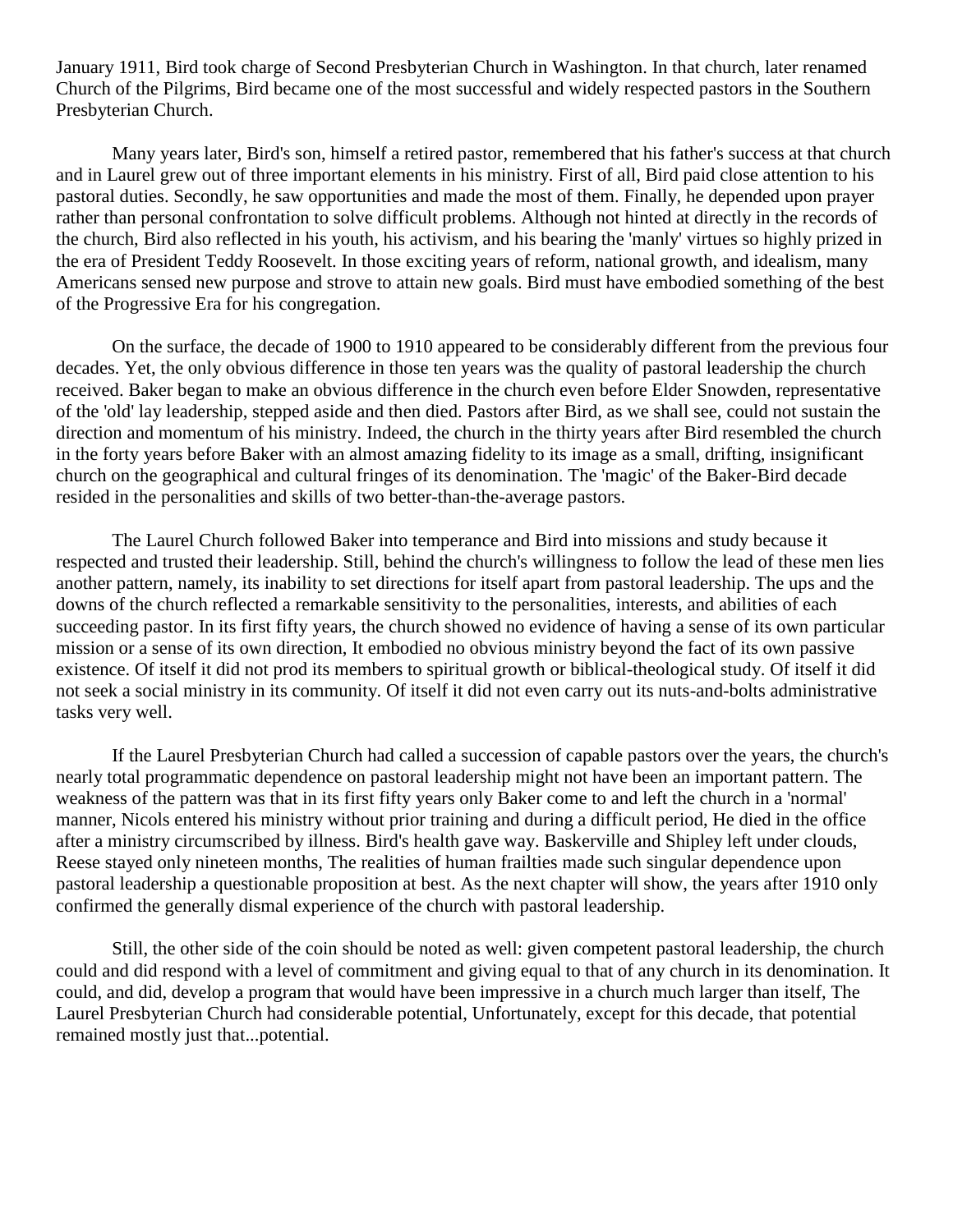## **Chapter IV: Drifting**

<span id="page-23-0"></span>For a time, it appeared that the Laurel Presbyterian Church called as Bird's successor yet another pastor of the quality of Baker and Bird. On August 14, 1910, the church's pastoral nominating committee, constituted in much the same way as the one that called Bird, recommended to the congregation the Rev. Walter W. Edge, of Davis, West Virginia, as pastor. Edge had a good record in Davis, and the church there held him in high regard. That congregational meeting elected Edge pastor, and he occupied the Laurel pulpit for the first time on September 27, although presbytery did not formally install him until April 19, 1911. Within a very brief time, Edge initiated changes in two areas: Sunday School and worship. In the Sunday School, he reorganized its entire structure by making it, for the first time, a graded school with eight classes. He instituted better records keeping procedures, established a new financial system, and arranged for substitute teachers for every class. He also had a librarian elected.

Whereas these Sunday School reforms caused little or no friction, Edge ran into problems in his attempts to change worship by introducing the church's first permanent choir. When Louise Gray, the organist, resigned, the search for a replacement led to a number of rumors and misunderstandings which Edge had to correct publicly. Meanwhile, in late November 1910, the Session voted to establish a choir and elected seven members (including six women) to it. The Session appointed Mr. and Mrs. A.B. Chase to direct both the choir and the church's entire music program. When the choir sang for the first time on January 22, 1911, however, only four persons took part. The presence of a choir in worship raised certain problems as the organ had to be repositioned to make room for the choir. All of this disruption and the moving of the organ, which had to be done several times to find a suitable arrangement, caused quite a bit of dissatisfaction in the congregation. Edge, meanwhile, had to face yet another problem concerning worship, Church records state that a small group of people regularly sat in the rear of the church and made snide, rude comments concerning those things of which they did not approve. Edge finally rebuked this group during worship and two members of the church walked out. The heckling, at least, came to an end.

All of these seemingly small irritations underscored a change in the tone of congregational life, a change also reflected in the outcome of a series of evangelistic services held at the Presbyterian Church in March 1911 by evangelist J.W. Atwood. The church hoped that those services would attract a large attendance from the larger community and result in numerous conversions. In actual fact, little came of the poorly attended services, and even members of the church, especially the men, showed little enthusiasm for them. In short, unlike his two immediate predecessors, Edge did not open his ministry in Laurel with the style of pastoral leadership which generated excitement and an impressive response to church activities. Edge failed to communicate a vision of ministry and mission beyond the walls of the church building to which the church's members could commit themselves. Thus, he could not sustain the sense of momentum initiated by Baker and sustained by Bird even though church records show that the church kept much of Bird's program in place during Edge's ministry.

The church year of April 1911 to April 1912 witnessed a number of changes. The congregation elected another Sunday School Building Committee which, after some study, reported back its conclusion that the church could not afford to build a Sunday School building at that time. Elder Winnemore left town and gave up his position as Clerk of Session. Elder Orr took over the office as he was the only member of the Session left. The church did elect two new deacons, Mr. W. Roland Thawley and Mr. Warfield Peters, to fill the vacancies in that long moribund body. Perhaps the biggest accomplishment and 'change' of the year came with the purchase of a manse. After a long, complicated period of negotiations the church sold its Laurel Avenue property and purchased a house on Collins Street. The Edge family moved into the new manse in early January 1912.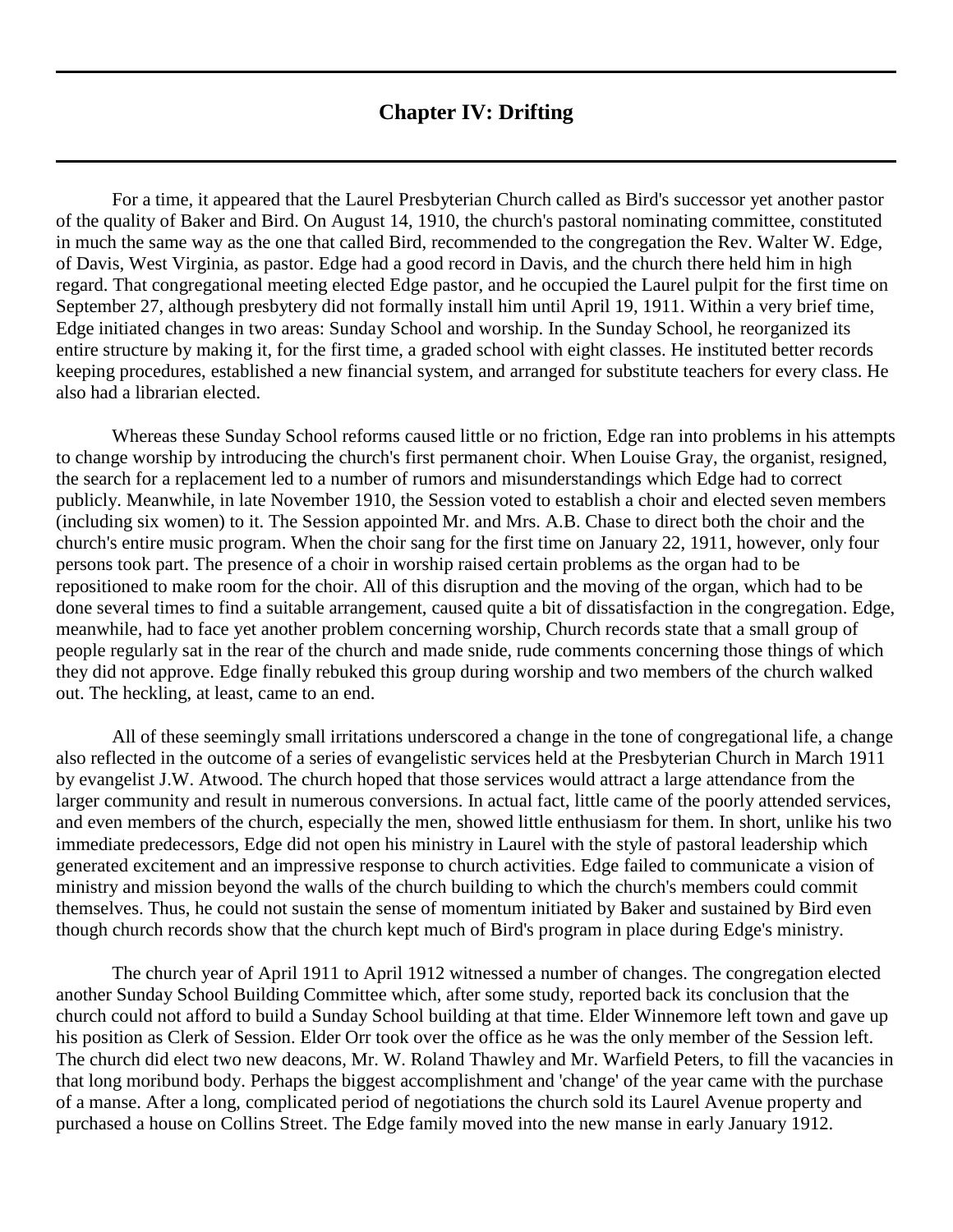The statistics for 1911-1912 do suggest that the church responded positively to Edge's ministry in a modest way. Both the size of the Sunday School and the amount of church giving increased over the previous year, and the church resumed giving relatively substantial amounts to benevolences. Although membership did drop, the weeding of the church roll caused that drop. The annual report of April 1912 also noted a steady improvement in worship attendance as well. In short, Walter Edge's ministry did show promise of a quality of program better than anything the church had experienced prior to Baker and Bird. The flames of the 'great decade' did not leap so high, but they did not die out either.

But, then, it happened again. After a ministry of only two years, Edge accepted a call to a Northern Presbyterian congregation in New Jersey. The church expressed regret over his loss when the presbytery accepted his resignation, effective October 1, 1912. As already noted, Edge did maintain some of the gains of the Baker-Bird decade, and he appeared to have the potential to do even more than just maintain their programs. Considering the degree to which the congregation depended upon pastoral leadership, Edge's departure shattered any hopes that the church would continue along its new path. The church now reverted to its old nineteenth century patterns. Indeed, Edge recalls the ministry of Reese in the early 1870s-an apparently good but very brief ministry that led to a period of decline.

The records do not state why Edge left, but one problem stands out as a probable cause: money. In a lengthy treasurer's report for April 1912, George Earle established clearly that church receipts could not meet all of the church's obligations, especially the pastor's salary. After Earle resumed the treasurer's position in January 1912 (when the previous treasurer, Winnemore, moved), he made strenuous efforts to improve congregational giving, but in April 1912 he reported that his efforts had not improved the situation enough to make any difference. He also reported that he had offended some members by those efforts. Earle noted that the deaths over the years of a number of wealthy 'friends' of the church had deprived the congregation of an important source of funds. Thus, Edge quite possibly left Laurel because the adverse financial situation of the church showed no hope of improving. The loss of leadership on the Session, which left only Elder Orr on that body, must have given even more weight to Edge's doubts about the church's future.

Following the usual pattern, giving and attendance immediately dropped off when Edge left. Elder Orr as the sole remaining member of Session took it upon himself to soften the blow of Edge's leaving by shortening the interim period. Acting on his own authority, Orr presented the names of four candidates for pastor to the church in January 1913, and the congregation elected the Rev. Henry C. Bird, a member of Washington City Presbytery of the Northern Church, to the pulpit. In conferences between Bird (not to be confused with Andrew Bird) and the church, the church appeared uncertain as to whether it could actually pay a full pastor's salary or not. Bird then proposed that he serve the church as stated Supply with a reduced salary, and he began work on these terms in March 1913. His brief stay proved to be a less than happy one. A stormy congregational meeting in November 1913 found Bird in tension with a large number of the members of the church and the church divided in its opinion of him. Congregational records state that several people believed he accepted the call to Laurel only so that he and his family could live in the manse rent free until they built their own home in town. Bird could not continue under these conditions. The only event of any significance during his brief stay took place in April 1914 when the Trustees elected Olive Rogers church treasurer. Rogers thus became the first woman to hold an official, elective church office outside of the Sunday School.

After the departure of H.C. Bird as stated supply, the Laurel Church called Mr. Raymond S. Hittinger, a licensed preacher and recent graduate of Princeton Theological Seminary from Lehigh Presbytery in the Northern Church. Hittinger passed his presbytery exams on October 1, 1914, at Second Church in Washington, Andrew Bird's parish, and presbytery ordained and installed him the following week. Bird gave the charge to the congregation as he had when Edge was installed,

So few records remain from the period of Hittinger's ministry that it is difficult to make an informed judgment concerning it. The 1915 annual report indicates low attendance at worship and only a few faithful contributors. Hittinger, thus, became the first pastor in the history of the church, excepting only the special case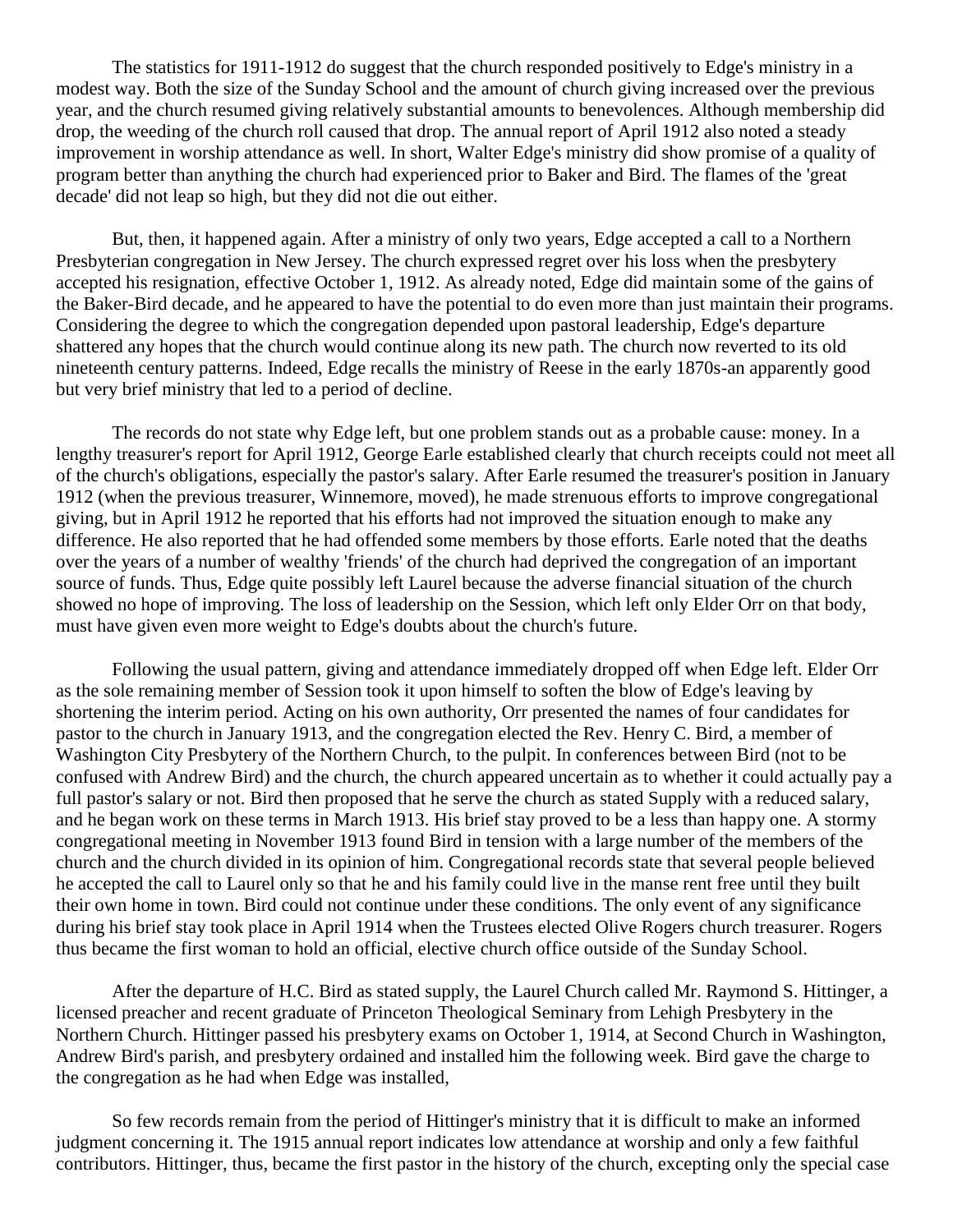of Nicols, who failed to show gains in attendance and giving within the first year after his arrival. Indeed, Trustees' records display an almost frantic concern over the finances of the church. By April 1916, the Trustees asked Hittinger to go to presbytery and get a renewal of aid to the church. At that point, Hittinger also reported to presbytery that the Laurel Church had to borrow money to pay his salary, Unfortunately, presbytery responded only with a statement that it already supported more churches than it could help adequately. Laurel had to get along an its own. The election of George Earle and J. Arthur Remington to the Session in September 1915 strengthened that body but did not help the church solve its financial problems. In October 1915 Orr resigned as Clerk of Session and Remington replaced him.

Matters came to a head in September 1916 when the Trustees sent a letter to Hittinger informing him that the church could no longer afford to pay his \$1000 per year salary. The letter blamed Hittinger for the situation because he would not allow the church to use fund-raising methods other than pledging and Sunday morning offerings. The letter also stated that the condition of the church generally caused several people to stop giving or even to leave the church entirely. The letter asked Hittinger to meet with the Trustees on the matter.

On October 3, Hittinger met with the Session, Trustees, and representatives of various church organizations. He stated that the church's finances were not as serious as the Trustees claimed. George Earle disagreed with him and a lengthy discussion followed. That discussion revealed that the church was divided into strong supporters of Hittinger over against the rest of the membership, Under the circumstances, Hittinger could do little else than resign from the church, which he did in December 1916. When presbytery dismissed him, it passed a resolution of sympathy for both Hittinger and the Laurel Church. It sympathized with Hittinger for not receiving his salary regularly and on time. It sympathized with the church for having to struggle with a salary it could not really afford. Presbytery also advised the Laurel Church that it should not call pastors for salaries it could not pay. Significantly, Andrew Bird had a large hand in the drawing up of this resolution, and it likely reflects something of the pressures he (and Edge after him) experienced in Laurel.

Although brief and unproductive, Hittinger's ministry proved significant in at least two ways. First of all, that ministry clearly demonstrated the dilemma the Laurel Church faced in trying to obtain competent pastoral leadership. As a small church, It faced all of the needs, issues, and problems larger churches experienced. But its smallness meant that it had difficulty finding the leadership it needed to deal with its situation. It did not have the resources needed to pay regularly a salary high enough to attract that level of pastoral leadership. Secondly, the end of the Hittinger ministry led to the first significant period since the 1860s during which the church had no pastor. By a divided vote of seventeen to eleven, a congregational meeting in February 1917, voted to postpone calling a pastor until the church could pay off its debts,

Thus, we meet the Rev, Henry C. Bird again. At his suggestion, the church agreed to pay him a halfsalary as stated supply, and he began his second stint in that position in April 1917. This time his ministry seems to have brought an immediate sense of relief and calm. The church's condition even began to improve slightly, and Bird's formal relationship with the church continued until June 1919. Bird gave most of his attention to financial and property matters to the point that when Rogers resigned as church treasurer, in June 1911, he took her place. One of the most intriguing events of this period took place just before Bird became stated supply again. In March 1911, the congregation took the unprecedented step of electing three women, namely, Olive Rogers, Miss M. Edmonston, and Mrs. R.G. Knowlton, to the Board of Trustees. Not again until the 1960s would the church elect women to serve on one of its governing boards.

Frustration marked the year 1919. Although Bird resigned as stated supply in June, he seems to have continued unofficially to fill that office beyond that date since the church did not relieve him of his position as church treasurer until September 1920. In the meantime, a congregational meeting held in June 1919 expressed the church's deeply felt need to call a new pastor by voting thirty to one to rescind the 1917 decision to postpone seeking a new pastor. The church subsequently, however, twice failed to call a pastor, once in September 1919 and again in December. Finally, the church went to the presbytery with its plight, and in April 1920 presbytery's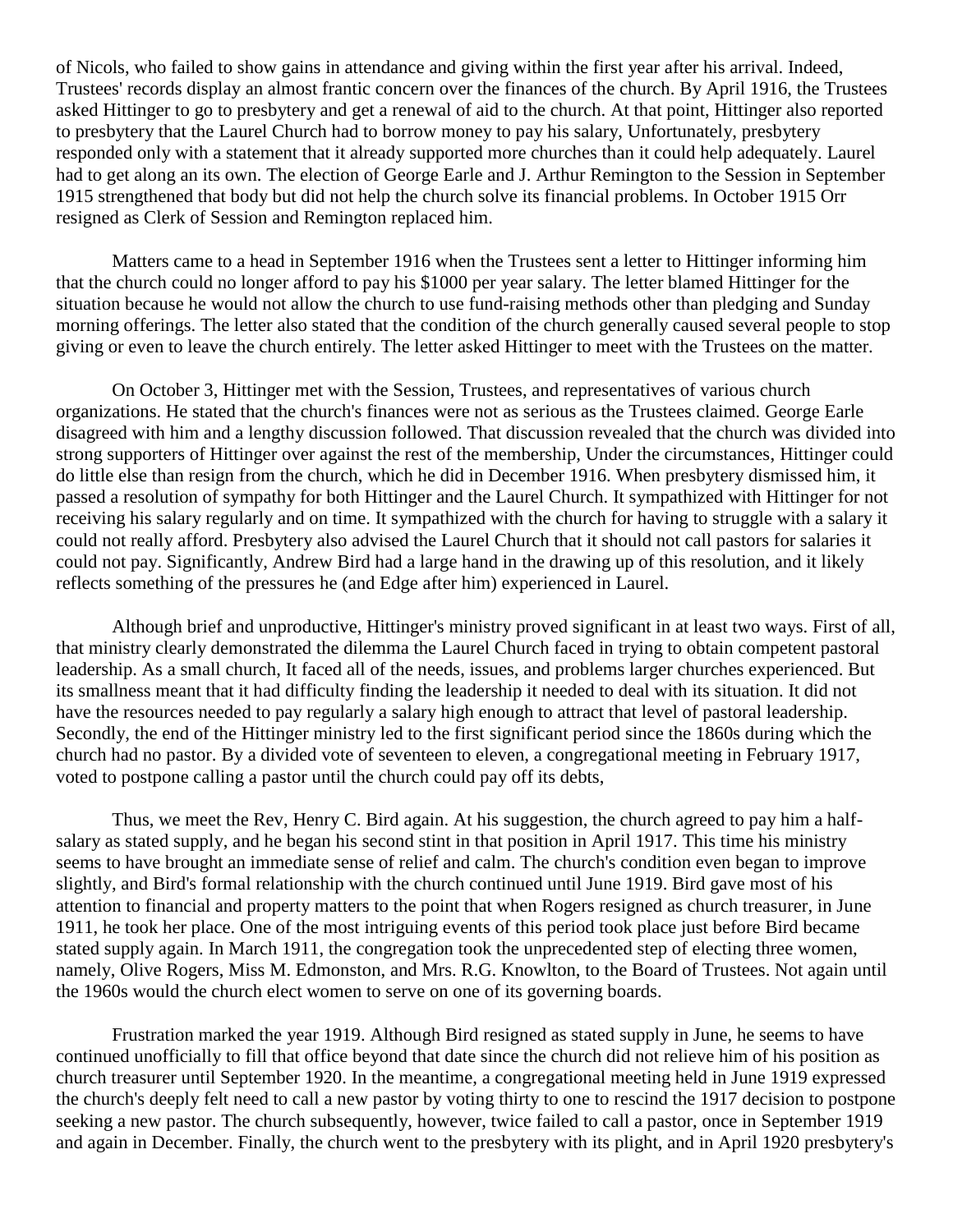Home Missions Committee granted the Laurel Church up to \$400 in assistance as needed to reach a salary of \$1400. Even then a third man declined a call to the church.

The congregation finally succeeded in acquiring a new pastor in August 1920. The Rev. Theodore B. Anderson faced a difficult task of rebuilding when he assumed pastoral leadership of the church in September 1920. The statistics of the preceding April showed giving had dropped to a mere \$724 in 1919-1920 (as opposed to \$1514 In 1916-1917), and the Sunday School dropped from 44 to only twelve pupils in that same period. Although the church rolls showed a decrease of only four during those four years, the actual strength of the church decreased by much more, as many members had been placed on the non-resident list. Church records reveal little about Anderson 's first months at Laurel, but statistics and reports for April 1921 show that the situation improved considerably. Giving, attendance, and membership increased. The congregation again participated in ecumenical services and activities. The women re-established their missionary society. Life seemed to return to the body.

Yet, certain basic realities in the life of the Laurel Presbyterian Church remained constant. First of all, attendance at the Sunday and Wednesday evening services continued to be low, with very few attending the Wednesday evening prayer service. Sunday morning worship, on the other hand, saw some 30 of the church's 49 members in worship. Secondly. the church's gender imbalance remained a problem. The rolls for 1921 showed 31 women and fourteen men listed as members. Women continued to make up better than two-thirds of the church's membership. The fact that a number of the men and a few women of the church worked in either Washington or Baltimore made this imbalance all the more serious as the male leadership of the church had less time to give to it than did the majority of women. Thirdly, the church remained a highly mobile congregation. While its 1917 statistics showed only three non-residents among its 64 members, by 1920 the non-resident roll grew to some fourteen of 60 total members. And in 1921, the statistics showed an increase of eleven members but a total membership of only 49 with seven non-resident members. Thus, resident membership dropped from 61 to 46 in just four years, and even with vigorous growth in 1920-1921 it dropped even further to 42.

Symbolic of all of this coming and going, former elder Emmitt Pettit returned to Laurel in 1920 and once again became an elder. Even though by 1920 the congregation had been highly mobile for several decades, significantly, all of these membership changes led to no major changes in program or direction. At best, particular combinations of members and lay leaders at any one time influenced the effectiveness of pastoral leadership. As in chemical experiments, the personality and abilities of the pastor remained the catalytic agent.

Under Anderson, the congregation focused its attention on the Sunday School, because it believed that the Sunday School was the church's most important source of new members. Anderson initiated a strategy for strengthening the church in the long term by strengthening the Sunday School. Anderson and the congregation assumed that they could improve the Sunday School's program only through the construction of a Sunday School building, and in May 1921, the congregation elected yet another Sunday School Building Committee. By December 1921, the congregation approved a set of plans for a new building to be built right behind the church building. In the meantime, Anderson sought to strengthen the Sunday School by instituting a system of prizes for those who memorized verses and for those who brought in new students. He sought to make the Sunday School program more attractive,

The church appeared to respond to Anderson 's ministry with some of the enthusiasm of the golden decade of 1901-1910. On the last day of the year, the church surprised him with a gift of a \$20 gold piece, given in appreciation of the success of his first sixteen months in Laurel. The church's annual narrative of April 1922 gave further evidence of Anderson 's effectiveness. It reported that attendance at Sunday morning worship had risen to 80 per cent of the membership (about 31-38/Sunday) while Sunday evening attendance had grown to 50 per cent.

In this atmosphere, the Session addressed a letter to presbytery urging greater assistance in paying Anderson as the church wanted to raise his salary substantially. The Session argued that Laurel, halfway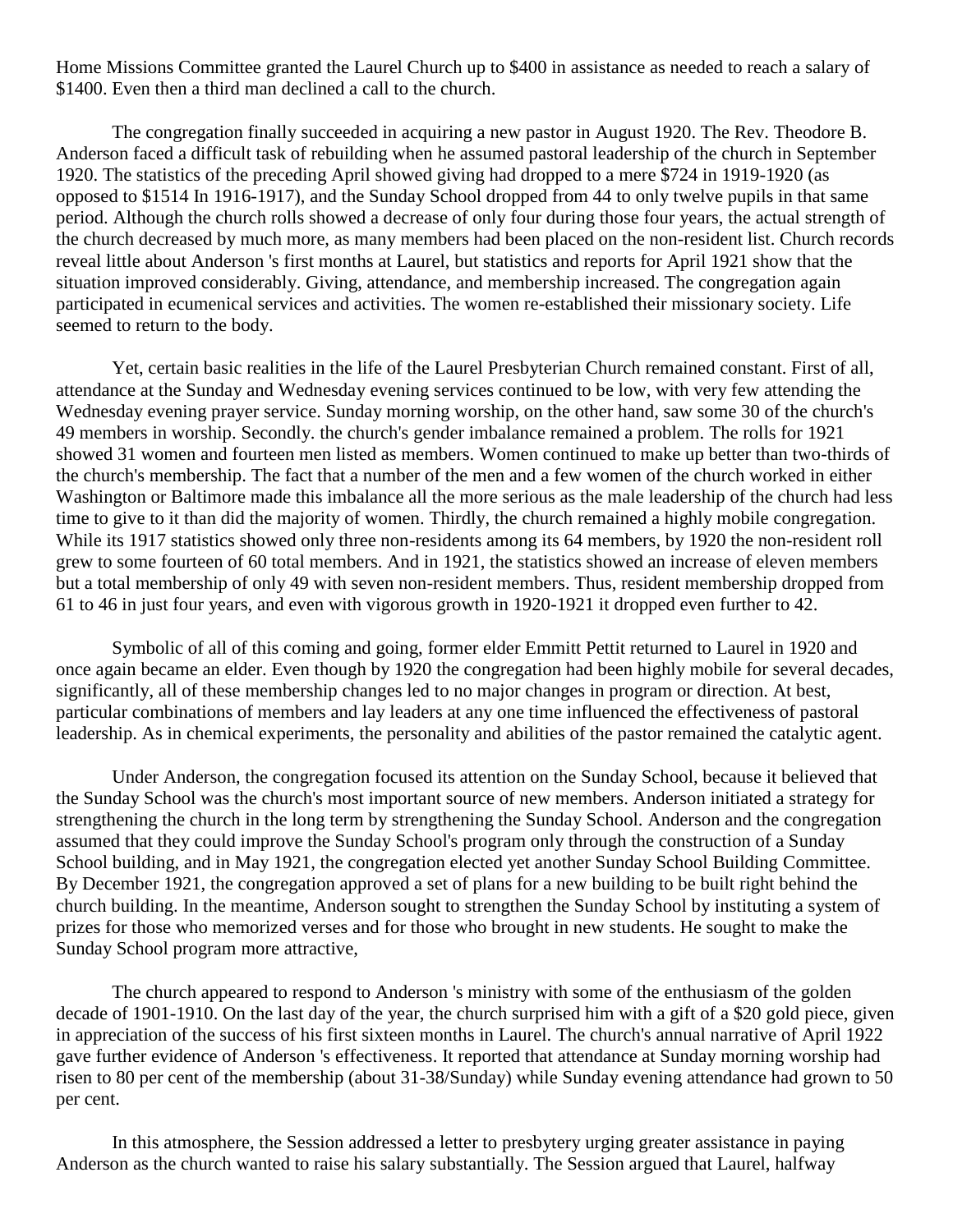between Baltimore and Washington, occupied a key geographical position for the PCUS. The Southern Church had almost no presence in this large area. The Session noted that even in Laurel fewer than one person in three belonged to a church. Therefore, the Laurel Church had an especially important role to play, and Anderson had already laid the groundwork for fulfilling that role, He was indispensable to the church's carrying out the role it could play. The presbytery responded by granting the Laurel Church an increase in assistance to \$600 for 1922- 1923.

This brief era of good feelings in the church extended to Elder George Earle as well. In June 1922, thirty members of the church held a surprise birthday party for him on the occasion of his 70th birthday. This signal honor touched Earle deeply. Further recognition of his long years of service came to him in September 1922, when Potomac Presbytery elected him Moderator. Between its founding in 1912 and 1925, Potomac Presbytery so honored only two other laymen, and no other elder of the Laurel Church before or since achieved this same prominence. Hard upon the heels of his election to the moderatorship, the presbytery also elected Earle a delegate to 63rd General Assembly of the Presbyterian Church U.S., 1923, which met at Montreat, North Carolina.

It did indeed seem that the church had returned to the days of Baker and Bird. In the church year 1922- 1923, it established a Men's Association, a Boy Scout troop, and a Christian Endeavor Society. The year came to its culmination on April 1, 1923, when the church occupied its new Sunday School building with an Easter sunrise service, The church's records emphasized Anderson 's active role in pushing the construction of the building and in collecting funds for it. He accomplished what even Baker, Bird, and Edge could not achieve. For some time afterwards, the church used the Sunday School building heavily in support of the church's most active program in a decade, In another letter to presbytery, the Session described the experimentation and growth Anderson had brought to the church and gave him most of the credit for it all. The Session observed that, 'The Spirit of the Church has changed entirely; from being a listless body it has become a Church Militant eager for the fray.'

In light of the above statement and all that Anderson achieved, the events of 1924 seem baffling and disconcerting. Below the surface of all of these accomplishments there must have been something else festering, for on Sunday, February 11, 1924, the Session voted two to one to inform Anderson that 'the church' wanted him to hand in his resignation because, according to these elders, the church was not growing as rapidly as the Session felt it should. They blamed Anderson. The Session met with Anderson a week later and Elders Orr and Remington called again for his immediate resignation in spite of Anderson 's request for time to consider their charges against him. Whatever caused this sudden about-face, it divided the congregation into factions with George Earle leading the 'pro-Anderson' group. Finally, however, Anderson did resign, but the presbytery accepted his resignation only after consultations by the Home Mission Committee with him and the church on the matter. Presbytery then dissolved the pastoral relationship as of June 16, 1924. These events took place in spite of the fact that the church's statistics right up through April 1924 showed membership, giving, and church activities increasing.

For a time, then, it looked as though Anderson would lead the church back to something akin to the great years of 1900-1909. Whatever it was that brought on the dissatisfaction with Anderson not only killed that possibility but also resulted in a weakened, divided church that did not recover for years. After Anderson left, the church's most prominent elder, Earle, never again attended a Session meeting. Unfortunately, the causes of the events that led to Anderson 's forced resignation stand just beyond the boundary of the church's living memory. Later, in May 1926, the church elected Mr. Walter D. Lanahan, a younger life-time member, and Mr. B.H. Yoris, a new member from Washington, to the Session.

The next two pastorates, those of Rev. L. H. Eikel (September 1924-November 1926) and the Rev. W. L. Smith (February 1927-October 1928) made little or no impact on the church. Evidently, the church, particularly the youth, thought well of Eikel, and, in later years, the church credited him with strengthening and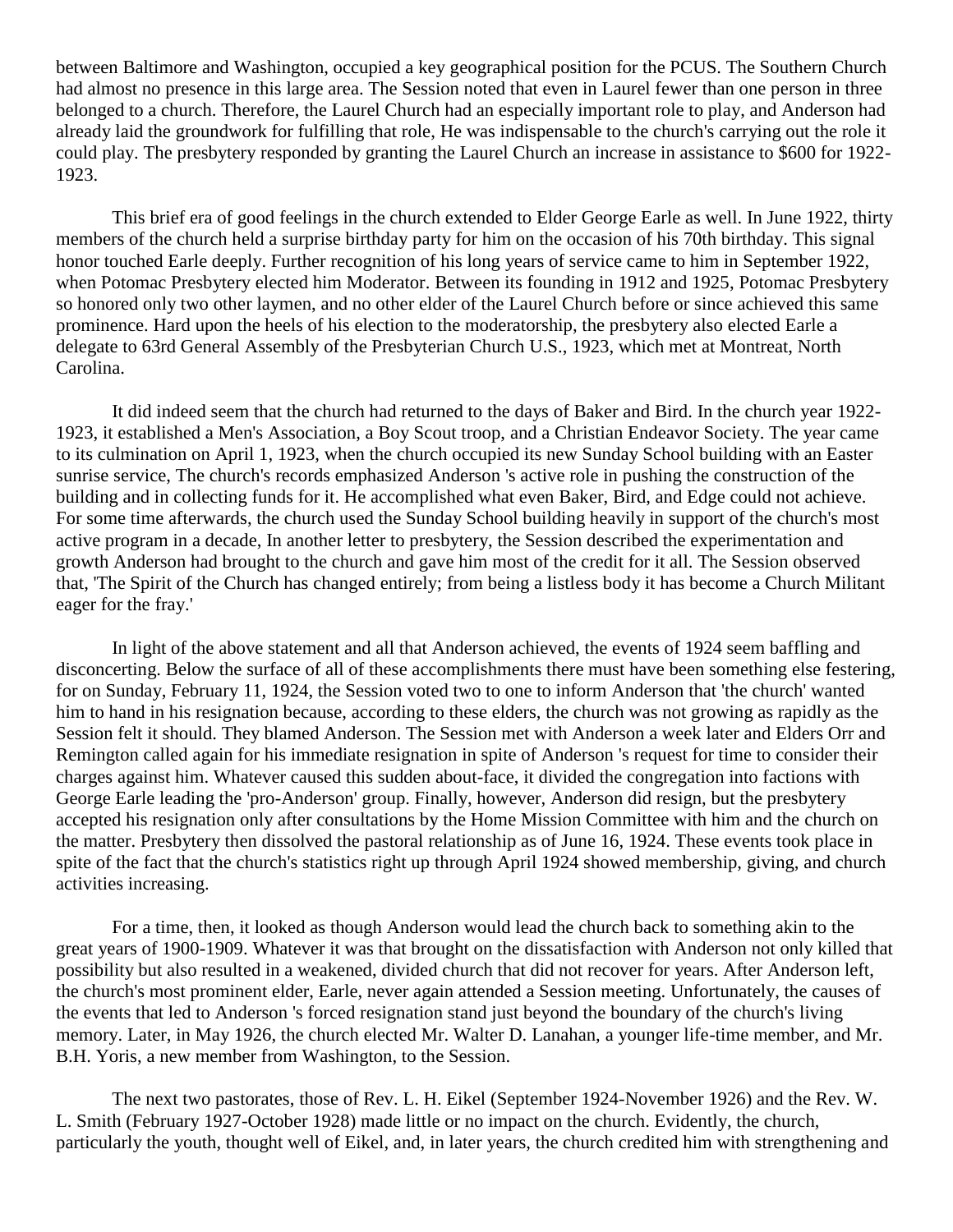solidifying the church's youth program. The church thought less well of Smith, and his brief pastorate was one of the shortest pastorates in the church's history.

The next sixteen years in the history of the Laurel Church passed quietly. From October 1928, the Rev. Lewis R. Watson supplied the Laurel pulpit for nearly three full years until he became too ill to continue. Watson worked for the government and only came up to Laurel on Sundays. In the meantime, Rev. A.E. Baker had returned to the area as pastor of the Dickey Memorial Presbyterian Church in Baltimore, and he retired from that charge in April 1931. The Laurel Church then called him as its stated supply with presbytery giving \$300/year to help pay his salary. Baker took up that position on April 1, 1932. A letter from the church's Clerk of Session, Elder Remington, to the Stated Clerk of the presbytery indicated that the Laurel Church felt content in its arrangement with Baker. It was glad that the widely liked former pastor had returned to Laurel. The church's gratitude at having an experienced pastor must have increased in the next few years as the life of the church, along with that of the nation, slowed under the weight of the Great Depression. Potomac Presbytery minutes recorded, for example, that nineteen of its 35 churches in Virginia, Maryland, and the District of Columbia depended upon presbytery aid while an unspecified number of other churches received direct assistance from a few of the presbytery's very large churches. Thus, the years up to 1937 passed uneventfully, marked mostly by the deaths of some of the older members including George Earle who died in 1933. The church elected Mr. A. R. Weston to the Session. It also engaged in evangelistic services on at least one occasion and also reinstituted mid-week services, which had lapsed.

The Laurel Presbyterian Church of the later 1920s and the 1930s was a small, conservative Southern Presbyterian church organizationally isolated from the Laurel community. The Christian Endeavor Society emphasized Bible study, memorizing verses, and learning catechisms. The church worshiped in a very formal manner with little or no lay participation in worship leadership. The women participated in the life of the church only within carefully circumscribed bounds. The Laurel Presbyterian Church of those days between the wars had a certain stiffness and sense of propriety about it that harkened back to even earlier decades. It gave no thought to making the Bible or church 'relevant' to the larger world nor did the church seek any mission beyond itself. Its members were people of modest means and modest learning, and the 'big' events of its life included an annual picnic and a special Christmas Eve service of giving, candles, and dedication of self. Elder Lanahan organized the scouts into a fife and drum corps, and he became an increasingly predominant voice in the life of the church.

Thus, the congregation remained a quiet corner in an increasingly brutalized, anxious world and drifted without much internal tension under the gentle, almost grandfatherly guidance of its stated supply. Baker, like the church itself, was soft-spoken and without the zeal and fire of his previous years in Laurel. By and large, those still living who participated in the church of the 1930s remember it fondly. As for youths and young adults, the church functioned almost as a family for them, and many of the adults, particularly the Sunday School teachers, played an important part in shaping their lives and their understanding of the Christian faith.

By 1931, however, portents of change appeared on the horizon as the smaller churches of Potomac Presbytery, including the Laurel Church, emerged from the trials of the Depression. Baker reported to presbytery that the Laurel community was growing rapidly and that attendance at worship had improved. The church's statistics for April 1937 indicate the first growth of any significance in the church since 1928. The advent of World War II gave some further impetus to growth in the church as its membership lurched forward fitfully to just over sixty members by 1943-1944. Even though giving and the Sunday School remained at the same levels as they had for several years, the tremendous demographic changes assaulting the entire Washington region would soon affect the Laurel Church as well. Thus, when Mr. Baker died in October 1943, shortly after having resigned his position as stated supply, the church stood on the verge of a new era. It would be another year before the church sought a replacement for Baker, and that year was the last year before the congregation began to feel the force of the demographic changes taking place around it.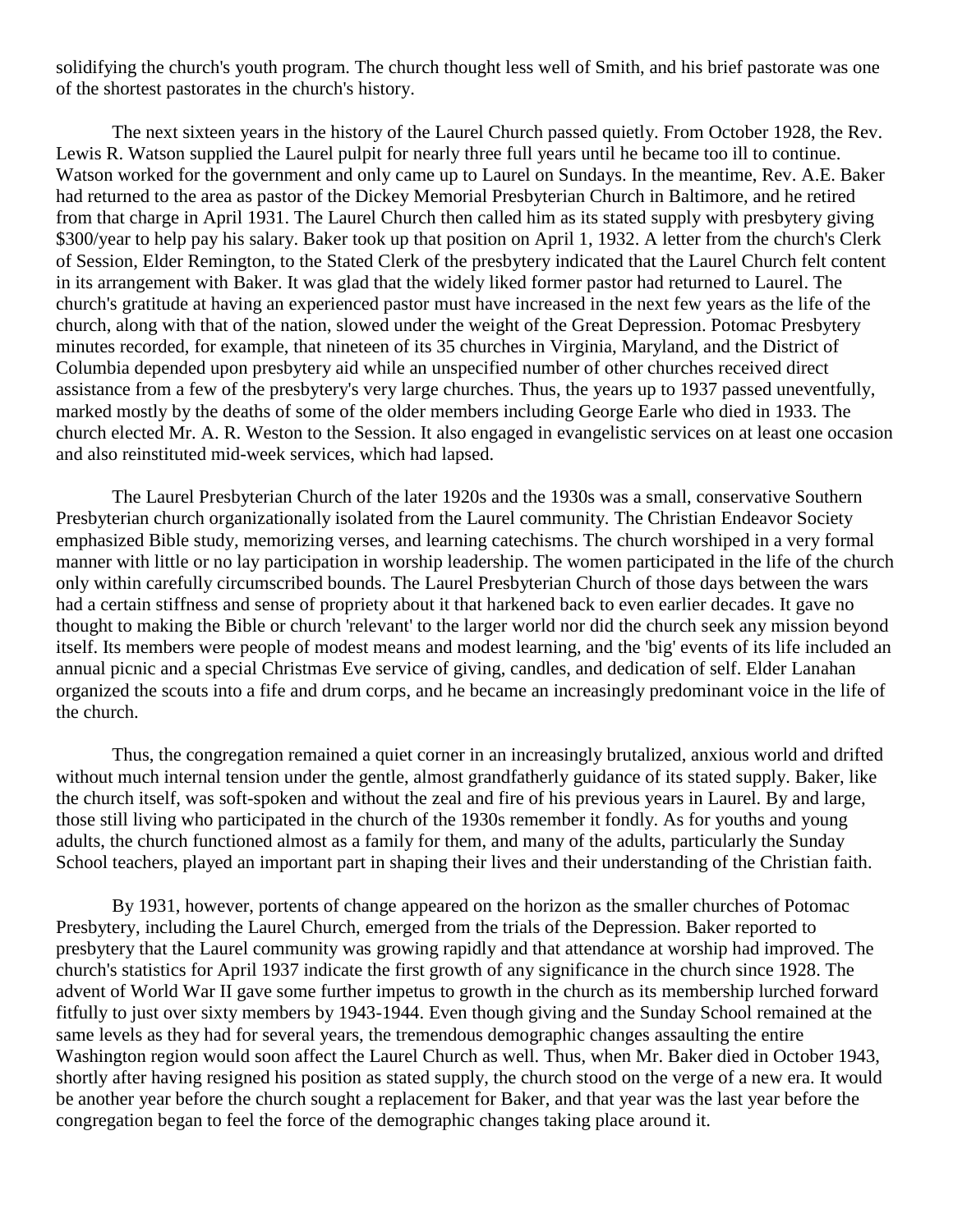The Laurel Presbyterian Church of 1944, in a sense, still lived in a world rapidly passing away in the expanding East Coast megalopolis in which it was located. It clung to a slower paced world of 'old time' values which still set apart Sunday as a holy day and frowned on such activities as horse racing and dancing. It was still very much a Southern Presbyterian Church, a church comfortable with a retired minister who had entered the ordained ministry back in the 1890s. This Laurel Presbyterian Church still lived in a Laurel that epitomized the small Southern town of segregated races and distinct roles for men and women. It was a traditional church solidly rooted in the nineteenth century.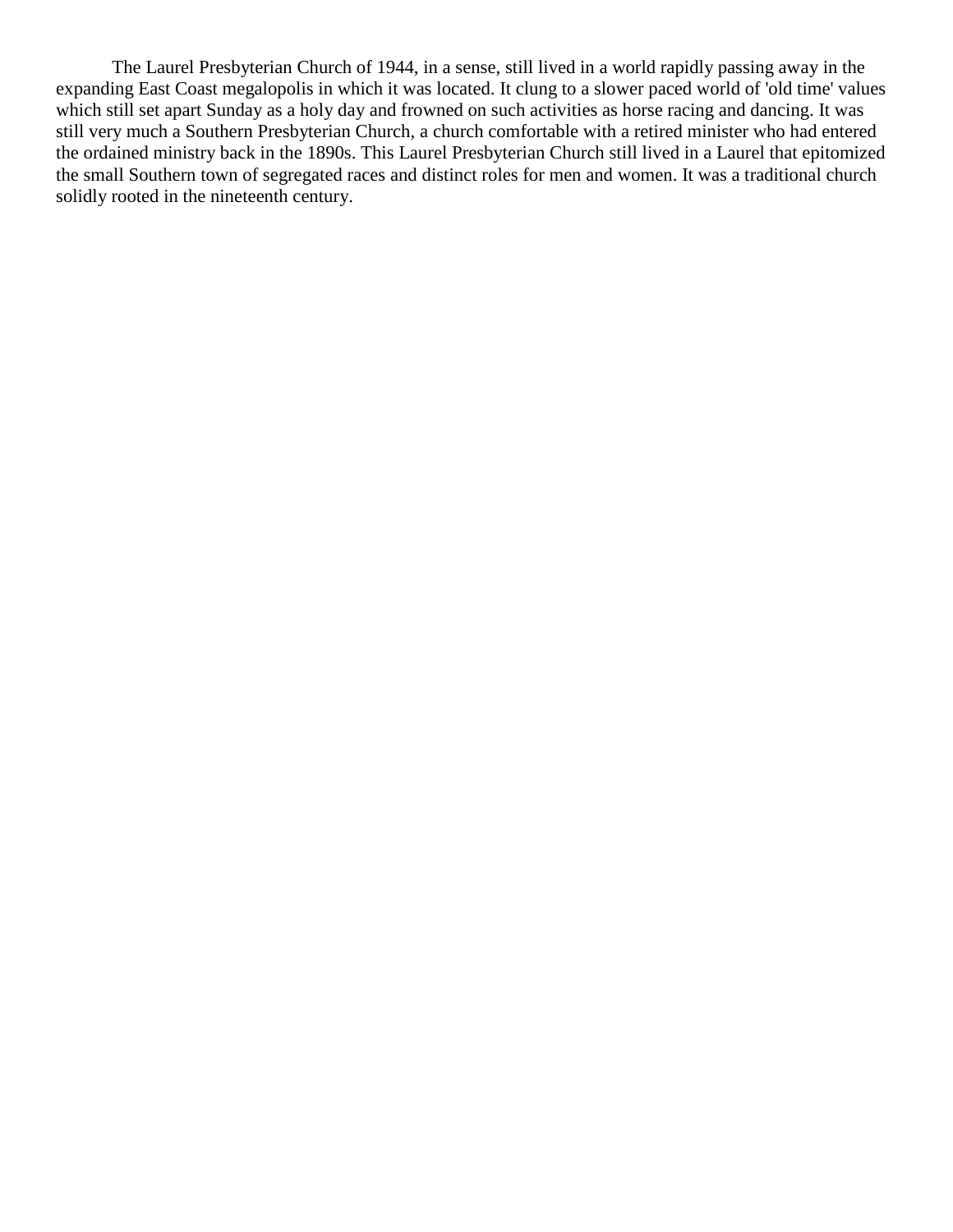### **Chapter V: Growing**

<span id="page-30-0"></span>On November 11, 1944, three officers of Potomac Presbytery attended a congregational supper at Laurel Presbyterian Church, urged the church to take immediate steps towards securing a new pastor, and recommended the Rev. Joseph H. Cudlipp, a retired Richmond pastor. A congregational meeting in January 1945 voted to accept their recommendation, and Cudlipp began his duties as stated supply at Laurel on September 1. Just a month later the church ordained Mr. Elmer Brown, a man who would play an important role in the church over the next two decades, and Lt. Com. James C. Hargreaves elders. Cudlipp took hold administratively immediately, and by the end of the year Session reorganized its committees to include a New Membership Committee headed by Mrs. Remington and Mrs. Lanahan working with Hargreaves and a Building Committee headed by Brown. Under Cudlipp's leadership, the church began looking again for ways to respond to the demographic growth taking place in and around Laurel.

Cudlipp, a strong preacher and a strong personality known as 'Colonel' Cudlipp because he once had organized a boys' brigade, performed his pastoral duties in a manner quite different from Baker. His pastoral style, in fact, provided a good bridge between the Laurel Presbyterian Church of 1940 and that of a decade later. While he preached what some might style 'old time religion' with an emphasis on the Bible on one hand, he also displayed a real interest in youth and a genuine openness to new people moving into the Laurel area on the other hand. He organized an inter-church youth fellowship in which the youth of the Berwyn Baptist, Laurel Methodist, Mt. Zion Methodist, and Beltsville Methodist churches along with the Laurel Church met monthly for fellowship and study. He turned the Sunday School building into a gym and had the youth doing gymnastics and playing basketball. He started a church drill team and headed up a very good youth program aided by Doris Bowie (nee Lanahan), Lucy Voris, and others. Cudlipp brought new energy and a sense of urgency to the life of the church, things missing for some time.

Under the pressure of World War II, the greater Washington area including Laurel grew rapidly, and the church entered an era of modest but still unprecedented growth. The minutes of Potomac Presbytery for April 1946 described what this population growth meant for the Laurel Church when it observed that, 'Not in a generation has this church moved so fast in accessions and other activities.' Among its most immediate benefits, this growth began finally and permanently to improve the financial condition of the church. Historically, financial limitations had always restricted the church's prospects and program. By late 1946, however, the financial situation showed marked improvement, the church found itself able to meet all of its expenses regularly, and actually requested that presbytery reduce the amount of its support of the church's budget. In November 1946, the church committed itself in principle to achieve self-support as soon as possible, and the next year it raised Cudlipp's salary to the newly established presbytery minimum of \$2400 per year while presbytery further reduced its support of the church's budget. Finally, in 1949 the Laurel Presbyterian Church, along with three other churches, received official congratulations from presbytery for achieving full selfsupport.

Even as this new era in financial self-sufficiency dawned, another serious issue, the question of an improved facility, loomed large in the life of the church. The increased membership forced the church to look more closely at its need to maintain and improve its physical plant which became increasingly inadequate as the church grew. The election in October 1948, of two long-time members of the church, Mr. William B. Anderson and Dr. Jesse A. Remington, to the Session planted the seeds of another issue. Their election meant, in effect, that three 'old' church members, including Elder Lanahan, sat on the Session with only Elmer Brown, the fourth member, a representative for the newer, younger members. This seeming imbalance on the Session and the emergence of the church building as a problem slowly melded into a major crisis in the next decade.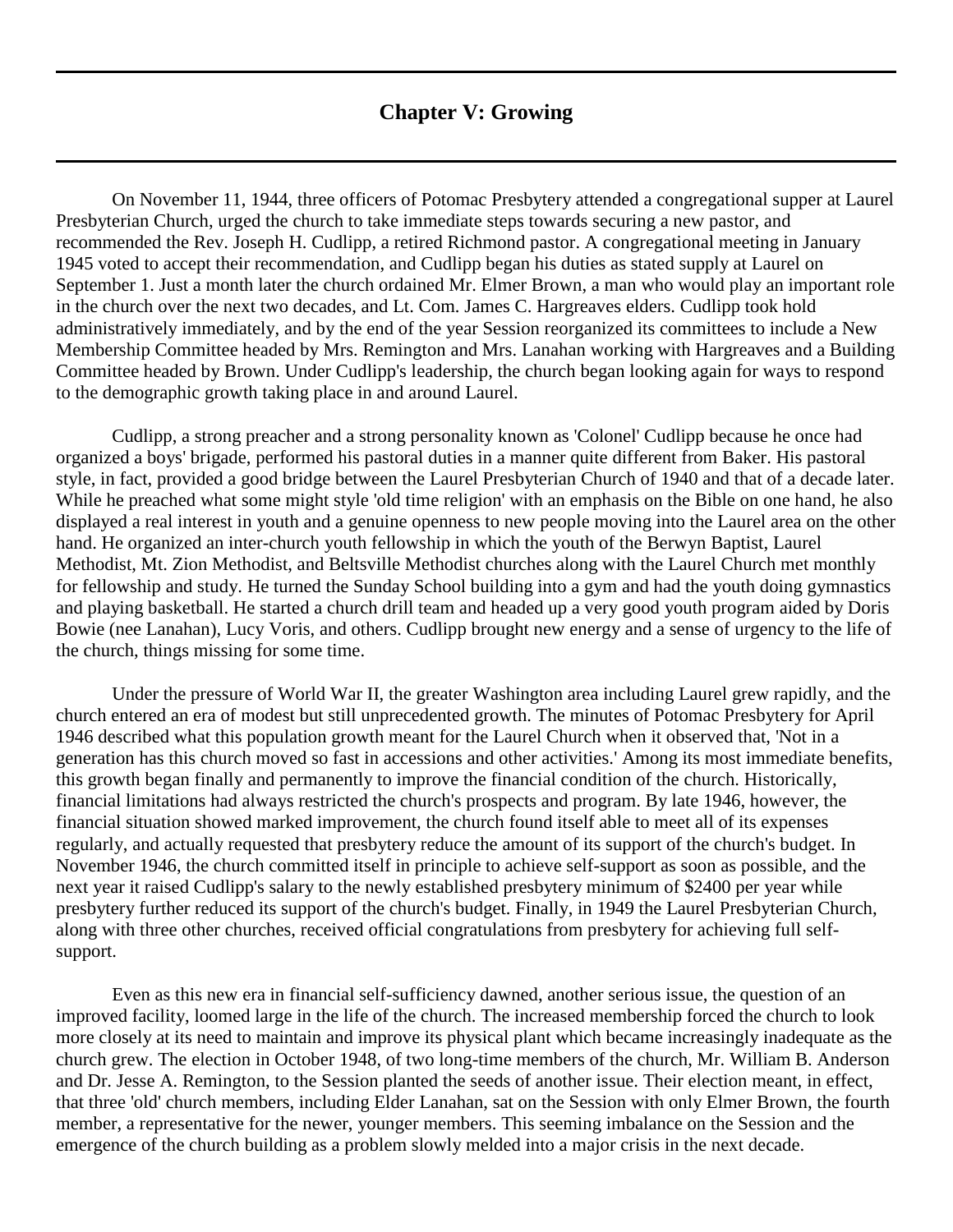From the perspective of later years the figures may not be impressive, but in 1950 a church membership of 125 seemed very large indeed to the Laurel Presbyterian Church. Cudlipp's leadership and the growth in membership, taken together, increased church activities to their highest level in 25 years. The Session organized a men's group. Cudlipp held a series of special services in October 1950 to deepen the spiritual awareness of the growing church. By 1952 the church held its first Vacation Bible School. Still, this expansion of the church's activities did not satisfy Cudlipp. Aware that LPC had to compete for the attention of the new people in town, Cudlipp encouraged the church to be more publicly visible and more active in the community. Sessional minutes show that the membership did begin to give greater attention to the activities of the church, and the Session went so far as to appoint a publicity representative.

Underneath it all, however, the question of facilities continued to fester, and the church began to split into two sides. The growing agitation for change came from the newer, younger members who questioned how the church could conduct an adequate Christian education program in a Sunday School building so appallingly inadequate. The pattern for future discord emerged as the Session's Committee on Religious Education tried, without any success, to formulate plans that entailed no major change but still allowed for the better physical arrangement of the Sunday School.

In the midst of these concerns, Col. Cudlipp resigned in the Fall of 1952 to take up a stated supply position in Virginia, and the church entered a unique period of a year when the Session governed the church almost entirely without an ordained moderator, interim pastor, or stated supply. Elder Walter Lanahan normally moderated the Session, and his voice more than any other influenced the course of church policy. While the Pulpit Nominating Committee worked, the youth program expanded to include Junior and intermediate groups. The Church Improvement Committee continued to prepare recommendations for the church, but it postponed final action on building matters until the church called a new pastor.

On February 15, 1953, the church called John W. Eckerson, a 26 year-old Floridian and recent graduate of Union Theological Seminary. Presbytery ordained and installed him in June. Eckerson's ministry began, as had most others, with a flurry of activity marked particularly by an improvement in the church's statistics. Although membership did not increase, giving rose substantially from an average of just over \$6,700 per year in the period 1950 through 1953 to \$11,384 in 1954, Eckerson's first full year. Furthermore, the church also went through a brief period of organizational renewal. It increased the Board of Trustees membership to nine. It reconstituted the Board of Deacons and limited the deacon's term of office to three years on a rotating basis. The Board of Deacons took responsibility for the church's physical plant and property and soon became an important body in its life. The Session also approved Eckerson's proposals to establish a men's group, a young adults' group, and a youth group. Finally, the church also set up a building fund.

On the surface, then, the situation of the church appeared promising in 1953-54. In fact, Eckerson had walked into a deteriorating situation which increasingly divided the church along generational lines and according to length of residency. Indeed, the younger, newer members dominated in certain parts of the church's program such as the new men's group and Young Adult Fellowship (later known as the Family Fellowship). Many of these new members felt uneasy with the traditional-minded Laurel church they joined in the late 1940s and early l950s because it appeared to them that a small clique of older members dominated the church and ran it in a dictatorial fashion. National political and social events and trends in the early and middle 1950s encouraged Americans generally and these young Laurel Presbyterians in particular to react negatively to hints of organizational oppression. The widespread fear of communism reminded people of the dangers of a totalitarian state, a danger that had plunged the nation into World War II. At the same time, the discredited Joe McCarthy and the emergence of a more visible Civil Rights Movement encouraged increased sensitivity to issues of repression.

In this social context, younger members of the Laurel Church felt that they suffered under domination by the older members who, they believed, refused to take those steps needed to improve the church. Specifically, the older group dominated the Session and appeared to use their power on it to block badly needed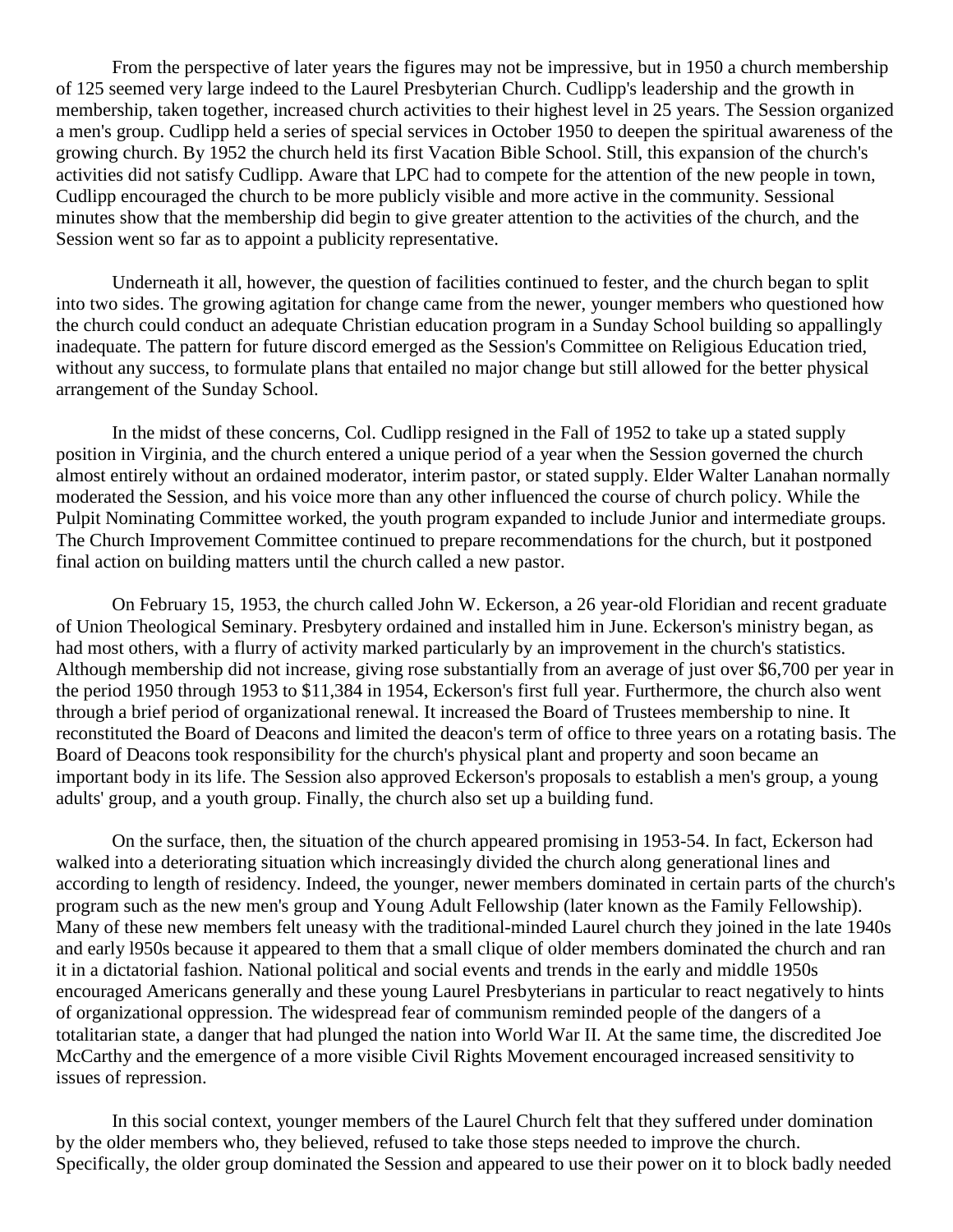changes, particularly concerning the church's physical plant. The older members, of course, saw things differently. They felt that they had dedicated an important part of their lives to the church and by their efforts had sustained it through many lean years. Before this influx of newcomers, the church functioned with a minimum of friction. Furthermore, each member of the Session received his position in accordance with the Constitution of the Presbyterian Church U.S. The older members also believed that the younger faction irresponsibly wanted to overextend the resources of the church and to use improper fund-raising methods, such as church suppers, to shift the burden of church support from the church's members to the larger community. Thus, while the younger members believed the older to be unprogressive and dictatorial, the older believed the younger to be irresponsible and unprincipled.

The church fought out these differences in a series of clashes in 1955 and 1956. In the first clash, the Family Fellowship asked the Session for permission to raise funds for a new organ. Session hesitated, only agreed with what appeared to the younger people to be considerable reluctance, and specified that the Family Fellowship could not solicit support in any form from outside the congregation on the principle that Presbyterian churches must support themselves by the voluntary contributions of their own members. The Session went so far as to distribute to the congregation a pamphlet on 'the proper methods of church support.' Under these strictures and almost as an act of defiance, the Family Fellowship went ahead and bought the organ.

The younger members wanted to prove to the Session that they and the church could do more than the Session believed possible. Unfortunately, the whole matter of the organ erupted into an open misunderstanding in January 1956. The Family Fellowship sought Session's permission to hold a recital to dedicate the new organ. Session granted permission. But then the Family Fellowship advertised in the local papers that the recital would include a free-will offering. Session, by a three to one vote, withdrew approval of the recital until it received assurances that the recital would not include an offering. Both sides felt betrayed by the other.

Another series of clashes began in the Summer of 1955 when the Board of Deacons, dominated by the younger faction, went to the Session with a request to renovate the sanctuary. The Session initially approved their request and the letting of a contract for a painter. On the very next evening, July 4, after it made these decisions, the Session reversed itself and postponed all work on the sanctuary until it could call a congregational meeting. Evidently, concern for the possible reaction of the congregation to the renovation and for certain questions about the letting of the painting bid caused these second thoughts. The Deacons ignored the new decision and went ahead with the scheduled renovation. Session did not meet again until September, and, at its first meeting after these events, it voted three to one that the Deacons acted in a manner contrary to Presbyterian church law by ignoring a lawful order of Session. Eckerson, who had generally not taken sides, agreed with the Session. As usual, Elmer Brown found himself a minority of one in this and most other controversial votes taken during that time. On October 11, the two boards met jointly, and the Deacons agreed to submit all projects to the Session thereafter.

Within days of that meeting, a congregational meeting again split the church along new member-old member lines. At that meeting the Building Committee presented plans for a new Sunday School building. The older members held a majority that day and carried a motion to substitute other plans for remodeling the old Sunday School building. The issue of Sunday School facilities held greater stakes for both sides. The younger faction needed better facilities for their children. The older faction doubted that the church could undertake any serious building project.

Although both sides largely kept their thoughts to themselves and seldom discussed the church's problems with non-members, the tension in the church reached serious levels. The younger faction took the next action.

In accordance with what they perceived to be current PCUS practice, the younger faction began to press for a rotary elder plan by which the church would elect its elders for set terms of three years. In a congregational meeting held in November, Eckerson had to rule one of the younger members out of order for bringing up this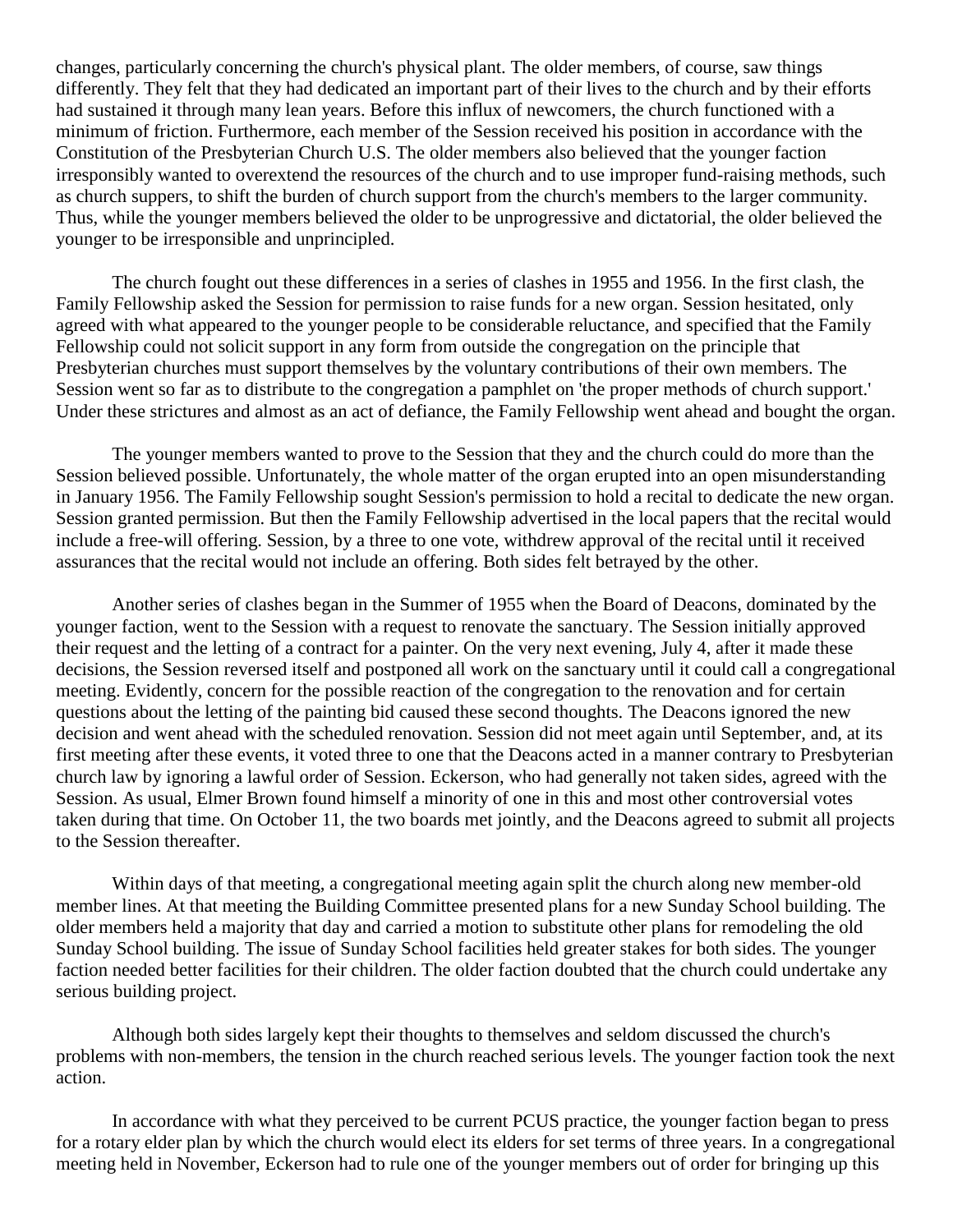proposal in a meeting called for other purposes. By January 1956, the younger group gathered a significant number of signatures on a petition requesting that the Session call a congregational meeting to consider the rotary eldership plan. Leaders of the younger faction appeared at the February 14 meeting of Session with that petition. The older members caved in at that point. Within a week most of them, including three elders, left the church. Although only seven members left the church, those members held a significant number of offices and positions in the church. A March congregational meeting voted to go to the rotary eldership plan and elected James Cross and Raymond Bauer to join Elmer Brown on the Session.

If any one person was an innocent victim of these events, that person was John Eckerson. He was caught in a situation not of his own making and one that he could not calm. He finally had to give up, and in February 1956 at the height of the tensions, he announced to the Session that he intended to resign. Thus, even as the lay leadership suffered serious losses the church also lost its pastor, who preached his last sermon on March 25, 1956. Those who knew Eckerson remember a likeable, friendly young man who blamed himself unfairly for much of what happened.

Although traumatic and painful, the transfer of lay leadership from the representatives of the 'old' Laurel to those of the 'new' Laurel resulted in less change than one might expect. Those who replaced the old leadership in many ways shared their generally conservative vision of the church as an institution which provided moral training for children and a place for adults to find community. The younger group revolted only because it wanted a more vigorous program not because it wanted to alter radically the program itself. The next decade, in fact, saw no real changes in the types of activities in which the church engaged or in the mildly conservative theology it espoused.

Yet, an essential change did take place in the middle 1950s, and the split between older and younger members of the church accented and hastened that change. The Laurel Presbyterian Church took a long step away from its past as a Southern Presbyterian church. The influx of new people and the loss of the old Laurel leadership brought the congregation into the fold of 'main line,' national Protestantism where the distinction between 'northern' and 'southern' made increasingly less sense. Only after almost one century from its founding did the Laurel Presbyterian Church start to lose something of its border state identity.

In the wake of the organizational chaos which resulted from the 'Great Split,' the congregation began in the Spring and then Fall of 1956 to reorganize itself. That reorganization involved more than merely filling in the gaps left in the structure of the church by the departure of several key members. The new leaders, among whom Elder Elmer Brown had substantial influence, proceeded to act on their belief that the church could and should achieve more than it had under the old leaders. As a matter of faith in the future of the church, they decided to call a full-time pastor at a relatively high salary level. As a result of that decision, the congregation called the Rev. George Clayman as pastor. Clayman's church in North Carolina, however, refused to concur in his request to dissolve his pastoral relationship with them, and it took some time to overcome their objections. Clayman assumed his new duties in Laurel in December 1956. As the new year, 1957, dawned, the church stood on the threshold of the most remarkable period of growth in its history.

Members generally remember George Clayman with affection and gratitude as a man with a firm but gentle hand. He spoke to the values of the congregation in his commitment to Christian education, a viable youth program, improving the church's physical plant, and increasing the membership. The death of their daughter in 1960 further cemented the deep, sympathetic relationship of the congregation to Clayman and his family. In the first months of Clayman's ministry, the church reorganized its Sunday School, put together a calendar of events, produced a church directory, started a choir, resumed Sunday evening services, and established a Church Extension Committee to stimulate numerical growth.

Space proved to be a more difficult problem. At one of Clayman's first Session meetings, the Session discussed the church's need for more room and appointed a 'Property Procurement Committee' chaired by Elmer Brown. The membership generally assumed that the Fifth and Main property no longer served the needs of the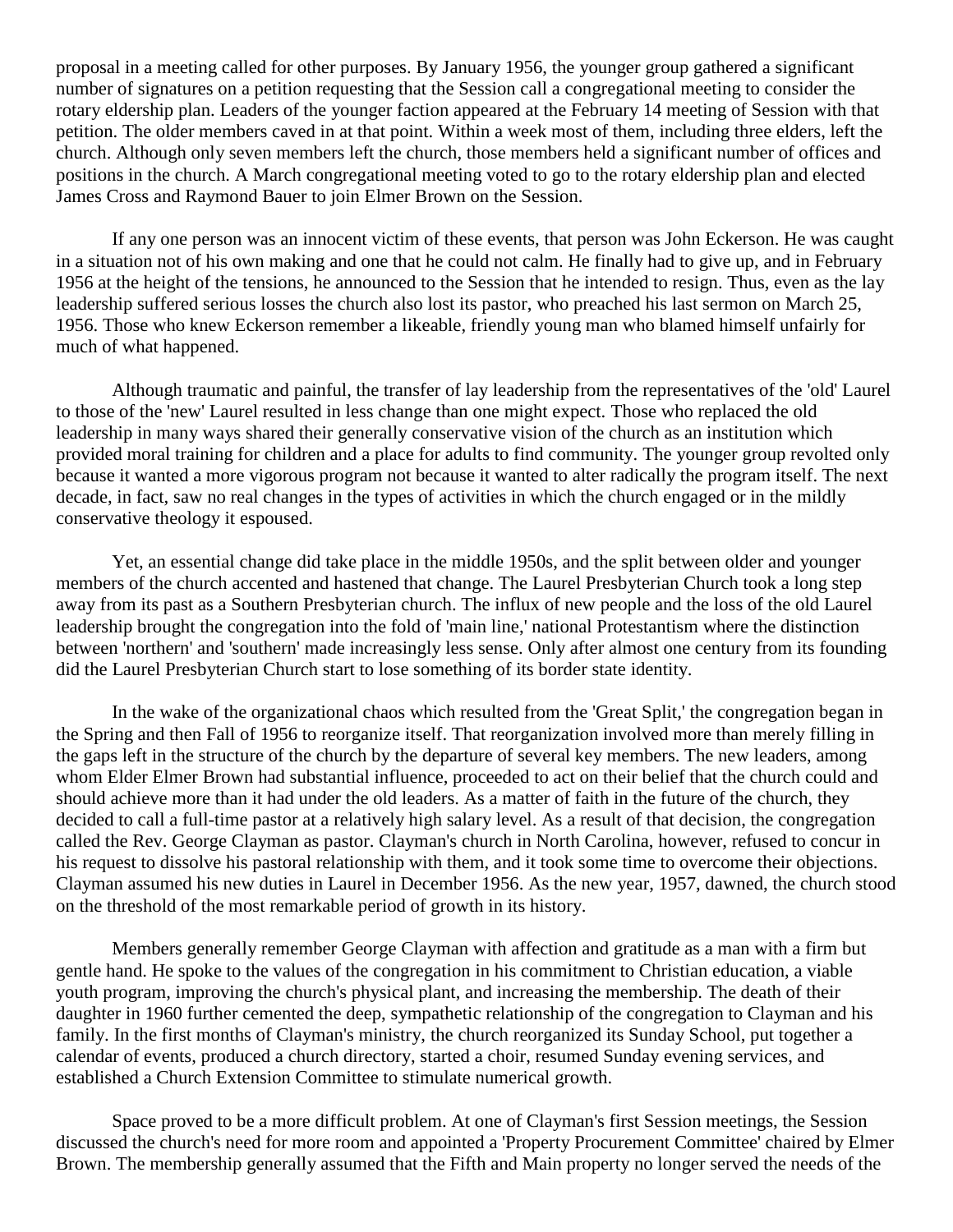church and that the church needed to relocate. By November, the committee located a three acre piece of property on the edge of town, on Sandy Spring Road, and the congregation agreed to purchase the property for \$10,000. The next month the Session appointed two new committees, a Building Finance Committee and a Building Planning Committee.

The next four years were a whirl of activity that centered on the church's Christian education program, numerical growth, and a building program. The building program began with a new manse, built under the direction of a committee chaired by Mr. Fred Thomas. Even with the sale of the old manse, the church could not afford to contract out the construction of its new manse. Therefore, the men of the church did nearly all of the work on it themselves. They soon felt that this important experience gave the church, particularly the men, a new sense of purpose and a deeper sense of community. Furthermore, the church accomplished an identifiable, difficult project primarily out of its own resources. The congregation voted permission to build the new manse in July 1958, and the men completed it by October 1959. The Claymans moved into the house before it was completed, and Clayman devoted almost all of his energies for some months to its completion.

In the meantime, the church voted in October 1958 to accept the plans presented to it by the Building Planning Committee. By those plans, the church would construct a new building in two stages beginning with a Christian education/assembly hall unit followed by a sanctuary in stage two. Thus, the building that the church eventually erected very much embodied the historical experience of the church itself and symbolized not only the concern of the young parents of the middle 1950s to see their children trained by the church, but also the decades long struggle of the church to build a decent, permanent educational building. The small church of the 1920s could not afford a fully adequate facility, and it did the best it could do with the resources at hand.. But the unavoidable compromises it made, when it constructed its educational unit, led directly to the dissatisfaction of the 1950s and, ultimately, the decision to build a Christian education unit first.

After a hiatus of nearly a decade, the church started growing numerically again. At the end of 1956 it had 122 members, only two more than in 1948, but at the end of the 1958 calendar year it had a membership of 202. Financial giving and Sunday School enrollment rose in a similar fashion. Increased membership only added to the sense of crisis over space and forced the church to go to two, and eventually three, services a Sunday. In the Spring of 1959 the church had to send some of its older children's Sunday School classes over to the Armory on Fifth and Montgomery. The church had so many new faces that at the end of 1959 it started a coffee hour after worship so that people could get to know each other better. In four short years, then, the church went from a relatively small church where almost everybody knew everybody else personally to a church where coffee hours became necessary. Symbolic of the growth of the church, the Session in January 1960 appointed Dr. John Arneal, a retired Northern Presbyterian pastor from Baltimore living in Laurel, Minister of Visitation. For several years thereafter Dr. Arneal helped supply the pulpit, visited, and even moderated the Session on occasion.

During the years 1957 to 1959 the church engaged in three central activities: Christian education, property, and worship. In 1959, for example, the Session considered 107 items of business including 41 purely routine matters such as the reception and dismissal of members. Of the remaining 66 items, however, 23 concerned Christian education and youth work (34%), 18 property (27%), and ten worship (15%).

With the manse completed, the church took steps towards starting construction of its Christian education building. A congregational meeting held on December 13, 1959, approved a building fund drive to be held in February 1960, with a goal of \$80,000. It was an exciting time, but it could also be a tense time as tempers sometimes flared in meetings and differences on major and minor points had to be worked through. The plan for a new building hit something of a snag in that February drive. It collected less than half of its goal and had to be extended until June. Some months later, the church would also find that no local banks wanted to loan it money, and it finally had to go to a Catholic savings institution to get the financial help it needed. Nevertheless, by July 1960, the church authorized all of the necessary plans and actions necessary to proceed with construction of its new building. Groundbreaking took place on November 6, 1960, and for the next year the church directed much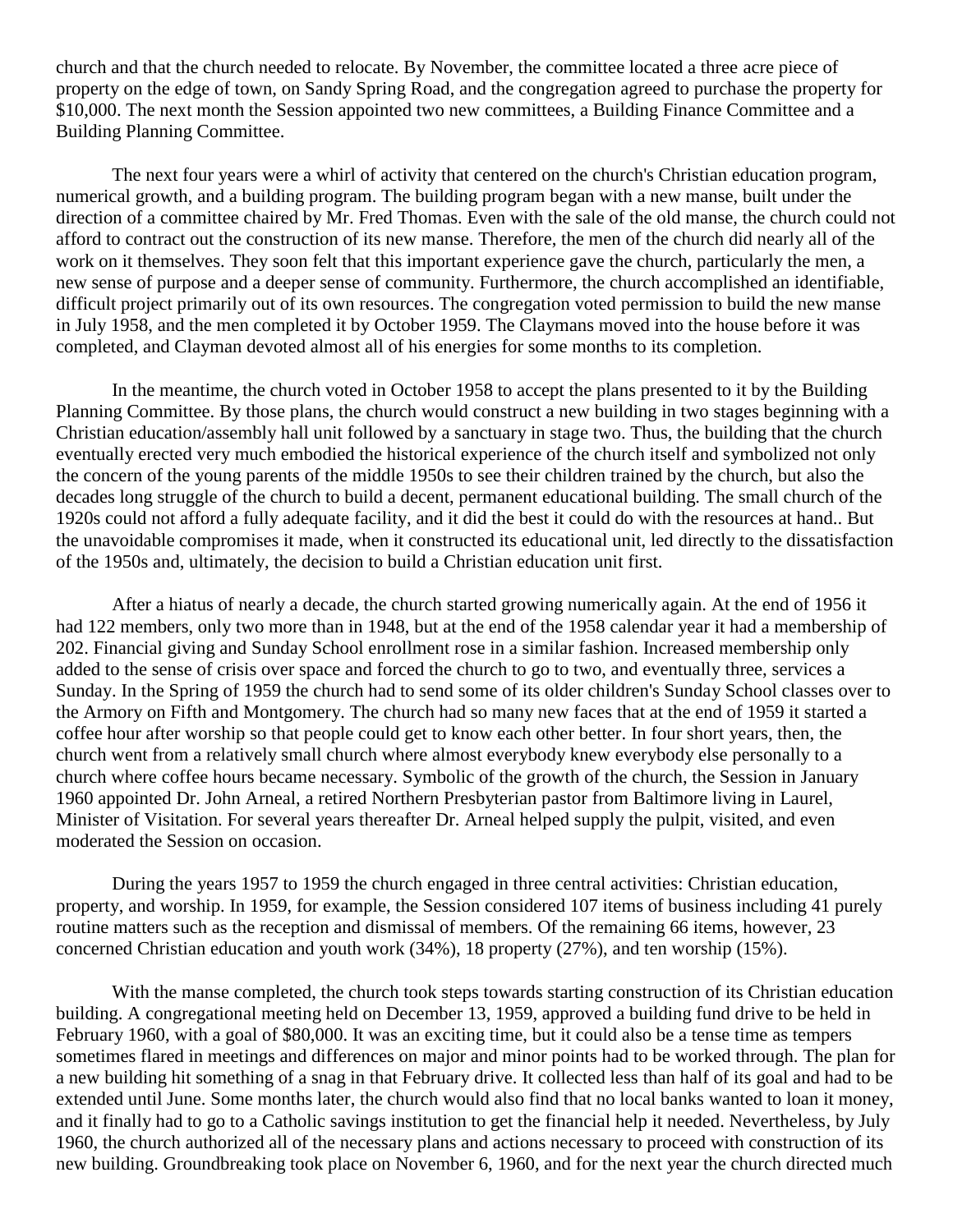of its attention to its building program. Major issues included financing the building, preparing to move into the new building, and selling the Fifth and Main property.

Ironically, that last item proved more difficult emotionally for some 'older' members of the church than they might have anticipated. These older members always accepted the necessity of leaving that old church building, but they had belonged to the church for up to fifteen years, They had a lot of memories invested in the old church building. Indeed, when the congregation met in July 1961 to consider a bid on the old property by its neighbor, the Methodist Church, the membership had to be reminded that expressions of personal regret were out of order. The Session gave final approval for that sale on October 15. All of the intense planning and preparation bore fruit in September 1961 when the congregation used its new facilities for the first time. It dedicated the building on Sunday, October 8, 1961, with a full delegation of denominational worthies and a large number of members present.

On one level, the congregation used its intensive building program as a platform upon which to rethink and expand its general program. The Every Member Canvass Committee, for example, established in late 1961 a special team to evaluate the physical plant and total program of the congregation. Several months earlier, in May 1961, the Women of the Church sponsored a film on the subject of church extension, and *The Presbyter* , the church newsletter begun in 1960, observed, 'Since we are building a new church and have a growing community also, this film should be very inspiring to us in evangelizing Laurel.' Sunday School attendance, as another example, doubled in the first month after the church moved to its new facilities.

On a deeper level, nevertheless, the church's range of activities in the early l960s demonstrated how little the church had actually changed in spite of its physical removal from Fifth and Main to Sandy Spring Road. Returning to a major theme of earlier chapters, the role of women remained essentially the same as at the turn of the century. The Women of the Church,' as the women's organization was now called, continued a relatively high level of activity that included mission and Bible studies, fund raising activities, visitation, and contributions to the financial needs of the church. Outside of their own organizations, the women played a particularly large role in Christian education where they supplied most of the teachers for Sunday School and virtually all of the staff for the Vacation Bible School.

The fact that by 1964 the proportion of women in the church had dropped to 54 per cent only indicated that their participation dominated the life of the church less than twenty or thirty years earlier. They still sat on no boards of the church. They influenced church policy and decisions only through men, and the church's official records continued to ignore them. Women played, at best, only a marginally larger role than before and remained second class citizens in the life of the church. The list of potential nominees for church office presented to the Session in September 1965 symbolized the limits of their voice and influence. Only two women appeared on the list of names. At the same time, the presence of large numbers of women in Christian education and the role of the Women of the Church as fund raisers and providers of meals for church functions suggests that in terms of hours of time spent in participation in the church's life women contributed substantially more than 54 per cent of the hours invested. One senses here the lingering presence of the old nineteenth century idea that women's 'nature' made them more fit than men for carrying out religious activities.

Nor did the relationship of the church to the larger Laurel community change in any significant way even though church membership topped 350. In 1964, a survey of announcements and news items in *The Presbyter* for the years 1960 to 1962 discloses a consistent pattern which emphasized social activities within the community of the congregation. The Youth Group, the Women of the Church, the Men of the Church, the Family Fellowship, and the Come-Double Club encompassed much of the church's activities; and all of them conducted a wide range of largely social activities such as suppers, picnics, square dances, trips, parties, and programs not always of a distinctly religious nature. The world outside of the church intruded into its life only occasionally, such as in November 1963 when the church held a memorial communion service for the late President John F. Kennedy or when it opposed the plans of a local bowling alley to open a cocktail lounge.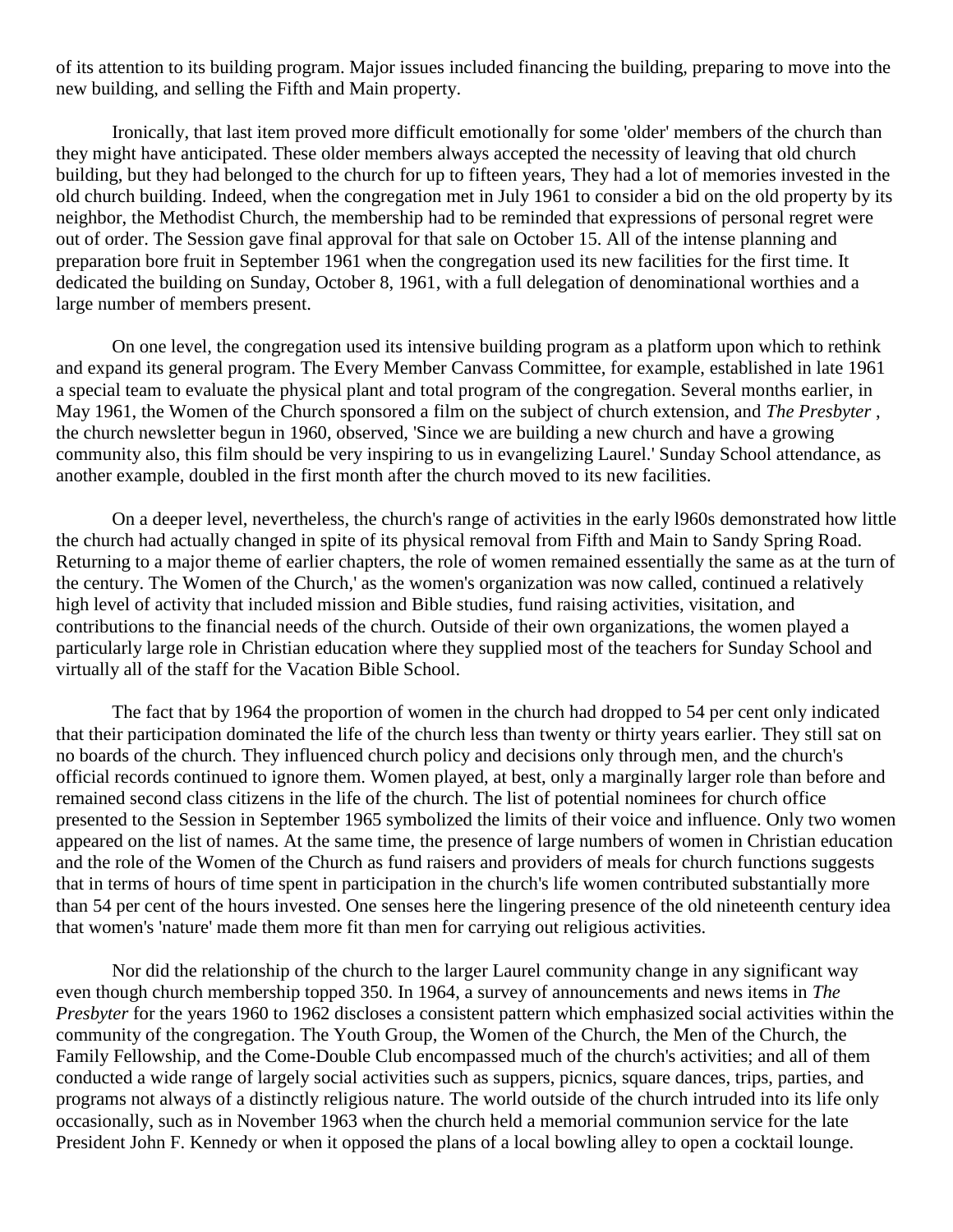Use of the new building also reflected the congregation's distance from the larger Laurel community. While the new building did afford the church opportunities, such as hosting a meeting of presbytery in May 1962 for the first time in many years, the Session tended to discourage use of the building by community groups other than the church-sponsored scout troop. When the new building attracted several requests for use, most were turned down. Thus, while the church, in the years 1961 to 1964, attracted many new members, it otherwise showed little interest in or connection to the Laurel community.

In addition to its heavy emphasis on social activities, the church continued to give Christian education a high priority, and the Christian Education Committee of the Session coordinated the largest, most active program of the congregation. The church also conducted an active music program. In the single month of April 1962, for example, the Senior Choir joined the choir of the Liberty Grove Methodist Church, Burtonsville, for a concert held at that church. The program featured Clayman, an accomplished vocalist, as a soloist. The Junior Choir participated in and hosted the Joint Youth Choir Festival, and it also joined with the Youth Choir to present a Cantata.

At various times, however, the Session and pastor had to contend with tensions concerning music leadership, particularly concerning the position of choir director for the Senior Choir. Those tensions led, eventually, to the Session adopting the policy of not hiring members of the church for paid positions, such as choir director. Yet, serious as were such tensions at the time they were felt, they did not reflect larger historical trends.

In sum, the congregation continued to have a strangely intimate yet distant relationship with its own past. On the one hand, the patterns of its activities and the relatively conservative attitudes expressed by its leadership simply reflected long-standing themes in the life of the church. It continued to behave much as it had since at least the 1880s. On the other hand, as the decades passed it increasingly lost touch with the actual events as well as the meaning of its own past. The death of Robert H, Sadler (1875-1963), church treasurer for thirty years and church officer for some sixty years, for example, symbolized the church's loss of memory. The deaths of Alice Wilson, a member since 1902, in 1967 and of Lucy Voris, a member since 1921, the next year further contributed to the church's loss of institutional memory. Just as the death of William Snowden in 1902 cut off the turn of the century Laurel Church from the church of 1860, so the deaths of these long-time members severed the church of the 1960s from the church of the early twentieth century. The loss of those other longtime members during the controversies of the middle fifties only made the passing of the older generation in the 1960s all the more critical historically.

The early 1960s represented a lull before the storm. As in the early 1940s when great demographic changes forced a period of tension on the church, so in the early sixties a period of great social changes loomed on the horizon. Tension would follow. The Session heard the first not so distant rumblings of events over the horizon in its meetings in the last half of 1964. In its June, August, and November meetings, the Session received reports on racial segregation in Southern Presbyterian churches, the General Assembly's views 'pertaining to the racial revolution of the present day,' and inter-racial activities in the Washington area. Not since the ill-fated 'colored' Sunday School the church conducted from 1905 to 1907 had the issue of race relations intruded into the deliberations of Session.

Clayman notified the Session at its regular meeting in December 1965, of his desire to dissolve his relationship with the church so that he could work with the Church Extension Committee of Potomac Presbytery in starting a new church in West Springfield, Virginia. Not unexpectedly, the Session and the congregation expressed sincere regret at his decision. In eight years under his pastoral leadership, the church grew from a small church of 122 members to a congregation of 352 members and accomplished the enormous task of relocating to a new building and constructing a new manse. His leadership not only helped the church recover from the bruising battle over lay control of the church in the middle 1950s but also to create a larger, more complex and diverse church program. Clayman and the congregation felt a deep bond of personal affection. Only Nicols served the church as pastor for a period of time longer than Clayman, An article in the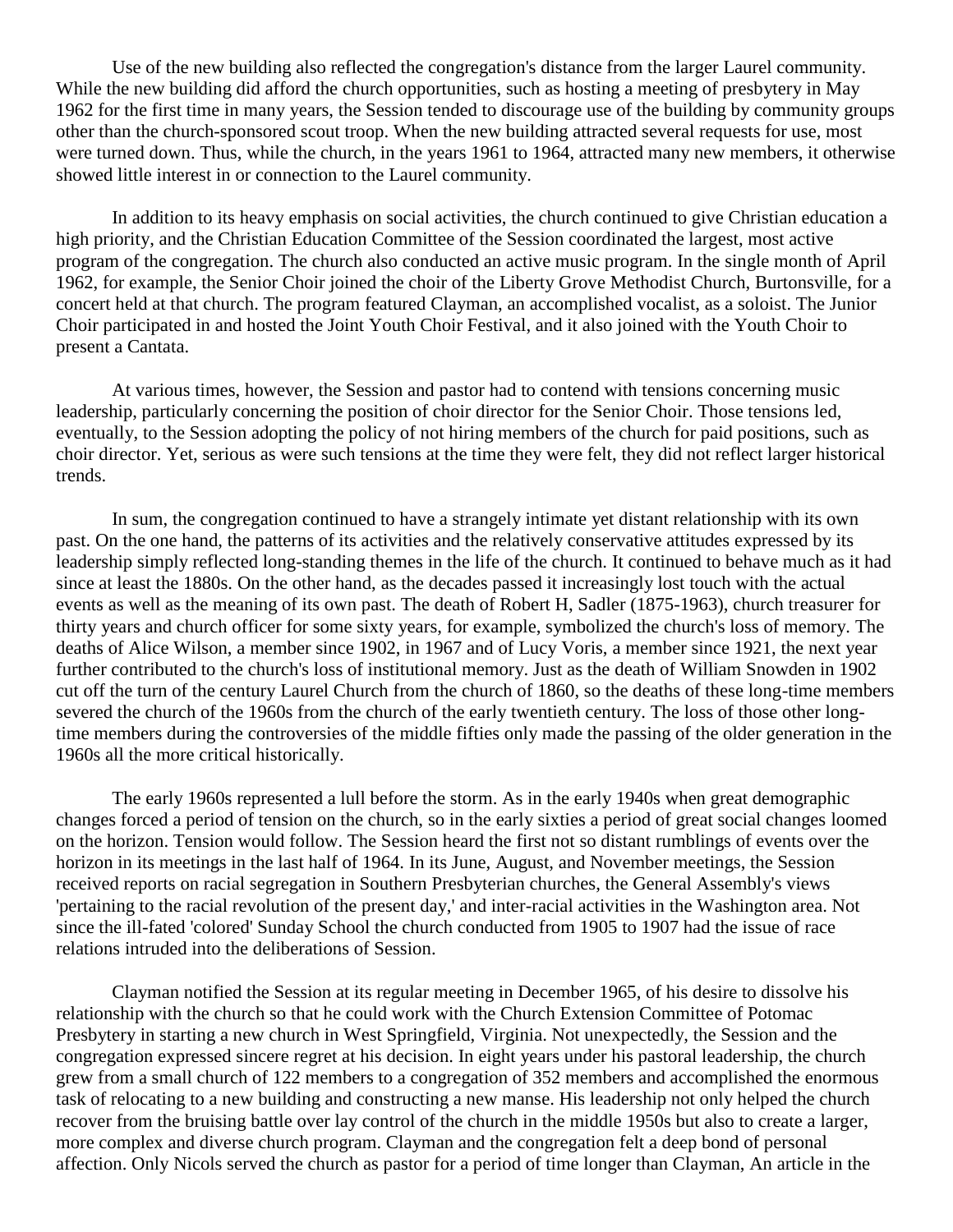January 1965 issue of *The Presbyter* written at the time the Claymans left concluded, 'Pastoral relationships can be dissolved, but not relations of friendship; and so we give to every member of the Clayman family our love, our appreciation, and our good wishes.' Although not apparent at the time, January 24, 1965, the effective date of Clayman's resignation, marked the passing of an era.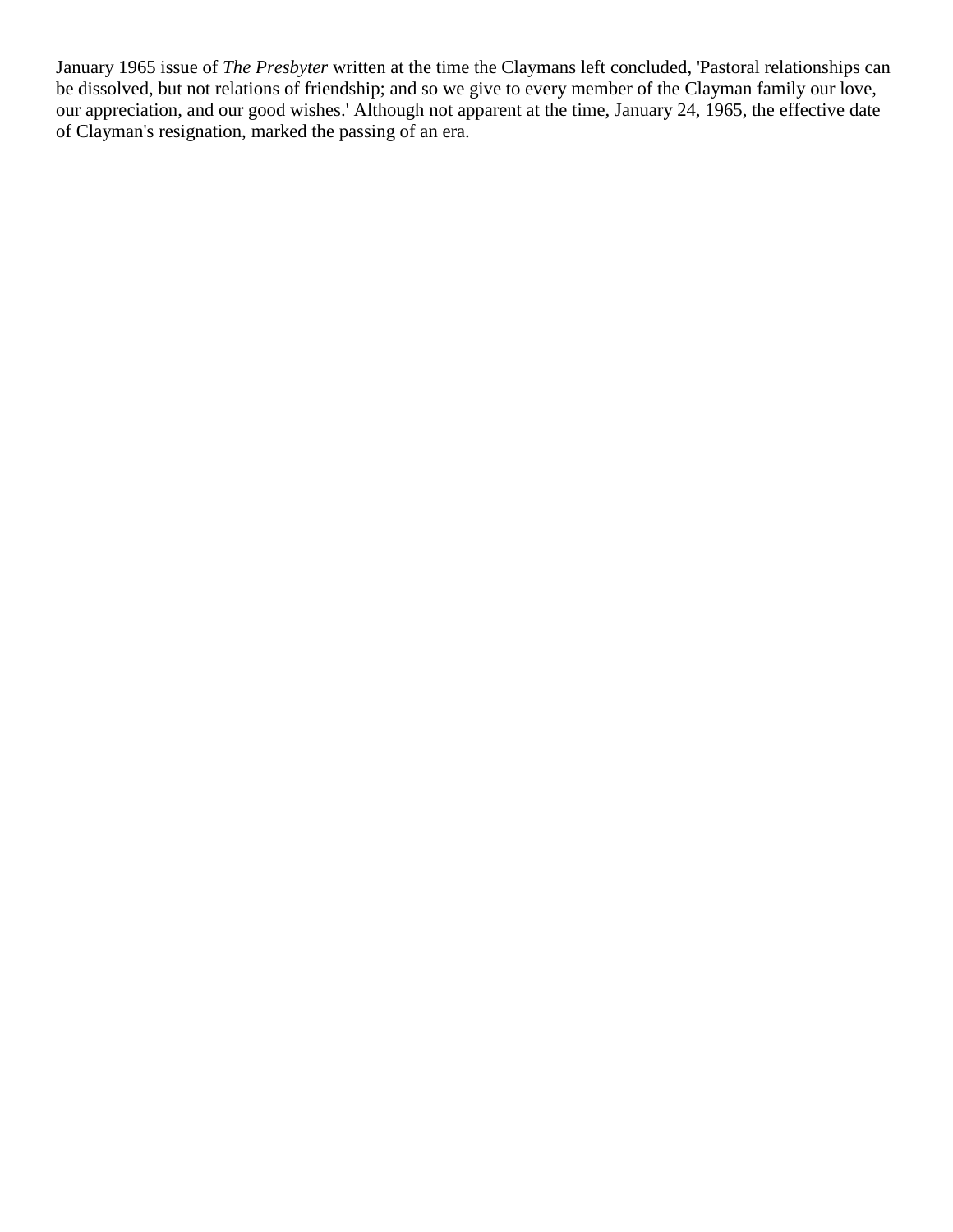## **Chapter VI: Reacting**

<span id="page-38-0"></span>For its next pastor the church turned to an experienced man, who had most recently pastored a large church in Charlotte, North Carolina. The Rev. Stuart A. Ritchie represented a 'new breed' of Southern Presbyterian clergyman, men who spoke out against racism and wanted the church to champion social justice. Looking back twenty years later on the years he spent at the Laurel Presbyterian Church, Ritchie remembered in sharp, pointed phrases that:

The sixties, particularly the late sixties, were times of change-great change. Institutions were challenged and toppled-or at least exposed for their weaknesses. The age when we venerated ideas and idols had ended. The world and all things in it stood upon feet of clay. We looked-not for champions, but for corruption. We challenged, we questioned, we experimented. It was as if we had no past upon which to build. Thus, we began to build new ways. We did not know what final form they would take. We did not even know where these ways might lead us. 'The past is dead! Long live the present!'

Ritchie responded to the ferment of the sixties with a distinctive ministry, which sought to change fundamentally the church's relationship to the Laurel community. He opened the doors of the church to social turmoil and asked it to respond with creativity, innovation, and relevance to that turmoil. When Potomac Presbytery installed Ritchie on July 11, 1965, the church entered the most unsettled period in its history, a period which lasted some fifteen years.

A headline in the September 1965, issue of *The Presbyter* stands out among the early signs of change. It read, 'Divorce - Sex - Drinking' and announced the topics of Ritchie's sermons for the Fall. In the months that followed, Betty Ritchie started an issues-oriented class for post-high school youth. The church started a class on loneliness. The Session appointed a committee to study community problems. Alcoholics Anonymous began using the church buildings for meetings. In September, the church elected a Church Planning Council, consisting of five members and chaired by William Snyder, to plan for the construction of a sanctuary. By January 1966, the council's plans progressed far enough for it to hire an architect. Most startling of all, perhaps, a congregational meeting in October 1965 voted to expand the Session from six to nine elders and elected Isobel MacKenzie, a native of Scotland and already an ordained elder (in Scotland), to hold a one year term on the expanded Session. The church called her its first 'lady elder.' Potomac Presbytery thereafter appointed her first alternate commissioner to the next General Assembly.

The new year, 1966, thus, opened on a positive note, and church records indicate that the new climate of issues, questions, and challenge spread throughout the church as the year advanced. The Session's Christian Action Committee, tried to live up to its name by contacting other churches in Laurel on the possibilities of joint social ministries. It sponsored a seminar on fair housing. The older youth, meanwhile, discussed issues of sexual morality and drug addiction, and the church helped sponsor one young person's work with poor children in Washington. The church conducted a drama workshop and involved itself in a coffee house ministry in Laurel.

Increased awareness of social issues did not, however, infringe upon the other realms of church activity. The church continued to devote a considerable amount of time to its Christian education program. Social activities, if anything, increased, and the Family Fellowship remained strong and active. The church sponsored a softball team and a winning bowling team. The Men of the Church and the Women of the Church still met, and the women had five active circles. The church's music program also remained strong, as indicated at the end of the year when the Senior Choir joined with the choirs of other churches in a Choir Festival held at the First Methodist Church, Hyattsville, under Dale Krider, a former member of the Laurel Church. LPC, in short,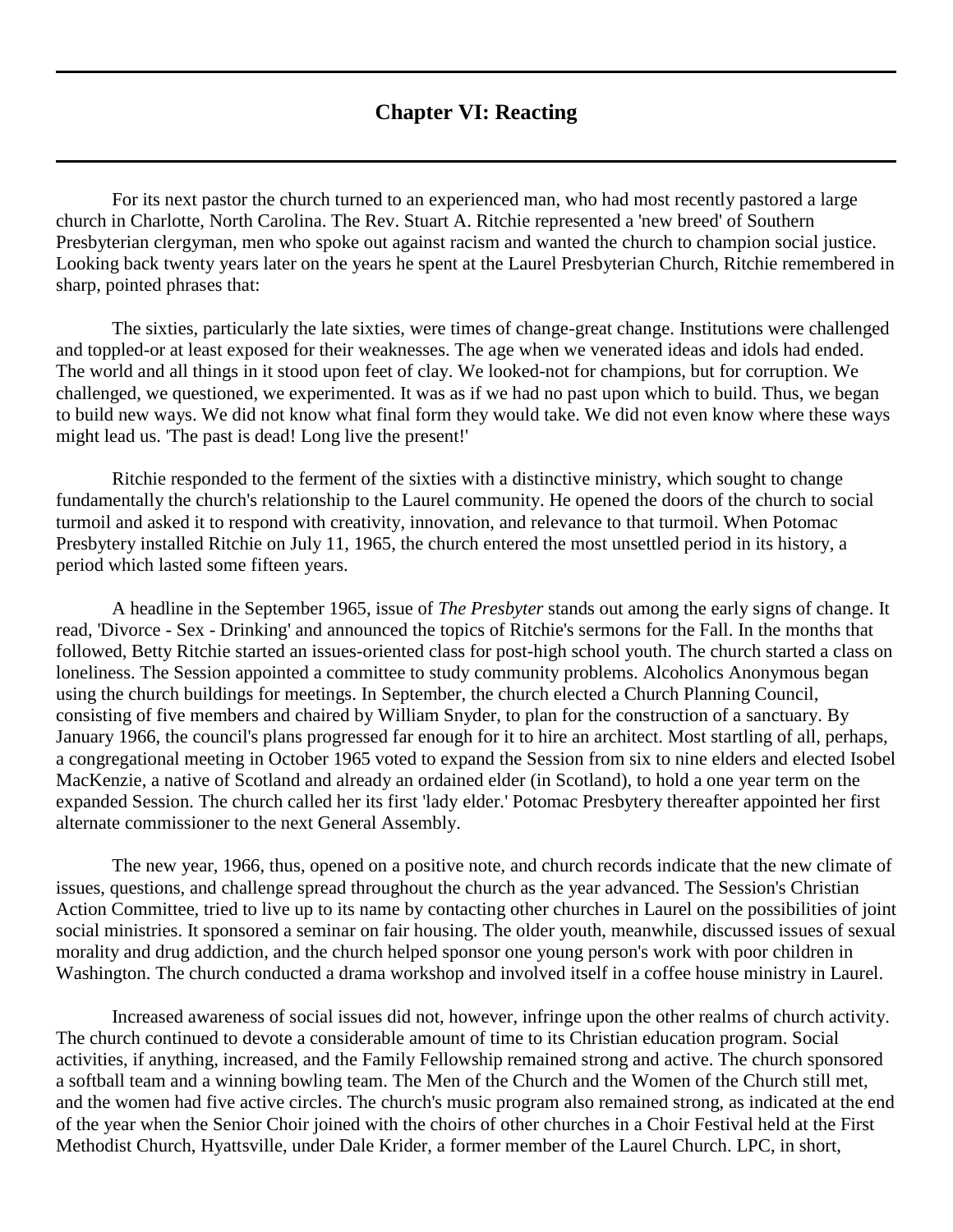achieved a level of activity higher than it had ever achieved in its past. The Planning Council ran into one of the few snags of the year. It had to suspend any decisions on the new sanctuary until the State Roads Commission decided whether its plans for an access road for interstate 95 would infringe on the church's property.

In October 1966, the church nominated six women to the offices of elder and deacon and then elected Katherine Birdsong to a two year term as elder. 'Kitty' Birdsong was the first woman ordained by LPC to the office of elder. She had been active in the church for years particularly in the leadership of the Vacation Bible School and the Women of the Church. She also served on the pastoral nominating committee which called Ritchie. Her election represented a larger trend. In January 1966, the Session had appointed or approved members of nine committees, a total of forty committee members. That total included seventeen women.

A sense of optimism pervaded the congregation in 1966, and a report prepared for the Church Planning Council reflected that optimism. Drawing upon the congregation's recent rate of growth and projections of population growth in the Laurel area, that report estimated that LPC would grow to a membership of 980 in 1986 and 1,770 by the year 2000. A revised estimate made in another report in 1969 still showed the church growing to a membership of 757 by 1977.

The church's records for 1967 further reflected this sense of optimism. The church had to go to two Sunday morning worship services. It also hit a statistical peak when it added 95 new members and reached a total membership of 440. Giving grew by nearly twenty percent during the year, and even the Sunday School, which had declined significantly in enrollment the year before, grew substantially in size. The diverse, innovative program of the previous year continued to expand. Ritchie himself developed community contacts and became a recognized leader in programs for social change in the community. The church began to talk about the need for a second pastor.

The church also continued to open its inner councils to new voices. At the end of 1967, It elected Kathryn Brown to the office of deacon, the first women so elected in the church's history. The church also elected a youth to the Church Planning Council. The call for a more inclusive American society in the late fifties and sixties, then, spilled over into the church and led to the first steps towards a more inclusive Laurel Presbyterian Church.

Ritchie's leadership carried the congregation into yet another area of innovation when the church, in cooperation with the First United Methodist Church, held its first 'Mod Worship' in November 1967. The Session approved the continuation of these services using contemporary expressions of worship. The church held them once a month on Sunday afternoons (later Sunday evenings), and under the leadership of Floyd Werle, a creative professional musician with the Air Force band, these services explored different mediums of expression for worship.

The mod worship services also symbolized the strengths and weaknesses of the church's ostensible break with its own past. Some, in fact, broke with the past more than others. While some members found the mod worship format stimulating, others called the services 'weird,' and a few, evidently, considered them disrespectful of God. Still others simply ignored the services entirely. Innovation, experimentation, and a more liberal approach resulted in excitement, ambivalence, resistance, and even animosity.

At the start of 1967, Elmer Brown stepped down from his position as Clerk of Session, after more than a decade in that position. Brown had become the elder statesman of the congregation, a man whose voice was trusted. Raised in a Northern Presbyterian church in Tennessee, he embodied something of the border state and Southern tradition of the old Laurel Church, and of the more cosmopolitan, national attitude which entered the church beginning in the late forties and fifties. By the end of 1967, Ray Bauer, another long-time member and influential voice, gave up his position as church treasurer which he had held for seventeen years.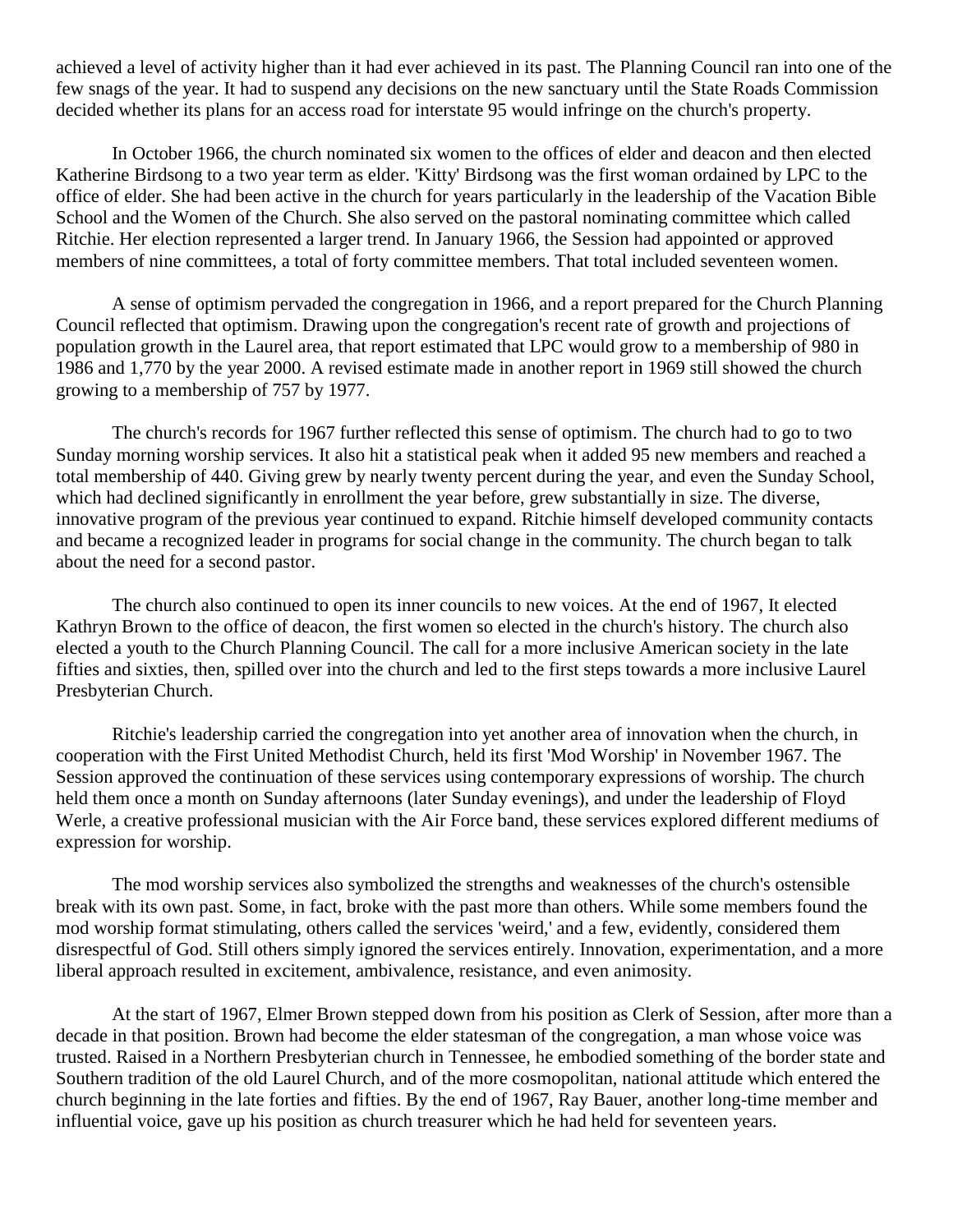In 1968, the church reached an almost feverish pitch of creative ideas, of outside speakers, of innovative programs, and of opportunities for involvement. At the center with Ritchie, stood a corps of people who shared with him his concerns and vision. Chief among that group was Elder John Guy, chairman of the Session's Committee on Commitment. Under Guy's leadership, that committee planned a film festival, a second money management clinic, a vocational guidance program, and a couples in crisis program. In addition, the Women of the Church began to assist Project Outreach, a program of the Episcopalian women, aimed at providing services to lower income families in Laurel. Ritchie involved others in a program of interracial understanding and involvement which brought some Presbyterians into contact with black poverty in Laurel. Members of the church helped plan interracial events and the church itself engaged in activities with the local black Methodist Church. At the same time, more and more community groups used the Presbyterian Church building.

The Poor People's March on Washington in the Spring of 1968 brought a number of issues together, with unhappy results for the church. In his role as a civil rights leader in the community, Ritchie very naturally took part in local planning for that mammoth protest event. At the last minute, he found himself in the position of having to ask the Session to house some marchers in the church building. Although most of the elders agreed, if reluctantly, Ritchie's request resulted in conflict with an element in the church. Whether or not that element represented the thinking of others, church statistics for 1968 indicate that the church lost something of its momentum of 1967. Membership in 1968 dropped by five after its huge increase in 1967. Giving, especially in the first half of 1968, did not match pledges and the church had to tighten its belt for a period. Benevolence giving grew by much less during the year than it had for several years previously. The Sunday School's total enrollment dropped by a third.

Those statistics did not represent a rejection of Ritchie personally. They did represent, instead, an increasingly apparent ambivalence about his program. Most of the people liked Ritchie and even considered him charismatic, although his 'can do' style and emphasis on 'secular' concerns also put some people off. People in the church, generally, considered him an excellent preacher, and they felt that his preaching attracted newcomers. Those newcomers appreciated him because he was sensitive to their need for help in finding their way into a new community. Some members of the church, however, criticized him for 'not preaching from the Bible,' and a few found Ritchie's liberal style and program so objectionable that they left the church entirely. A larger group felt drawn to his program, excited by it. For them Christianity took on a new meaning. The majority, however, simply did not catch the vision that Ritchie sought to communicate.

Involvement and controversy took its toll on Ritchie himself. He had experienced a similar pattern of ambivalence and resistance before, and he increasingly adopted the position of some other liberal churchmen that the acid of social irrelevance would soon destroy the organized church. In those stirring, frightening years of the late sixties, Stuart Ritchie felt his faith drawing him away from the pastoral ministry and the institutional church.

The year 1968 closed with an event that clearly demonstrated the church's growing uncertainty about its own future. In November, the Planning Council presented its plans for a sanctuary to the congregation and members of the church, as they examined the council's recommendations, raised a number of issues. Some questioned the congregation's ability to pay for a new sanctuary. Others found flaws, major and minor, in the plans themselves. The meeting finally voted to delay approval of the plans for six months and returned the plans to the council for further study. Behind the doubts raised in the meeting itself, evidently, lay two other sets of feelings. On the one hand, the substance of Ritchie's preaching and concerns influenced some and caused them to doubt the wisdom of the church's 'wasting' money on itself by building a sanctuary. Some more traditional members, on the other hand, had little enthusiasm for a sanctuary in the round, the style called for in the plans. While the congregational meeting did not reject the plans or the need for a sanctuary outright, the vote to wait six months effectively terminated the church's building plans. A detailed study issued by the church Finance Committee the next year, in September 1969, counseled, in effect, that the church should postpone plans for a new sanctuary for at least five years.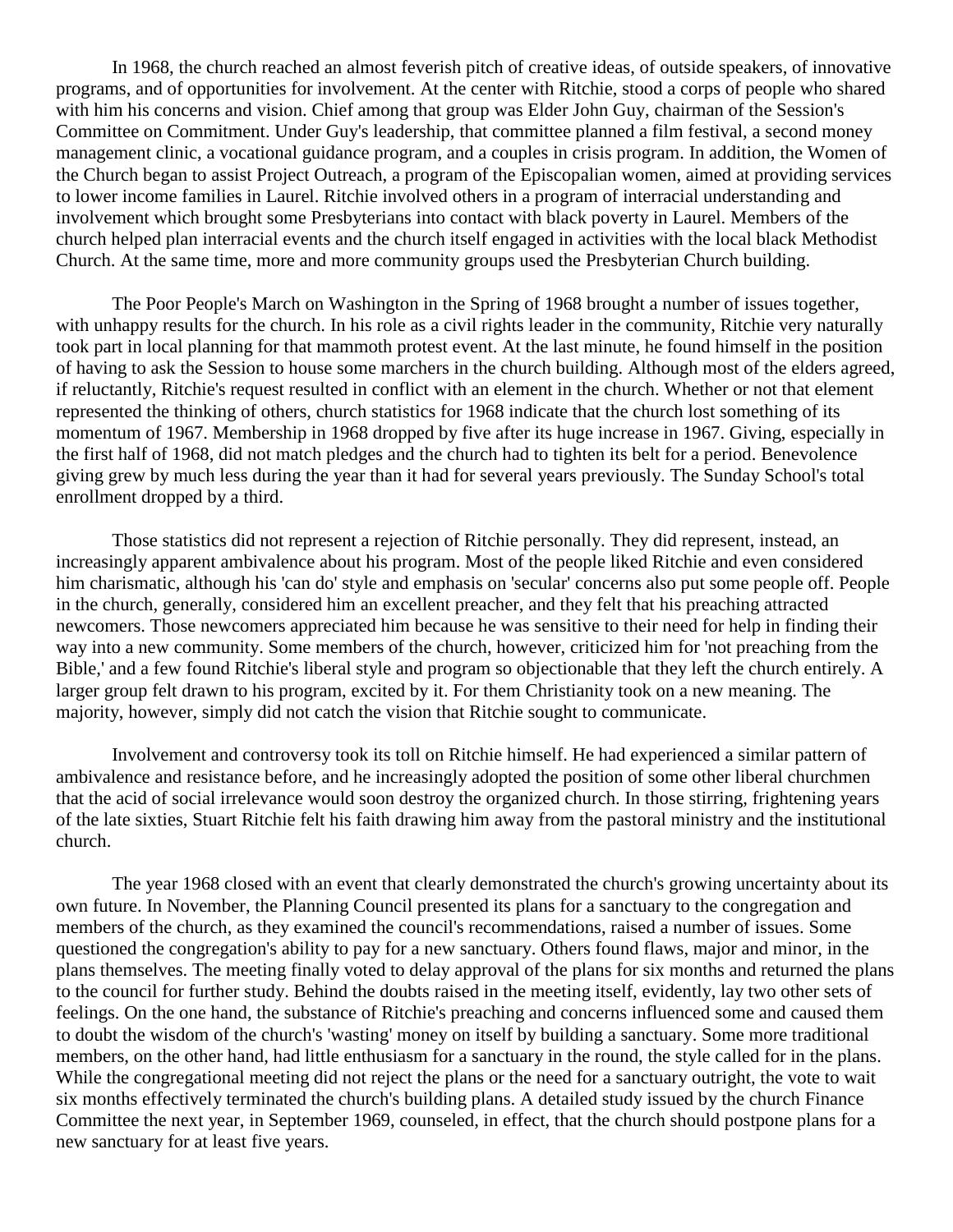Only in retrospect can it be seen that, by the early months of 1969, the church had already passed a peak in its history even though the church continued to exhibit a high level of activity. During those months, the Session approved a rearrangement of the sanctuary, Potomac Presbytery elected Elder John Guy to represent it at the General Assembly, and the Division of Family Life of the Southern Presbyterian Church selected the Laurel Church as one of three to test a special course on human sexuality. The congregation's brief excursion into the realm of relatively intense engagement with the world, however, ended abruptly at the end of April when Ritchie announced his resignation, effective May 31, 1969.

The pastoral nominating committee formed to find a new pastor moved quickly to fill the leadership gap left by Ritchie. In July 1969 it reported back to the church that it had found a suitable successor, the Rev. Dr. Albert G. Harris, a resident of Georgia who had only recently returned from several years service as a missionary in Brazil. The congregation accepted Harris, and presbytery installed him in September.

A brief controversy marred the process. The Harris family agreed to come to Laurel only if it did not have to live in the manse. The manse's isolation on the edge of town reminded them of the isolation they had experienced living in a missionary compound. They also asked for a housing allowance. While the congregation readily acceded to these requests, some members felt disappointed that the Harrises did not live in the manse, especially because it was built by the men of the church. Others felt that having to pay a housing allowance when the church had a manse available put an unnecessary burden on the church. These irritations and the Harrises' awareness of them hinted at a pattern that emerged more clearly in the ensuing years.

In spite of the growth and progress of the previous two pastorates, Harris came to the Laurel Church at an awkward time in its history. Once again growth split the church into older, long-time members, who tended to be traditionalists, and younger, newer members, who tended to favor change. Ritchie had attracted a following of definitely more liberal individuals, some of whom felt uncomfortable with traditional church structures. Ritchie and the church held the potential tensions between traditional and liberal elements of the church in check partly by the force of Ritchie's own personality and partly by the maturity of some older leaders who did not let changes drive them away and who, in a few cases, responded positively to those changes. As he took up his work in the Fall of 1969, then, Harris faced a potential breakdown in the balance achieved under Clayman and Ritchie.

The condition of the church's lay leadership aggravated the situation Harris and the church faced. Many of those attracted by Ritchie, including key leaders, simply could not accept any successor, and they soon began to leave. Older members, on the other hand, had already ceased to exercise as much leadership as they had under Clayman. Patterns beyond the control of Harris, then, conspired to weaken the church's structure of lay leadership, and Harris himself later remembered feeling with particular force the loss of Elder Elmer Brown, a strong spiritual leader and a moderating influence, when he moved away from Laurel in November 1970.

Demographic trends in the Laurel area further complicated the church's prospects. The rapid growth of the area drew a significant proportion of younger families to it. The church, as a result, contained a large number of younger couples just beginning to establish themselves professionally and just starting their families. They could not afford, they felt, to give relatively large financial amounts to the church. They also could not contribute to a mature, stable lay leadership. These same demographic trends enticed the United Presbyterian Church USA to establish, in 1966, its own congregation, Oaklands Presbyterian Church, in the area. LPC now had to compete for Presbyterians.

The political and social climate abroad in the nation only added to the potential problems the church faced in late 1969. Racial unrest continued to pull at the social fabric of the nation. Growing civil resistance to the Vietnam War added to the sense of social crisis, and Americans felt more and more alienated from each other and from their leaders. Residents of suburban Washington, many of them employees of the Federal Government, felt these national tensions with a particular force.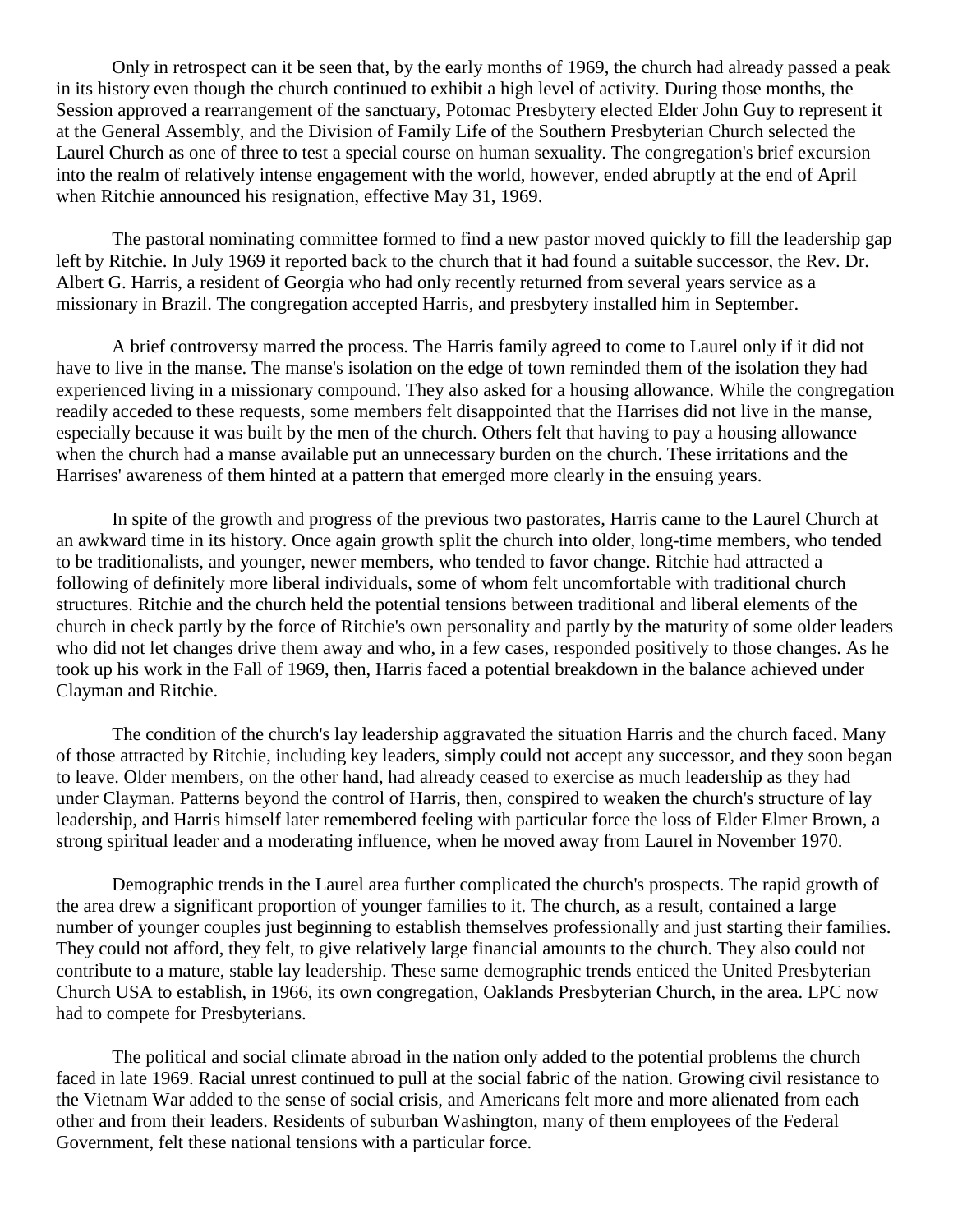Throughout the Fall of 1969 and Spring of 1970, the church experienced a series of troubling trends, which further contributed to a sense of decline. The congregation sponsored little in the way of youth activities. It had trouble finding people willing to serve as officers. Attendance at social and educational events dropped off significantly. Church records, over all, show that the church refocused much more of its attention on its own internal concerns and needs. The trend which most disturbed the Session, the deacons, and others was the drop in church giving.

These problems, on the one hand, reflected difficulties, mentioned above, over which the church had little control. But, they also arose out of a deteriorating relationship between Harris and some members of the church. LPC received, early in 1970, an inheritance bequest of \$11,850. The gift actually created the difficult issue of how to use it. Harris participated in the tug of wills, and the result was hard feelings on the part of some key members.

Only in two areas, Sunday School and contemporary worship, did the church continue to prosper. In Sunday School, attendance grew by an impressive 65 per cent from 115 per Sunday in October 1969 to 190 per Sunday in October 1970. An expanded adult Sunday School program provided the key to this growth. The 'Mod Worship' program also continued to present creative contemporary worship experiences. Otherwise, the most creative program established by Harris took place entirely outside of formal church structures. The Harrises led a succession of informal small groups composed primarily of young church leaders. The Harrises sought to create within these groups the closeness of a family, and for a number of participants the groups resulted in a deep sense of fellowship. They provided spiritual and personal growth.

Those same informal groups, however, also resulted in ambivalent feelings within the church. Since the groups were by invitation only, some who did not receive invitations resented being left out. Some participants felt that the groups, at times, delved too deeply into feelings and emotions. In later years, members, as well as Harris himself, remembered that the Harrises tried to get too close to members of the church. Harris' desire to create close family feelings within the church had unintended results: it created an atmosphere of acceptance which many members interpreted as moral laxity. It also did not take into account the fact that family ties can, in their very closeness, create tension and unhappiness. In short, these and later small group programs led to deep, rich sharing experiences for some and greater disaffection for others.

In spite of the strengths of certain elements in the church's program, the financial situation of the church continued to decline at an alarming rate. By the end of 1970, actual giving fell short of pledges by well over \$4,000, and the church would have gone into debt had it not dipped into reserve funds. From early 1971, then, the Session placed heavy emphasis on church visitation plans as it sought to reach out to both inactive members and potential new members. Trends in giving and participation forced Harris, the Session, and the entire church to look even more inward and community involvement largely died away.

While the church became more self-absorbed in 1970 and 1971, the Women of the Church seemed less influenced by events and trends than other facets of the church's program. If anything, the WOC gave more to community programs and missions than before, and national women's organizations such as Church Women United kept current issues alive among the women. In February 1971, the WOC numbered 66 members, roughly one-third of the total number of women in the church. It continued to function as something of a church within a church, a place for women to take the full leadership role they did not have in the life of the total church.

Under other circumstances, December 1971 might have been a happy time for the church because in that month it burned its mortgage, first taken out in 1958. The congregation, instead, found itself rapidly slipping into a depressed and tense state. A growing number of members and officers felt, rightly or wrongly, that they could not get along with their pastor. While some felt dissatisfaction with worship and others with the quality of administration, personality clashes between Harris and individual members caused most of the unrest in the church. During the course of the year, three deacons resigned, and then in December 1971 three elders resigned.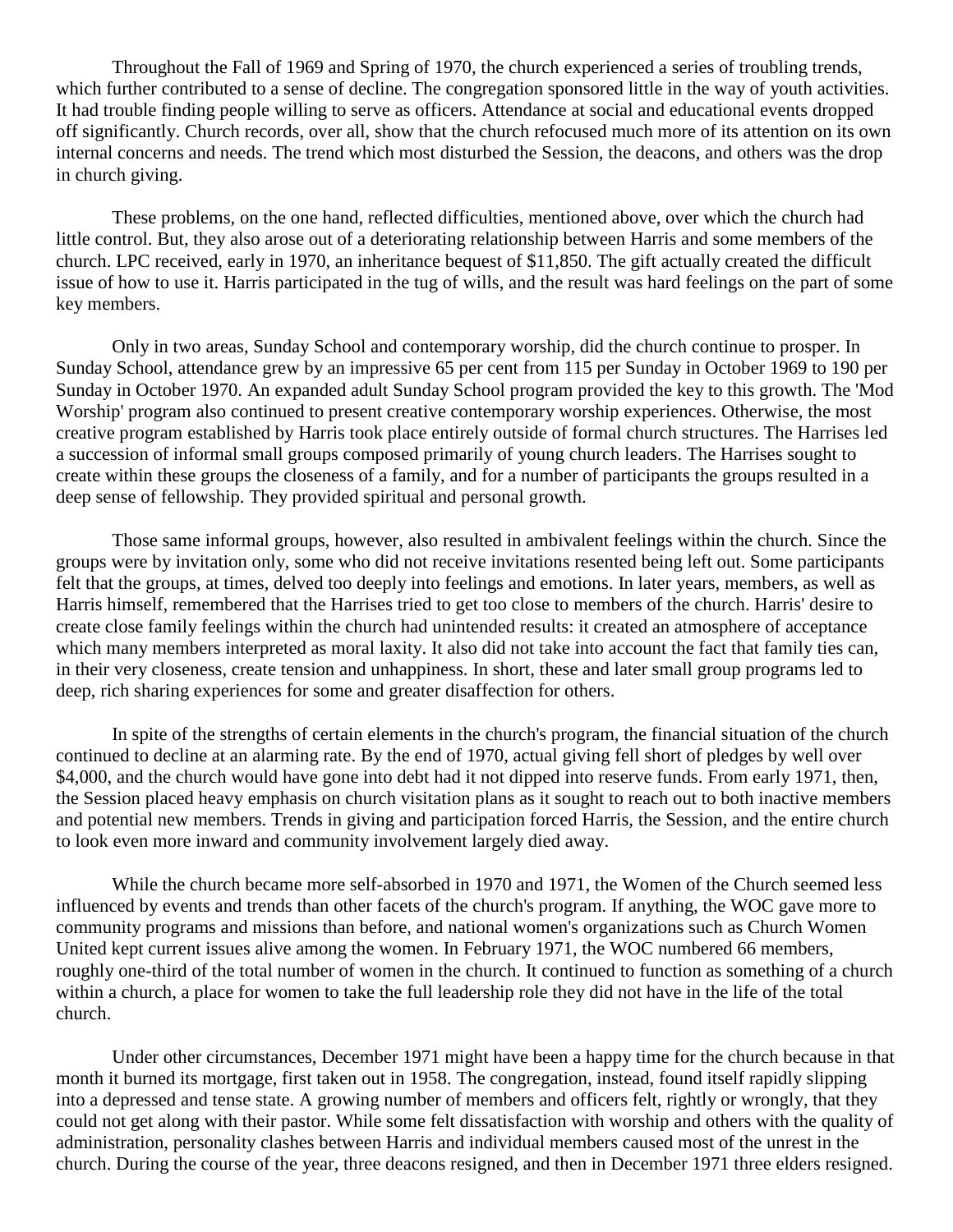A number of members expressed their feelings by engaging in gossip, which added to the atmosphere of disaffection and polarization.

The tensions that spread throughout the life of the church defy simple analysis because they had to do with personalities and patterns of events which records and documents cannot fully capture. Some members found Harris too much of the ebullient Southerner, while Harris felt alienated from the more reserved nature of life in suburban Washington. In the years before 1972, the one factor that may have hurt Harris' relationship with the church more than anything else was the widespread perception among church members that he lacked tact. In some cases, people came out of meetings so hurt and angry that they never returned to the church. The year 1972, then, opened with the church and its pastor feeling increasingly beleaguered. Once again, the Fall stewardship campaign had failed to produce an acceptable budget, and the Session and the Board of Deacons spent hours pasting together a budget on which the church could operate.

The resignation of the three elders in December did open one unexpected door for the women of the congregation. In October 1971, the church elected Judy Young as an elder, the first woman elected to a full term as an elder, and, then, in December it also elected Fern Nicholas as an elder. Thus, January 1972, marked the first time in the Laurel Church's history that more than one woman sat on the Session. Later in the year, the Women of the Church celebrated another happy event when they elected Edith Bayer and Flo Cross to life memberships.

January 1, 1972, marked an important change for the church in another way. On that date Potomac Presbytery united with Washington City Presbytery of the United Presbyterian Church U.S.A. to form the National Capital Union Presbytery. The Laurel Church, along with all of the churches in this new presbytery, now belonged to both denominations. For the 'Presbyterian Church at Laurel ' this event meant that the church returned to membership in the denomination which had founded it and from which it had withdrawn just over a century previously.

Other, less happy, trends also emerged during 1972. First of all, the church introduced programs in sex education into the adult Sunday School and as a special evening course. Given the climate of opinion in the congregation, these programs inevitably gave some members more reasons for dissatisfaction. Secondly, Jean Coleman, previously a nominal member of the church, experienced a deep personal conversion to fundamentalism, and in September 1972, she began teaching a class on 'The Presence of God' in Sunday School. Coleman would soon put herself at the center of yet another controversy.

The congregation's membership continued to express its displeasure with Harris in early 1973 by restricting their financial giving. The budget for 1973 dropped below \$50,000 to a level just above that of the 1966 budget. In the meantime, attendance at worship continued to dwindle, and members continued to drop away. Matters reached such a state that the Session formed a 'Reconciliation Task Force' to try to open lines of communication with those inactive members who had been active until recently.

In late March 1973, the church's officers participated in a retreat led by a member of the presbytery's staff, and at that meeting the participants engaged in an intense airing of the issues, which so concerned so many members. Many of the feelings, which people had expressed only haphazardly if at all, broke to the surface. Out of the maze of particular concerns about preaching, worship, and administration, came one clear message: the majority of the members wanted Harris to change the ways in which he dealt with them.

The March meeting came too late. Harris tried to respond to some of the criticisms leveled against him by attending a course in clinical counseling, by attending a seminar on church administration, by setting up a sermon feed-back and preparation group, and by returning to a more traditional format for worship. None of these attempts to deal with the crisis facing his ministry could repair his relationship with the majority of the congregation. Too much had already transpired for Harris to win back the trust of the majority of the church, and he became prey for every dissatisfaction. The conservative element identified him with contemporary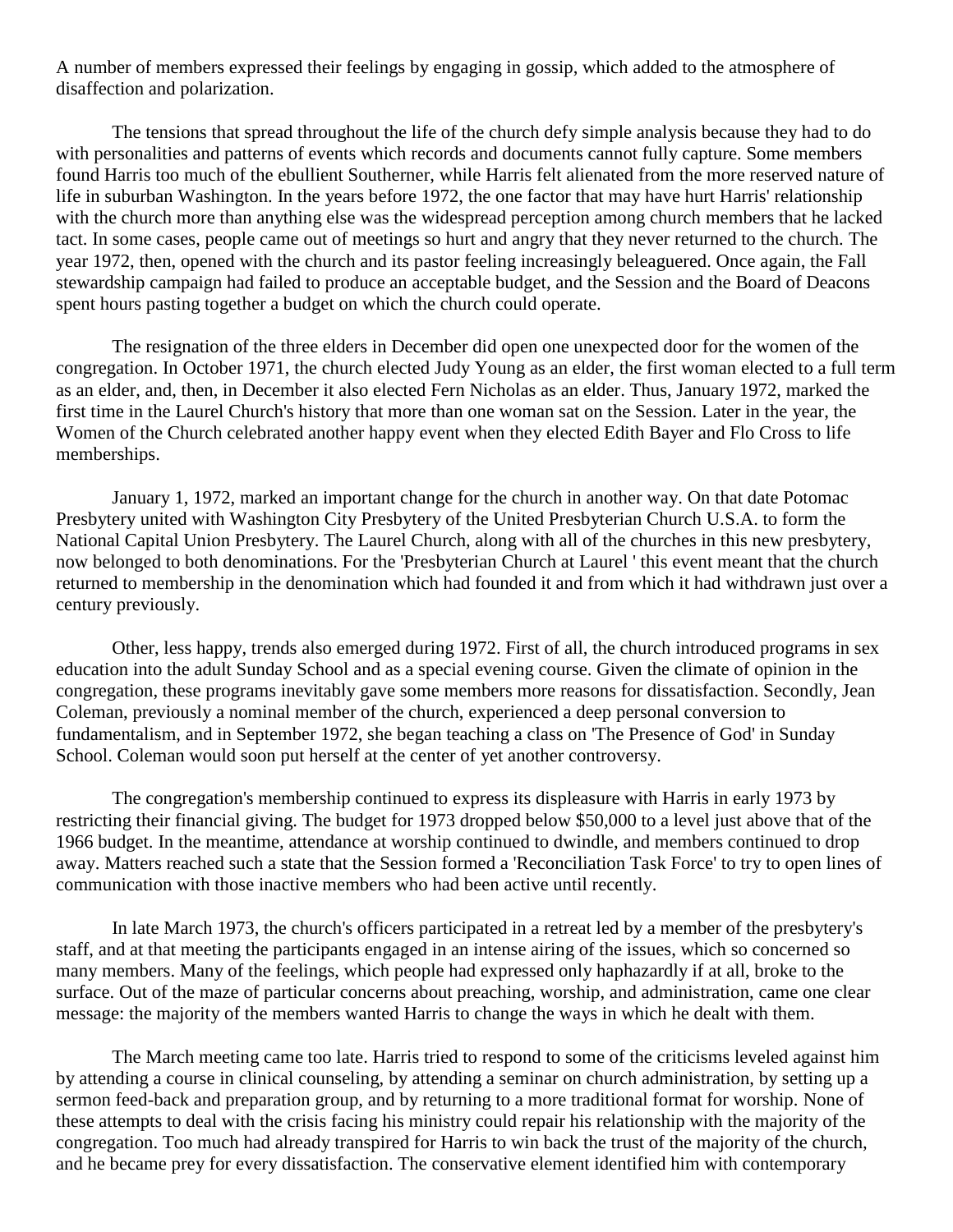worship, moving the arrangement of the sanctuary around, and 'liberal' programs such as therapy and sex education groups. The liberals, on the other hand, felt that Harris did not go far enough in seeking to make the church innovative and relevant.

Tension reached a peak in June 1973, when the Session and Harris held a lengthy discussion concerning their relationship. The Session concluded its deliberations with a conditional vote of confidence in which the majority voted its 'complete support for Dr. Harris pending [the] outcome of the November canvass.' If giving increased, in other words, and the congregation showed some signs of coming out of its depressed condition, the Session would then support Harris.

Other events contributed to a sense of decline and disarray, including, most especially, a theological controversy. In her Sunday School class, Jean Coleman began teaching dispensationalism, an ultrafundamentalist doctrine, as accepted Presbyterian doctrine. Among other doctrines, dispensationalism teaches that the so-called 'main line' churches have strayed from Christ's teachings and, therefore, cannot be trusted. Harris felt and said that Coleman's teaching was divisive and that she should not teach dispensationalism as Presbyterian doctrine, which it is not.

Coleman resigned as a Sunday School teacher, her husband resigned as a deacon, they left the church, and, eventually, they established a church of their own. Harris, meanwhile, stated his views at a special meeting of the Session. The Session supported him, and its minutes for June 19, 1973, state that, 'The Session holds that any subject dealing with some aspect of Christian life may be taught, but that no viewpoint or interpretation may be advocated as the one true and divine word.' The Session held another special meeting at the end of June with members of a prayer group Coleman had led to discuss its actions.

The deep feelings in the church in 1973 tended to obscure the positive, creative accomplishments of the congregation in that year. The adult education program, particularly in Sunday School, continued to provide a variety of courses, often of a high quality. The church held a number of unusual special events including, for example, hosting a reporter who had covered President Nixon's historic trip to China. During the summer, the Laurel Presbyterian Church and St. Mark's Methodist Church, a black congregation, sponsored a joint evening vacation Bible school. Over 100 attended the Women of the Church's May mother-daughter banquet. Nevertheless, the church's negative atmosphere kept it from enjoying these accomplishments and otherwise dominated nearly everything that happened. In November 1973, for example, the Session considered purchasing an additional two acres of land adjoining the church's property. At a meeting of the Session, presbytery representatives stated bluntly that the congregation simply could not consider such a step until after it repaired its relationship with its pastor. The Session agreed.

On December 3, 1973, The Rev. Ed White, of the presbytery, moderated an open meeting of Session attended by a large number of members. Some forty individuals made statements to the Session concerning the state of the church and its relationship with Harris. The Session heard read an additional fourteen statements sent by people who did not attend the meeting. Having heard these statements, the Session went into a closed meeting. After further discussion, the Session entertained a motion to recommend that the church retain Harris with full confidence. That motion lost by a vote of six to three. Harris and the Session then agreed that Harris should seek another call, and the Session stated that in the meantime it would work with him for the common good of the church. The Session, in short, held to its vote earlier in the year that its confidence in Harris depended upon the financial condition of the church at the end of the year. Church statistics for 1973, compared to those for 1972, showed a 19 per cent drop in total income, an 18 per cent drop in number of financial pledges, and a 17 per cent drop in the total amount pledged

Unfortunately, the vote of the Session and its agreement did not resolve the tense situation existing within the church. First of all, Harris felt that he could not simply quit or take the first job which came along. He owed it to his family and his vocation to seek a decent call, and finding such a call would take some time. Secondly, in the early months of 1974 a group of Harris supporters coalesced around a petition presented to the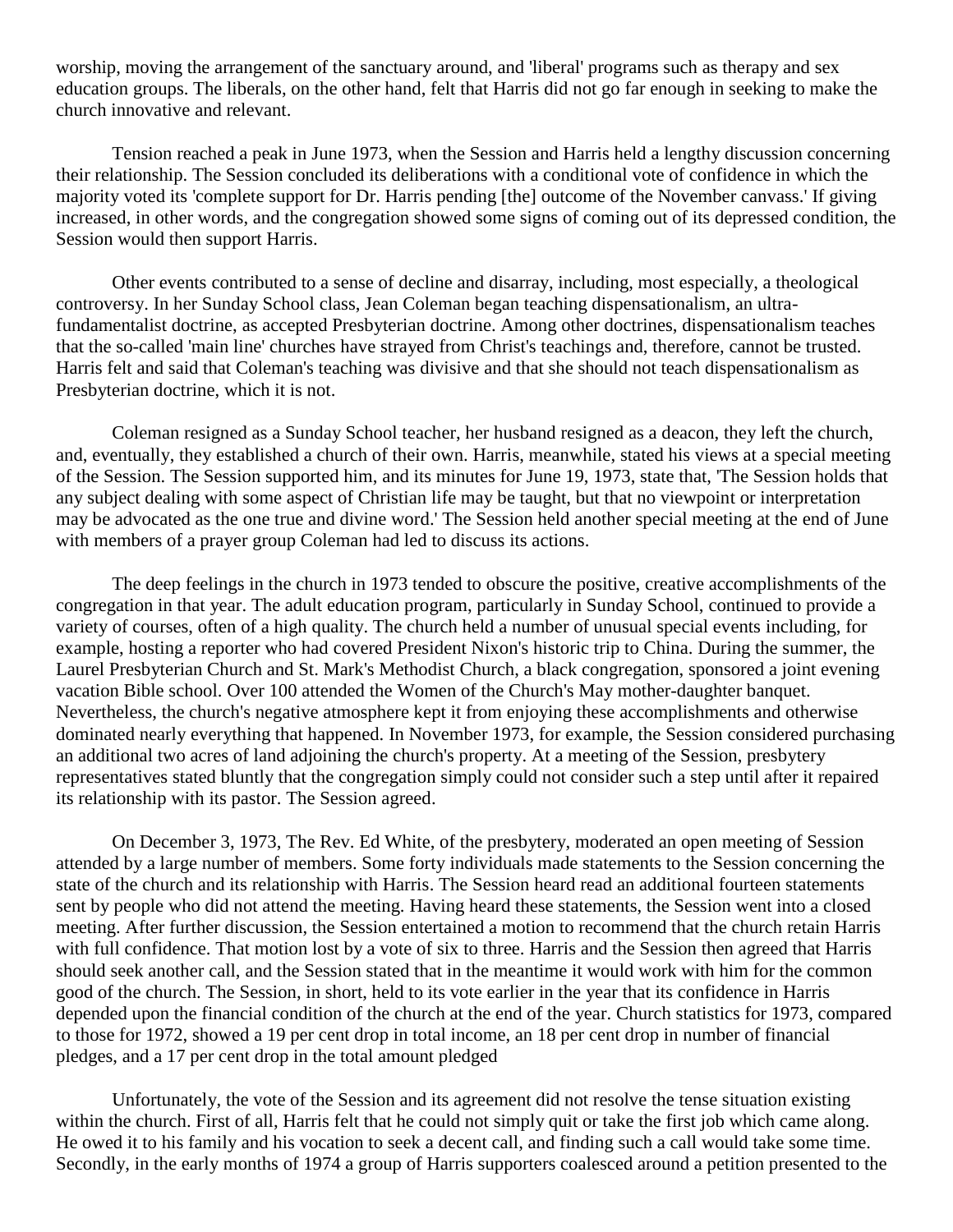Session in April. Signed by 57 members and two regular attenders, the petition called upon the Session to rescind its vote of December. The petition blamed the decline in church giving and attendance in the Laurel Church on national trends. It pointed out that the Session itself approved those programs which later caused dissatisfaction. It observed that many of the 'dissidents' had already left the church so that anti-Harris people would play little part in the future of the church, even if Harris left. It charged that the anti-Harris faction ignored the fact that Harris had done all that the Session asked in making changes. The petition also stated that the divisions in the church went deeper than differences over Harris, that if Harris left the church would have trouble finding a replacement, and that without a pastor the church would find itself in an even worse condition.

This petition demonstrated that, in the midst of tension, the makeup of the church had shifted. As members either left entirely or declined to take an active part in the church, supporters of Harris, many of whom joined the church during his ministry, came to the fore. For the first time since the majority of the Session so inexplicably sought to oust Anderson fifty years earlier, the church split into identifiable factions over its pastor. The emergence of a Harris faction came too late, however, to prevent his leaving or change the general climate of mistrust in the church. Indeed, the presence of factions added to the tension and further fueled hard feelings. The situation of the church was beyond reason and negotiation. In any event, when the Session convened in May to consider the petition, a motion to withdraw its vote of no-confidence in Harris lost by the identical vote of six to three. One anti-Harris elder then resigned from the Session, and, in early June, three others followed his example.

Even as the church split into factions, some members still tried to establish new programs in it. In March 1974, some forty members organized four fellowship groups, called Christian Sharing Groups, which sought to provide mutual support for the members of each group and to deepen their Christian experience in particular facets of the Christian life. A number of members also took part in a psychodrama class. And, in spite of the tensions in the church, the Family Fellowship managed to attract 120 people to its March dinner. On the other hand, the Women of the Church had only three active circles in the Spring of 1974, a loss of two from five years earlier.

In September 1974, the reconstituted Session heard read letters from four couples in the church. Those letters collectively reflected a sense of futility and a deep feeling that LPC had lost its sense of community love and fellowship. One couple withdrew from the church entirely, while the other three withdrew their financial pledges. Then, rather suddenly, Harris ended the immediate crisis over his pastoral leadership when, on October 13, he asked the Session to call a congregational meeting to accept his resignation as of October 31, 1974, so that he could accept a call to be an associate pastor in a church in Georgia.

More than a decade later, the Laurel Church had yet to come to grips with the meaning of this difficult period in its history. The events of the period emphasized once again how much the church depended upon its pastors and how unsettling controversy with and about a pastor was to the church. The tension and division of the Harris ministry also revealed that the church had to collectively like the personality of its pastor. If it did not, then it would not respond to whatever particular skills a pastor might bring to the church. In a vague but potent way, the church expected its pastor to typify its cultural definition of good manners and pleasant demeanor. If events of the early seventies are any evidence, the church viewed its pastor not simply as a person doing a job but, rather, as a living symbol of what they expected of and wanted from a satisfying interpersonal relationship.

The period 1969 to 1974 gave further credibility to the impression that national events and moods also play a subliminal yet consequential part in the history of the Laurel Presbyterian Church. Pastors such as Bird, Clayman, Ritchie, and even Nicols in the nineteenth century embodied in their programs and their styles of ministry important aspects of the eras in which they lived. In that light, national events in the early seventies contributed to the difficulties Harris and the Laurel Church experienced in their relationship with each other. From 1972 onwards, the Watergate Scandal infected the nation with a sense of mistrust in leadership as more and more Americans decided that President Nixon had, in fact, betrayed them in a manner that went beyond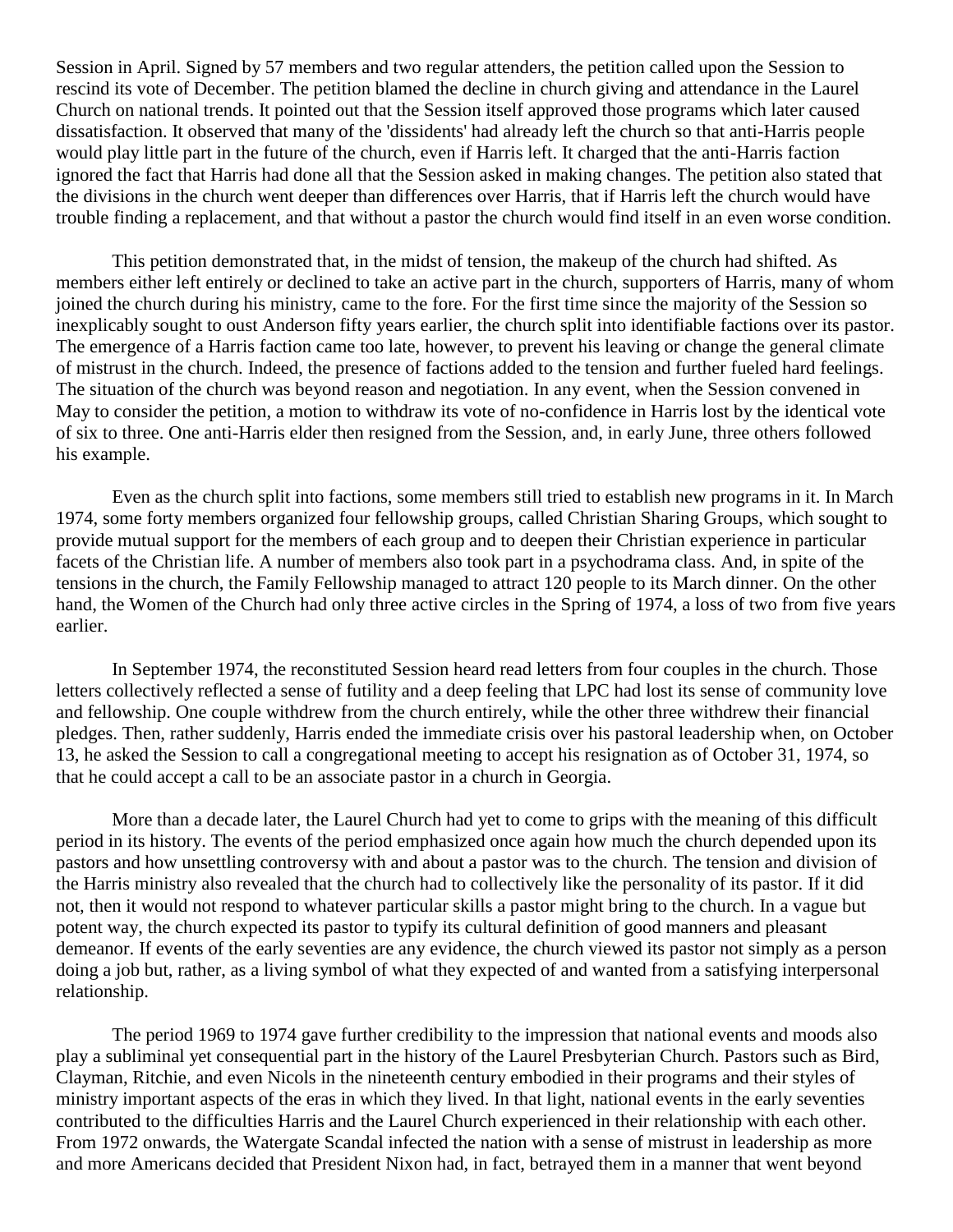partisan politics. As the membership of the Laurel Church wrestled with its own leadership problem, its members read daily about Watergate and the 'cancer in the presidency.' In the days before December 5, 1973, when the Session first voted its lack of confidence in Harris, the national headlines carried stories telling Americans that a bipartisan majority of the House Judiciary Committee was ready to recommend impeachment of the President. Watergate dominated the news until Richard Nixon finally resigned the presidency in August 1974, only two months before Harris also resigned. While the parallels between Watergate and Harris' ministry should not be pushed too far and local events did not simply slavishly repeat national ones, Watergate must have reinforced the sense of mistrust alive in the congregation.

With the resignation of Harris, the presbytery moved to repair the damage of the past. It did not allow the church to form a pastoral nominating committee, and through the Executive Presbyter, the Rev. Ed White, it recommended that the church accept the Rev. Tom Murphy as its interim pastor. The Session accepted that recommendation, and Murphy began his part-time ministry at the Laurel Church in December 1974. The church, at first, felt some uncertainty about Murphy because of his liberal image and his 'hippie' associations, developed during his previous street ministry; but Murphy's personality and his experience working with groups in conflict quickly overcame the initial reservations of most. Murphy spoke the words of acceptance and healing which the church needed desperately to hear.

Over the next ten months, the church engaged in a number of traditional social events which emphasized simple fellowship, At the same time, the Session and the Deaconate formulated new church policies and put the machinery of the church back into working order. The church continued to hold contemporary worship services and to conduct a fairly large adult Sunday School program, but these activities lost much of the liberal identity they had during the Ritchie-Harris years. It appeared, in fact, that the church might have dropped social action or involvement entirely had it not been for Murphy's deep personal commitment to address issues of human suffering. Under his leadership, the church for the first time heard a great deal about hunger, held meetings on human hunger, and established a Hunger Committee. In May 1975, that committee sponsored a 24 hour fast period which included a variety of activities at the church building.

The initial period of healing culminated in presbytery's decision in September 1975, to allow the Laurel Church to set up a pastoral nominating committee and initiate the process of finding a new pastor. The church, meanwhile, continued to evaluate various aspects of its program and make changes in its programs and policies, In some ways, the church began to exhibit a drift not only away from a liberal agenda but also towards a strongly conservative agenda. In February 1975, the Session had allowed one member to hold a seminar on baptism by the Holy Spirit, which included speaking in tongues, at the church building. By the Fall of 1975, the adult Sunday School classes reflected more traditionalist interests. The decision taken in May 1976, to introduce the David C. Cook Sunday School Curriculum, identifiably conservative in content, into the church further demonstrated the conservative shift. The September 1976 *Presbyter* contained a full page description of conservative and fundamentalist Bible study and fellowship groups in Laurel in response to the feeling of some members that they wanted more Christian fellowship and Bible study than the church offered.

A quiet tug of wills developed, meanwhile, between Murphy and some elements in the church. In March 1976, for example, Murphy rearranged the sanctuary into a three-sided arrangement. In that month's *Presbyter* , Murphy felt constrained to note that some would not like the new arrangement and that, 'There is an unfortunate pattern at LPC, for those who don't like something to grumble about it to each other, but not to talk to me about it.' In this and other such events, the congregation demonstrated its need not to go on experimenting, and it also demonstrated that its level of trust in pastoral leadership remained fragile. Murphy had the wisdom not to push some of his more experimental ideas, such as one-on-one shared confessions during worship.

Throughout 1976, the Pastoral Nominating Committee carried out the process of finding a new pastor. In January, it completed a 'Church Profile Study' which reflected in a balanced manner the state of the church at that time. Much of that study described a rather typical medium-sized Presbyterian Church with a full range of activities including a particularly good choir. Two major themes emerge from the study, First of all, it observes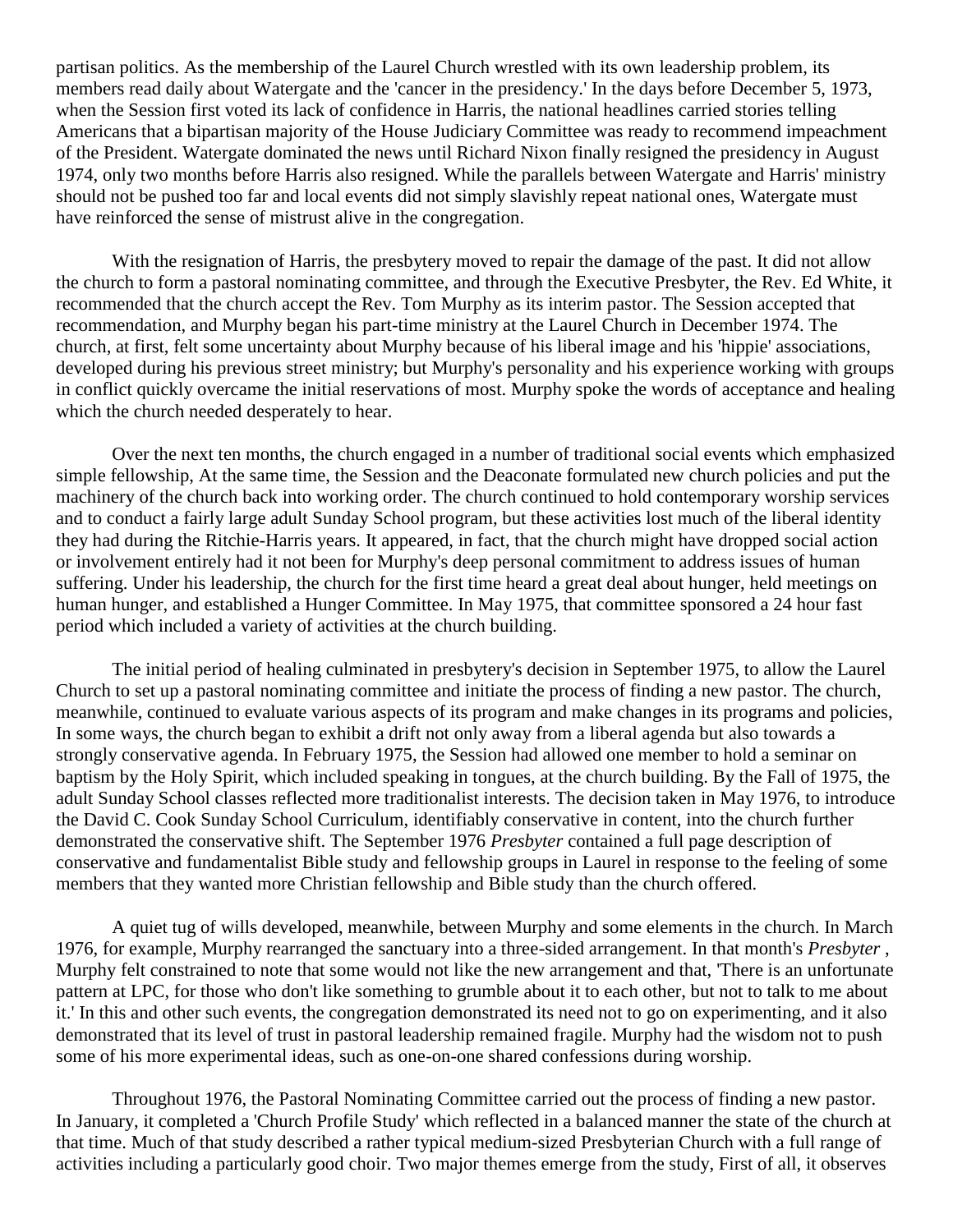that the church was, as it had always been, a markedly friendly church, and its distinctly friendly personality attracted new members. Secondly, however, the life of the church had not yet at that time returned to normal. A large number of divorces upset the church. Disaffected members continued to demonstrate apathy and to express alienation from the church. For all of this, the church deeply appreciated the role Murphy played in healing some of the wounds of the past. Many wanted him to become pastor, and his departure in January 1977 was greeted with a generally shared sense of loss and sadness.

As the months of 1976 passed, the church lived in a time between a hard past and an unknown future. Murphy detected in the members of the church a reluctance to get too involved or invest too much in the church. They were waiting to evaluate the next pastor.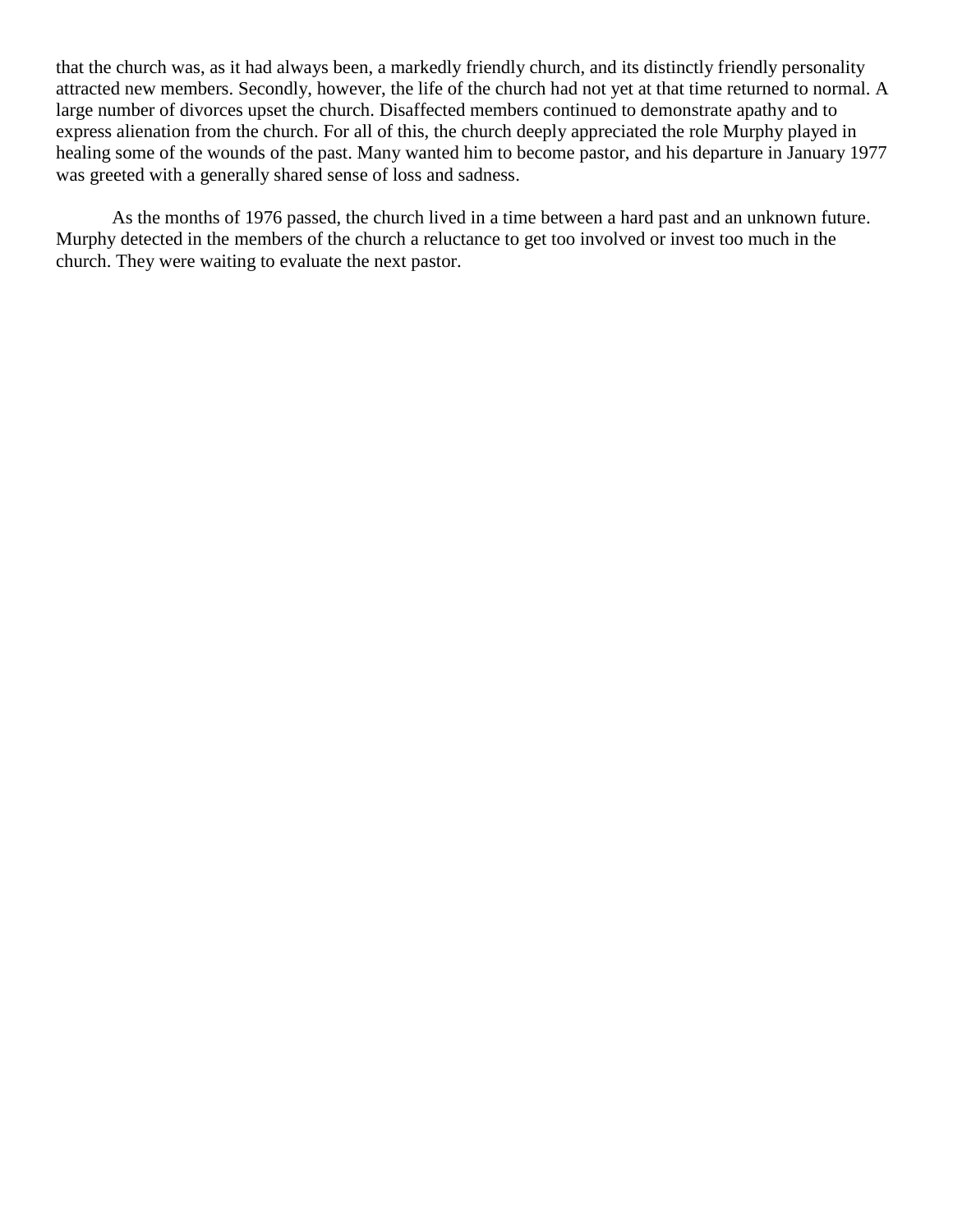## **Chapter VII: Concluding**

<span id="page-48-0"></span>At the time of this writing, some nine years have passed since John Sonnenday assumed his pastoral duties in Laurel in February 1977. These nine years are still too close to the present to allow more than a brief resume of their main points. A fuller historical evaluation of them will have to wait for the passage of time.

For nearly six of those years Sonnenday served the church in a quietly difficult pastorate that improved with the passing of the years. At one level, the church continued to do most of the things it had always done, but underneath its activities and worship lay a number of problems, which stemmed chiefly from the difficult Harris years. As Sonnenday himself and other members remember it, much of the church's membership seemed to have lost direction and purpose while a small group of conservative members, including some ultrafundamentalists, appeared bent upon leading the church towards a more evangelical station. Although a minority in the congregation, this group had taken a leadership role in the dispirited congregation, and they and Sonnenday soon came into conflict as he resisted what he believed to be their attempts to move the church rightward. Although it witnessed some long and tense meetings over matters of policy and program, the church at large simply did not participate in, or totally understand, the theological duel between Sonnenday and the conservative faction. It took some four years for this tension over theological differences to dissipate as slowly, one by one, the more vocal conservatives left the church and went elsewhere to worship.

The church had for several years already lived with a trend in which both the very liberal and the very conservative left to find churches more to their liking elsewhere. The majority of the church simply did not support demonstrative theologies on either side. During Sonnenday's ministry, the church, in a sense, returned to the days before Ritchie when it accepted diverse theological positions as long as the holders of those positions did not push them on others. Particularly in the late seventies and early eighties, the church wanted and valued an outward harmony compatible with its self-image as a caring, friendly community.

While the church at large did not want theological disputation, it did want a pastor who could befriend it. In that context, it took several years for Sonnenday and the church to learn how to relax in the presence of each other. Cultural differences again played a part in the relationship of the church to its pastor. Sonnenday was a Northerner, and he had just served a parish in Upstate New York. He felt uncomfortable with the 'Southern' atmosphere in the congregation, which seemed to require a lot of outward displays of affection. The church too felt uncomfortable in the presence of a pastor who seemed to them reserved and formal. With Sonnenday, as with Harris, the Laurel Church displayed a distinctive border state culture. The church felt inherently uncomfortable with both the reserved Northerner and the outgoing Southerner, even as each of those men felt that in Laurel they came to, perhaps even went beyond, the outermost limits of their own regional culture.

However members felt about Sonnenday's personal reserve in his first years at Laurel, the years from 1977 to 1980 marked a period when the church continued to mend itself. Sonnenday conducted worship, carried out his pastoral duties, and administered the church in a workman-like fashion that allowed the church to regain its balance. Under his leadership, the church concerned itself with the processes of its own organization. Sonnenday's own meticulous administrative style also encouraged the church's lay leadership to carry out their responsibilities competently. In December 1980, the church thoroughly surprised its pastor with a generous gift, one that symbolized for both pastor and church a growing sense of appreciation one for the other. The church's feeling that it could care for its pastor helped it gain a greater sense of self-confidence, and Sonnenday and the church established a positive cycle of growing understanding of each other. The addition of a modest number of new members attracted by Sonnenday's ministry further strengthened his relationship to the church.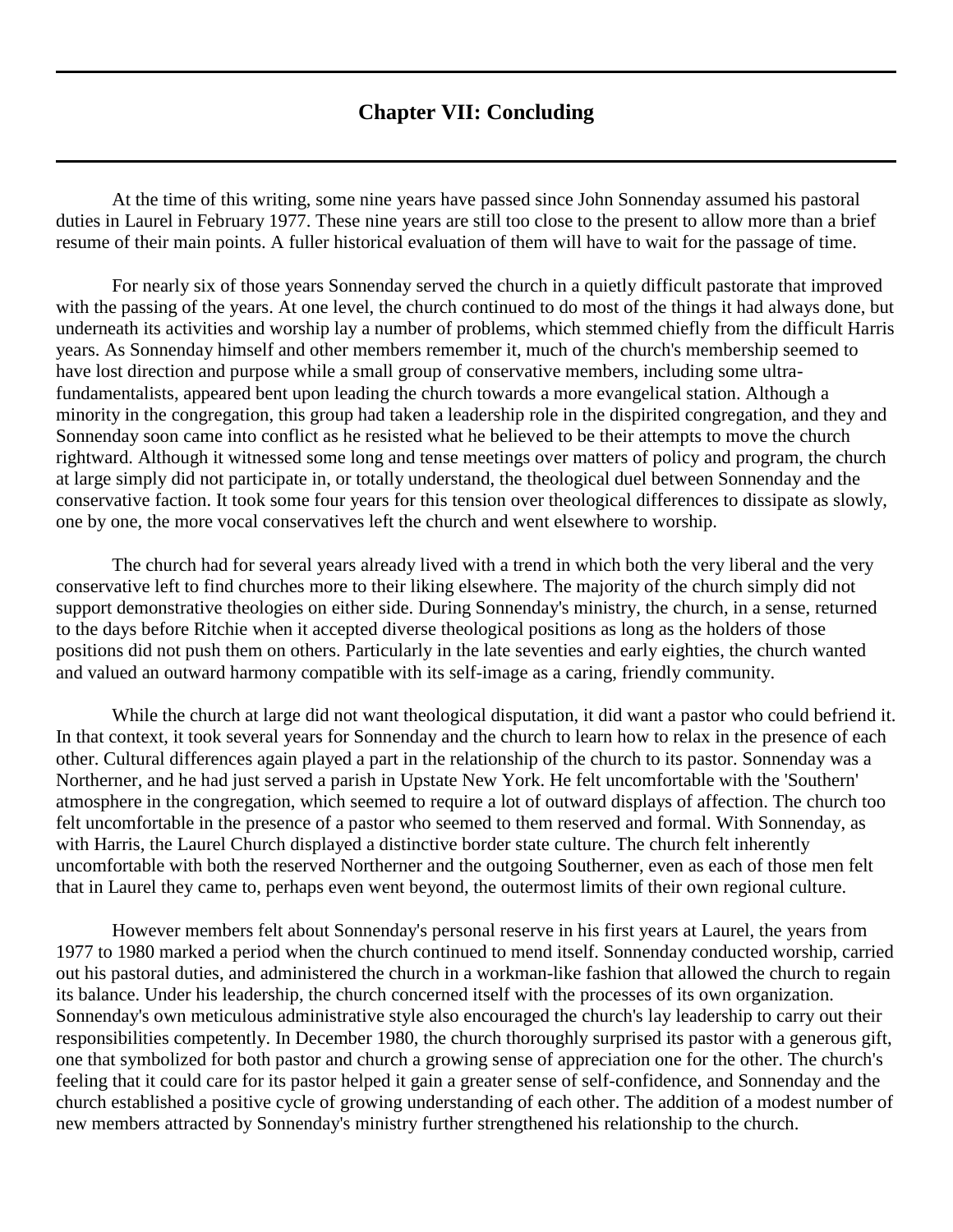Sonnenday left Laurel in December 1982, and, at a superficial level at least, the church seemed to have recovered from the strains, positive and negative, of the previous two decades. Indeed, in some important ways the church of 1982 resembled more the church of 1964 than it did the church of 1969 or 1974 or 1977. Most of those attracted by the person and program of Stuart Ritchie or those who sought a more evangelical emphasis in the church were now gone. The size of the church, the mix of long-time members and new members, the closeness of people within the church to each other all called to mind the 'old' LPC of the early sixties. A residue of liberal concern appeared occasionally in the *Presbyter* in the form of requests to participate in community action groups or provide assistance to needy people and in pastoral letters concerning important issues. The church also opened its facilities to more outside uses than it did previously. Yet, in actual fact, the church appeared to have withdrawn from intense community involvement. Long gone were the days of hectic creativity and involvement of the Ritchie years. The church no longer experimented with different forms of worship. By 1980, the age of turmoil when the church reacted to so many different forces, events, and ideas had ended for the church, even as for the nation.

The Rev. Norman Stanhope filled in as interim pastor after Sonnenday left. Generally well liked, Stanhope's brief tenure witnessed the emergence of another issue, an issue which emphasized both the extent and the limitations of one of the fundamental changes in the life of the church in the sixties and seventies. A segment of the Pastoral Nominating Committee wanted the church to seriously consider extending a pastoral call to a woman. The 'PNC' itself had signed a statement, required by presbytery, that it would give full consideration to women and minority applicants.

By the early eighties, women had gained full access to and participation in every facet of the life of the church to such an extent that the Women of the Church organization no longer functioned as a church within the church. Indeed, attendance at WOC declined, partly because a larger percentage of its potential members worked full-time and partly because women could serve the church directly in all of its various organizations, committees, and activities. The idea of a woman pastor, however, met resistance. Some resisted the very idea, but others shied away from the possible controversy such a call might create. Many in the church were looking for something else in a pastor than potential controversy, and the recent past still haunted the church. While the Pastoral Nominating Committee and the church avoided a major crisis, it became apparent that the final step in admitting women to full and equal life and leadership in the church could not happen in the quiet way that women gained full lay participation. Once again LPC displayed its border state character as it combined both elements of South, more generally resistant to the idea of women pastors, and North, generally more open to that idea.

The incipient controversy over the gender of its next pastor did not prevent the Pastoral Nominating Committee from nominating a pastor. In April 1984, the presbytery installed the Rev. Frank D. Hayes. In his first two years, Hayes displayed a combination of skills, concerns, and personality well suited to encourage the church to rediscover a sense of purpose and direction. Hayes almost instinctively demonstrated the balance between closeness and distance that the church sought in its pastor. The church, down to a membership of 230, began to grow numerically and financially.

In this way too, the church appeared to have come full circle and returned to where it was in 1964. Hayes embodied for the church important aspects of 'the age' in much the same way as had Ritchie in 1964. The sixties and seventies had carried the church and the whole country to heights of greatness and depths of turmoil, and in the eighties the church and the nation approached the issues of the day a little more circumspectly, perhaps even more patiently, in spite of the bombast of special interest groups. Thus, in the mid-eighties the church seemed once again to be following its own course while, at the same time, headed in the direction of its whole society.

The history of 'The Presbyterian Church at Laurel ' reveals a number of significant themes, which provide a framework for the church's reflection upon itself and its ministries. In terms of its life within itself, one of the important themes emerging from its past is that LPC has retained a certain closeness to the Laurel,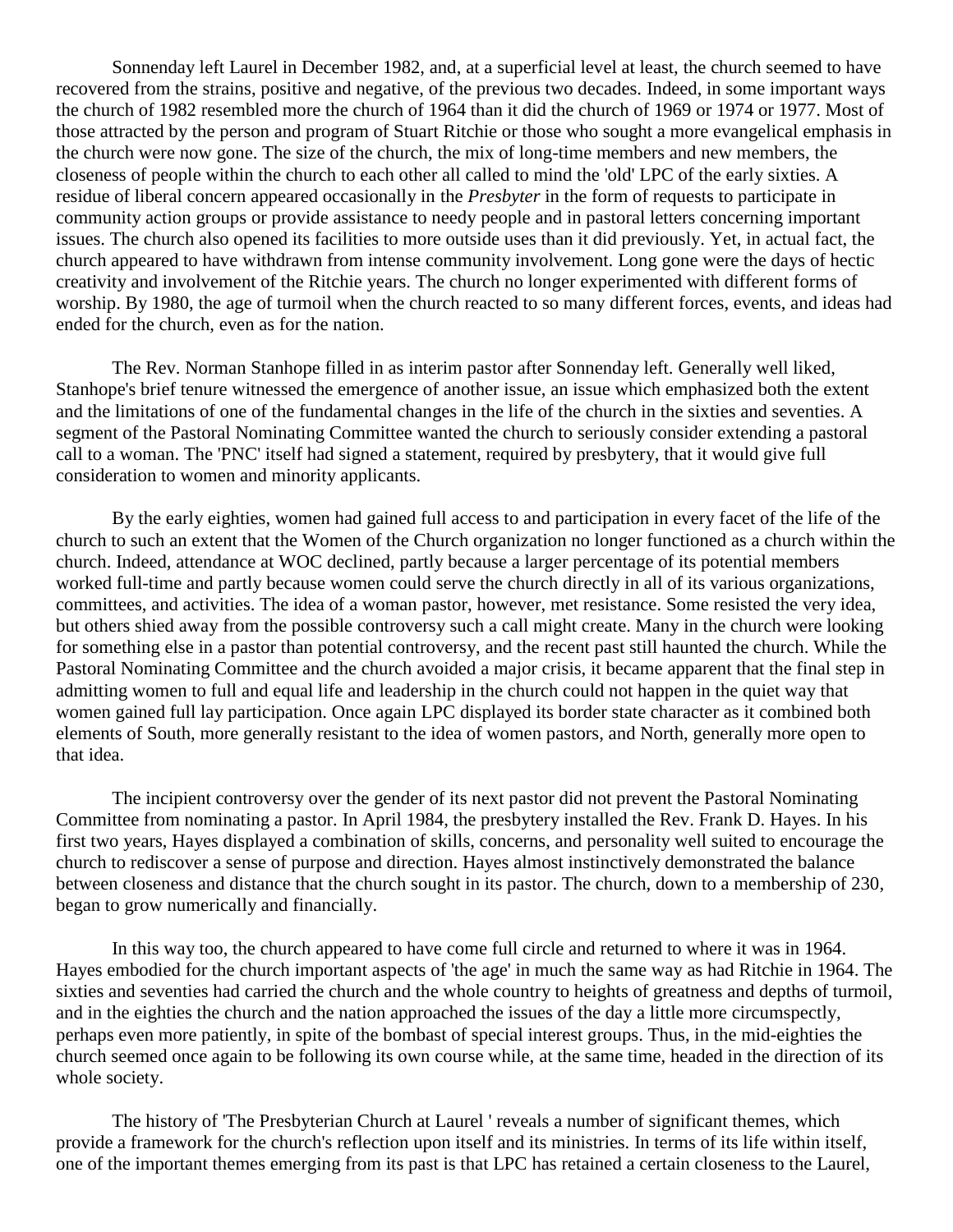Maryland, of the past. Many of its members still look to the church to provide their primary social relationships and a sense of living in an identifiable social community. LPC, in other words, provides a feeling of rootedness, which, nostalgically, late twentieth-century Americans associate with the small town life of earlier eras.

Even the geographical mobility of its membership duplicates the church's demographic character at the turn of the century. That is to say, both Laurel and LPC have long been wedged between Baltimore and Washington. Fifty years ago and more, members of the church caught an early train into Baltimore or took the street car down to 'DC' to put in a day's work. It has retained, in the same manner, a sense of sitting at the cultural boundaries between South and North. It is a place where people of those two cultures meet each other and accommodate themselves to a church community that both resembles and differs from what they grew up with at 'home.' One calls to mind the statement of one former member, raised a Northern Presbyterian, who joined the church in the forties: that it was six months before he realized he was attending a Southern Presbyterian church. This mixing of cultures allows members to learn to know individuals from other cultural regions of the nation as individuals. That same mixing of cultures, however, also results, at times, in missed communications and misunderstanding.

One cannot say, however, that the church has simply remained the same as it was in the twenties or the forties. It has not. Yet, the dynamic of change itself seems to arise more from trends in the culture of the nation rather than from within the church itself. The experience of women in LPC most clearly demonstrates the principle that sociocultural trends are the engines of change in the church. Until the late sixties or early seventies, women experienced life in LPC in a way fundamentally different from men. On the one hand, they used the church as a primary outlet for their need for a life outside of their home. They used the church as a place to exercise management, organizational, and entrepreneurial skills that they otherwise had little opportunity to develop. On the other hand, the church confined their exercise of leadership within carefully defined boundaries.

The role of women in LPC has changed because the role of women is changing in American society. And, because the church was a Southern Presbyterian Church, the emergence of women from behind the walls of their 'place' in the church came about somewhat more slowly. Society began to change first. In a sense, then, even when the church experiences fundamental changes, such as in the role of women, it still exhibits historical patterns which have not changed. One of the most potent of these unchanging trends is that fundamental changes in the church's life do not originate in the church.

The church's relationship to its pastor is one pattern that has not changed since the church began hiring pastors. Once again, the nature of the church's relationship depends, in part, upon the general social trends in the nation. Pastors, in their leadership skills and style, often reflect the times they and the church lived through together. More precisely, the organizational and spiritual health, as well as the program, of the congregation at any given time depends upon the relationship of the church to its pastor. The church defines the boundaries of that relationship through its expectations of how it wants the pastor to relate to it. The pastor moves within those boundaries, then, to fine tune the relationship by guiding the program of the church. As long as the pastor does not violate the church's need for a satisfying pastoral relationship, the latitude for action by the pastor is fairly broad.

The church appears, then, to change significantly from pastorate to pastorate, as each pastor brings a different personality, set of skills, and set of interests to the church. The changes are more apparent than real. In fact, a set of 'core concerns' persists throughout every pastorate, These 'core concerns,' represent the fundamental commitments of the church, and they are expressed through a set of 'core activities,' which involve significant numbers of members investing significant amounts of church resources over extended periods of time. Historically, the Laurel Presbyterian Church has three core concerns: worship, Christian education, and fellowship. Core concerns do not appear to change over time, and LPC, in the l980s, remains deeply committed to its three core concerns. It seems unlikely that the church will drop any one of them in the foreseeable future.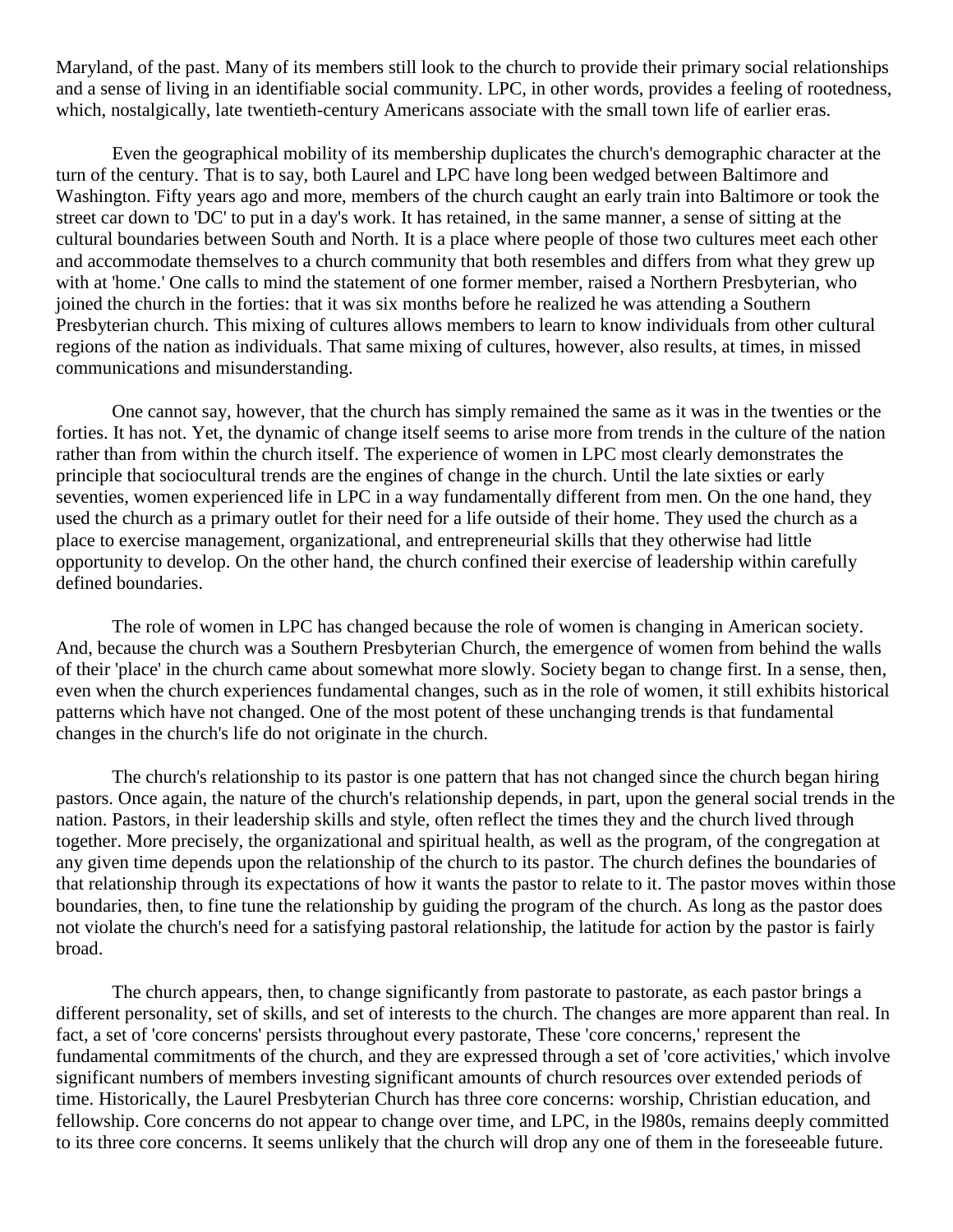The core activities with which the church embodies these core concerns include maintenance of an adequate facility, administration and stewardship, the Sunday School and youth activities, worship services and the choir, and fellowship events and programs. Core activities do change over time. Until recently, for example, a women's organization has always existed as a strong, ongoing element in church program. Now, however, the traditional women's program is fading away. Since the middle fifties, by the same token, the church's choir has emerged as a core activity expressing the church's core commitment to worship. It should be noted that the choir did not become a core activity until more than forty years after the church established its first permanent choir.

There is evidence, however, that a new core concern may be struggling to emerge as a fourth fundamental dimension in the life of the church. Until the sixties, ministry to and engagement in the Laurel community was not a core commitment of the church. The historian can point to particular programs, such as the Sunday School at times in the nineteenth century, or periods, such as those of Baker and Bird, when the church performed ministries directed at the community. What the historian cannot point to is a pattern of such activities that would reveal a core concern for meeting human need outside of the church. The congregation, for the most part, isolated itself from Laurel.

Since the mid-sixties, however, the church has more frequently engaged in particular activities designed to meet human need or reach out to people in Laurel. Over the last two decades, it has wrestled, from time to time, with the questions of where and how it can directly and locally minister to people in need. The church has established a series of committees and groups charged with such ministries. It is possible, then, that a new core concern is struggling to emerge.

One would expect, given the model of Christ himself, that a clearly defined commitment to ministering to human need, spiritual and physical, in the church's own community would emerge as a fully developed core concern expressed in a set of core activities. LPC members point out that the church has, in fact, become more open to the Laurel community. As evidence, they point to a number of outside groups which use the church building. They also cite the community activities, originally encouraged by the church, of a number of members. Yet, they also admit that the church has not yet defined concretely what community involvement means for it. It is not sure precisely what needs exist in its community which it can and should meet. Some members, in fact, argue that it is not even clear in which 'community' LPC, with its scattered membership, belongs.

As a result, the church has not established a set of outreach core activities involving significant numbers of individuals and amounts of resources over an extended period of time. Those community outreach and ministry activities conducted by the church have been dependent upon the personal interests of one or another of the pastors or of particular lay leaders. Unlike the Sunday School, worship, or fellowship programs, these activities have been sporadic and of relatively brief duration. The church, then, appears to be caught between the vision of a fourth core concern, first articulated some twenty years ago, and the powerful currents of a much longer past which focuses the attention of the church more narrowly on its own inner life. Whether or not the church will incorporate as a core concern and as a set of core activities the meeting of significant human need outside of its own organizational structures remains uncertain.

LPC has shown, over a period of nearly thirteen decades, a remarkable consistency in its expressions of its understanding of the Christian message. It has always placed worship at the center of its life. It has always invested deep concern in educating its children into the Christian faith. It has always valued the experience of a shared fellowship within its membership. It expects that its officers, particularly the pastor, will sustain and promote these core concerns. Its major internal crises have involved differences over worship, Christian education, or fellowship.

In other ways as well, the church has changed little over the years. It continues to depend upon its pastors for the quality of its program. It continues to be a highly mobile church and to display certain characteristics of a border state congregation. The most significant changes in its life have been the result of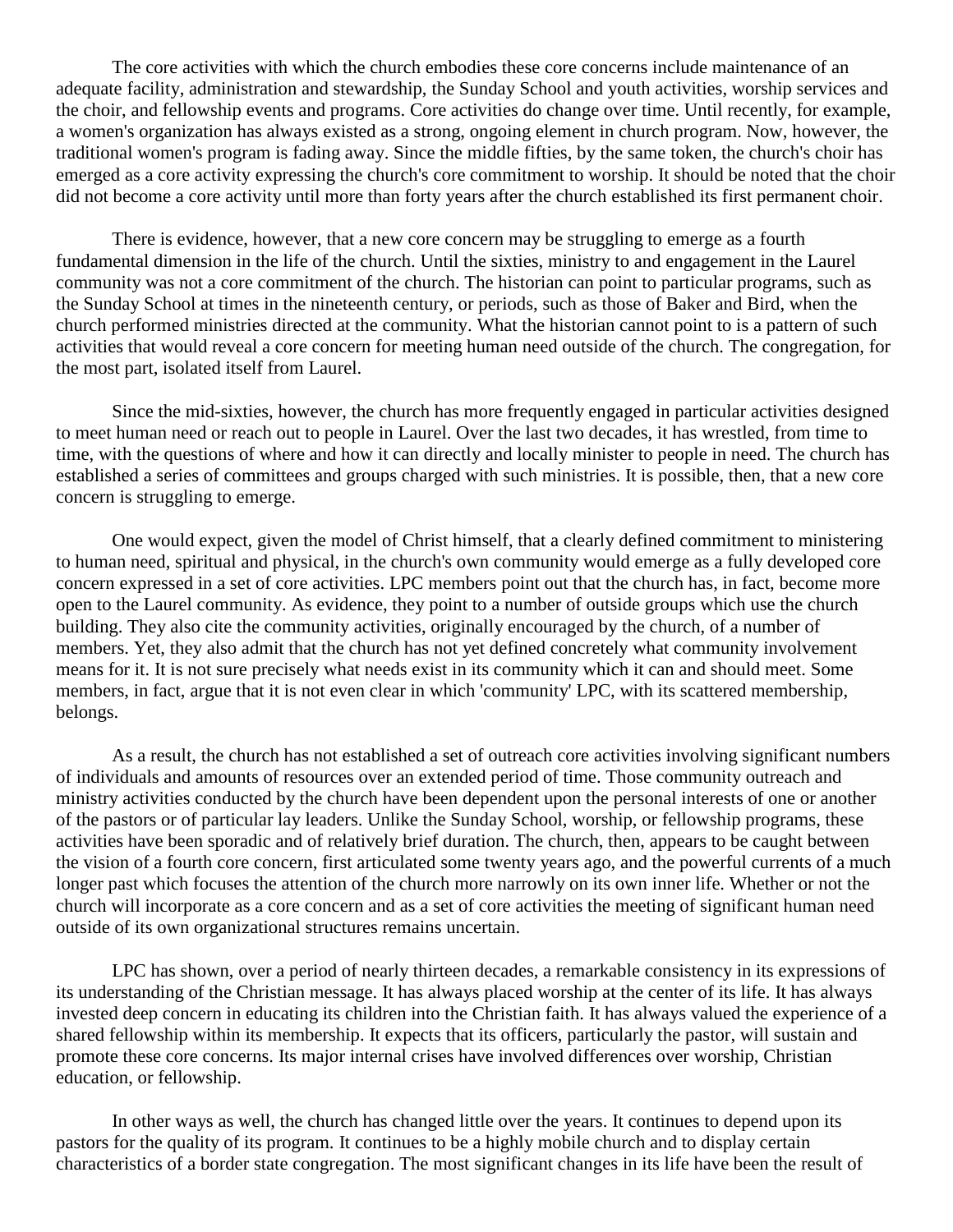social and demographic changes beyond its control. It continues to be a place where members give a great deal of time, effort, concern, and money to sustain its life. In short, for all of the vast social changes that have taken place in American society, in Laurel and its environs, and in the church itself, LPC continues to behave much as it always has behaved. The question its history poses, consequently, is this: is it not time for 'the Presbyterian Church at Laurel ' to take stock of the drifting decades? Faithfulness to the church's original calling in Christ would seem to urge reflection upon how those decades have both sustained and limited the witness of the Laurel Presbyterian Church to the self-giving love of Jesus Christ. Amen.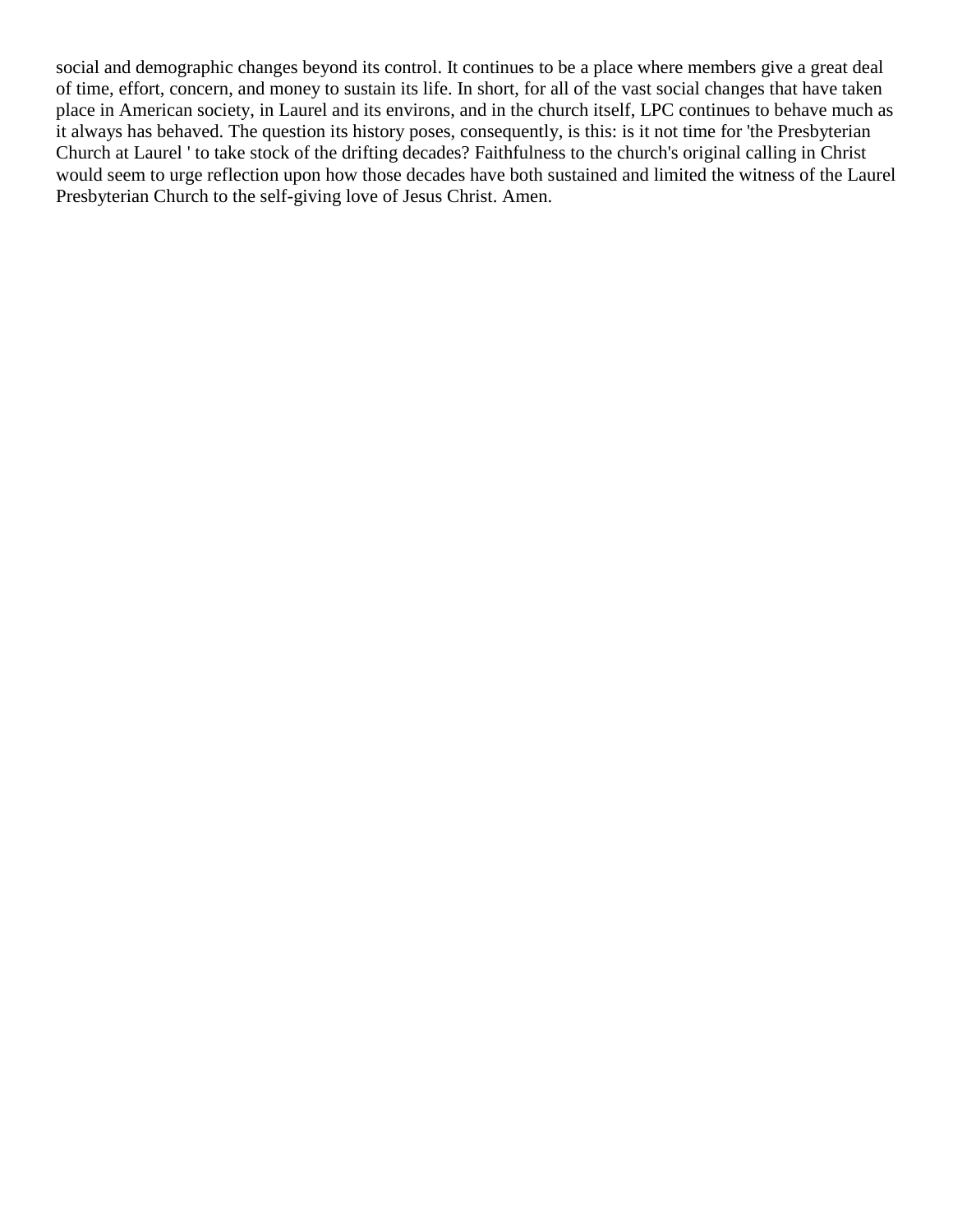# **Bibliography**

#### **Essay Concerning Primary Sources**

<span id="page-53-0"></span>The amount and quality of historical records available for the study of the Laurel Presbyterian Church depends upon the period studied. For the period 1860 to 1879 the record consists almost entirely of the minutes of the presbyteries to which the church belonged. While useful, those minutes give little insight into the daily life of the church. The original minutes of the Session for this period have disappeared. In 1904, George Earle, Clerk of Session, attempted to locate those minutes, and his inquiries showed that the minutes prior to 1879 had long been missing even then. The records of the various presbyteries do indicate that those minutes did exist and were now and again presented for approval by the presbyteries.

For the period 1879 to 1900, the minutes of the Session provide the primary record of the church's history supplemented by presbytery records. The minutes of Session are inadequate partly because Session met infrequently in this era and partly because they focus quite narrowly on the administrative affairs of the church. The period 1900 to 1917, particularly before 1910, has the richest documentation for any period down to the near present, thanks almost entirely to the efforts of Elder George Earle, who displayed a continuing concern to keep clear and full records of the history of the church. He created two new sets of records in addition to the minutes of Session, namely the minutes of the Board of Trustees and the minutes of the Congregation.

For the period 1911 to 1953, the minutes of Session are for long periods sketchy and provide little insight into the life of the church. At the same time, the minutes of Potomac Presbytery tended over the years to provide less and less direct information on the life of particular local churches. The effective living memory of older members does reach back to the early 1920s in a few instances, but those memories only become useful in the 1930s as these members became active in the church as adults. Oral history interviews do begin to uncover significant amounts of information when they reach the late 1940s and early 1950s. For the period 1953 to the present, as is to be expected, more records of various sorts exist than for any other period. The minutes of the Session tend to be more full. The files of the church contain many more records of other types going back into the 1960s. Oral sources are broad and richly informative.

#### **The Bibliography**

#### **Congregational Records**

Minutes of the Congregation (1900-1914)-includes minutes for Nominating and Building Committees Minutes of the Board of Trustees (1900-1921) Minutes of the Board of Deacons (1968-1970) Minutes of Circle Three, Women of the Church (1967-1982) Membership Rolls and Registers (Irregular from 1869) "The Presbyter" (1960-62, 1965-1986)

#### **Higher Judicatory Records**

Minutes of the General Assembly of the Presbyterian Church in the United States of America (1860-1869) Minutes of the General Assembly of the Presbyterian Church in the United States (1869) Minutes of the Presbytery of the District of Columbia. 1842-1846. (Presbyterian Church U.S.A. [New School]). Minutes of the Presbytery of Baltimore. 1860-1869. (Presbyterian Church U.S.A. [Old School]).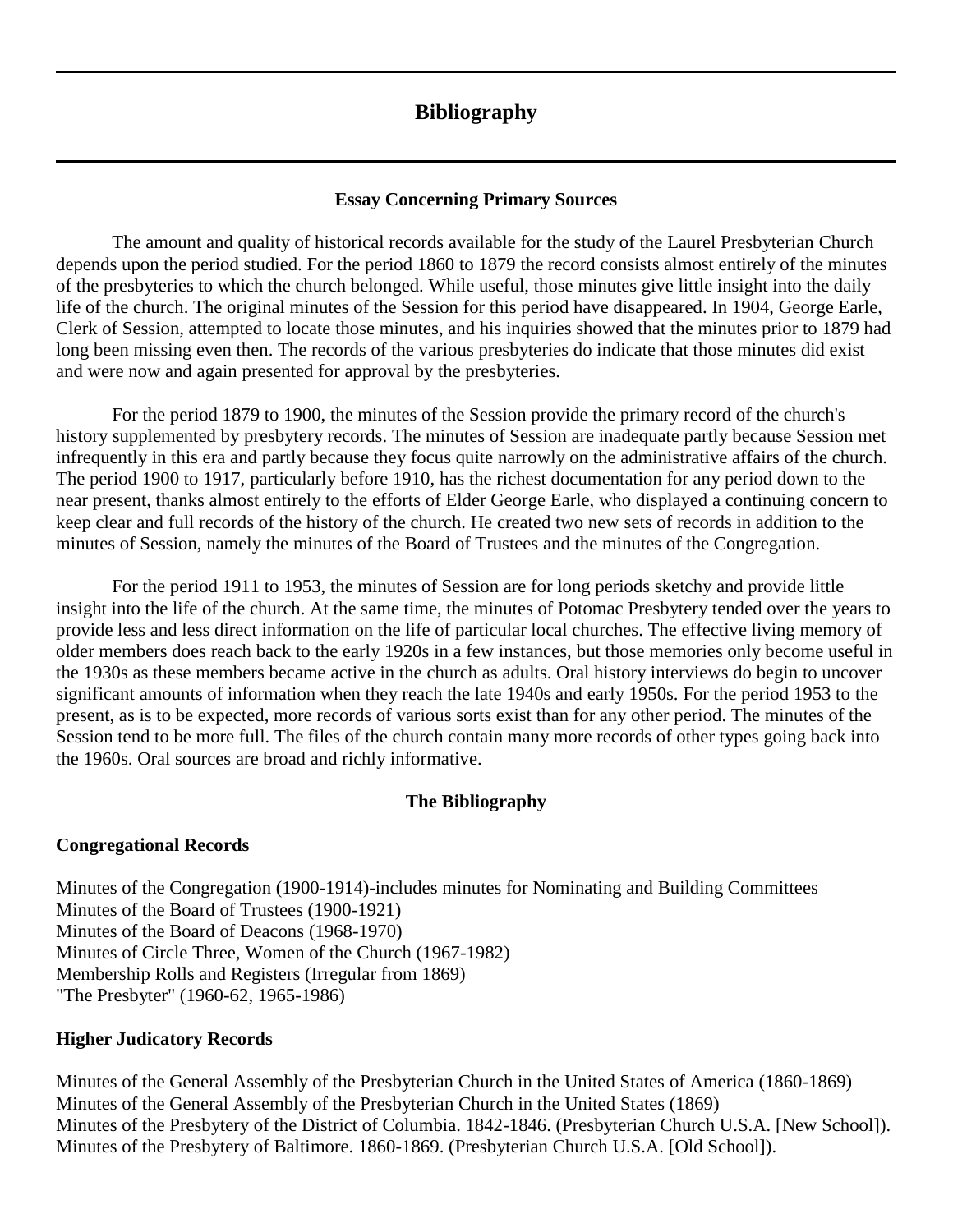Minutes of the Presbytery of Chesapeake including a summary of the Minutes of the Presbytery of Patapsco. 1868-1877. (Presbyterian Church U.S. ) Minutes of the Presbytery of Maryland. 1877-1912. (Presbyterian Church U.S.) Minutes of the Presbytery of Potomac. 1912-1911. (Presbyterian Church U.S.)

#### **Oral History Interviews**

Behenna, Patricia. Bird, Rev, Andrew R., Jr. Birdsong, Scott and Linda. Birdsong, Theodore and Katherine. Boyer, Edith. Boyer, Kenneth. Boyer, Raymond and Kathy. Bowie, Doris. Brown, Elmer. Clayman, Rev. George and Ida Mae. Cross, James, Jr. and Florence. Cross, James III and Laurel. Davis, Diane Harding, Irma and Joan. Harris, Rev. Albert. Hayes, Rev. Frank. Hayes, Rev. Tura Hoehn, Hubert. Hudson, Harry and Myra. Leppo, Marjorie. Luber, Elizabeth. Ritchie, Rev. Stuart. Sadler, James and Sandra. Sills, Arthur. Sonnenday, Rev. John. Turner, Blair and Chee Chee. Women of the Church, Circles 1 and 3, Wossowski, Russell.

#### **Secondary Sources**

Ahlstrom, Sydney E. *A Religious History of the American People* . New Haven: Yale, 1972.

Boyd, Lois A. and R. Douglas Brackenridge. *Presbyterian Women in America: Two Centuries of a Quest for Status* . Westport, Conn.: Greenwood Press, 1983.

Capron, Horace. 'Memoirs of Horace Capron.' Vol. I, 'Autobiography.' N.p., n.d. Photocopy at the National Agricultural Library.

Carter, John P. *Historical Sketch of the Synod of Baltimore* . Baltimore: William J. Carter, 1889.

Coleman, Jean. CHAPTER 29. N.p. 1979; distributed by Logos International, Plainfield, N.J.

Cook, William G. *Montpelier & the Snowden Family* . Edited by Carol-Jean Webster. N.p. 1916.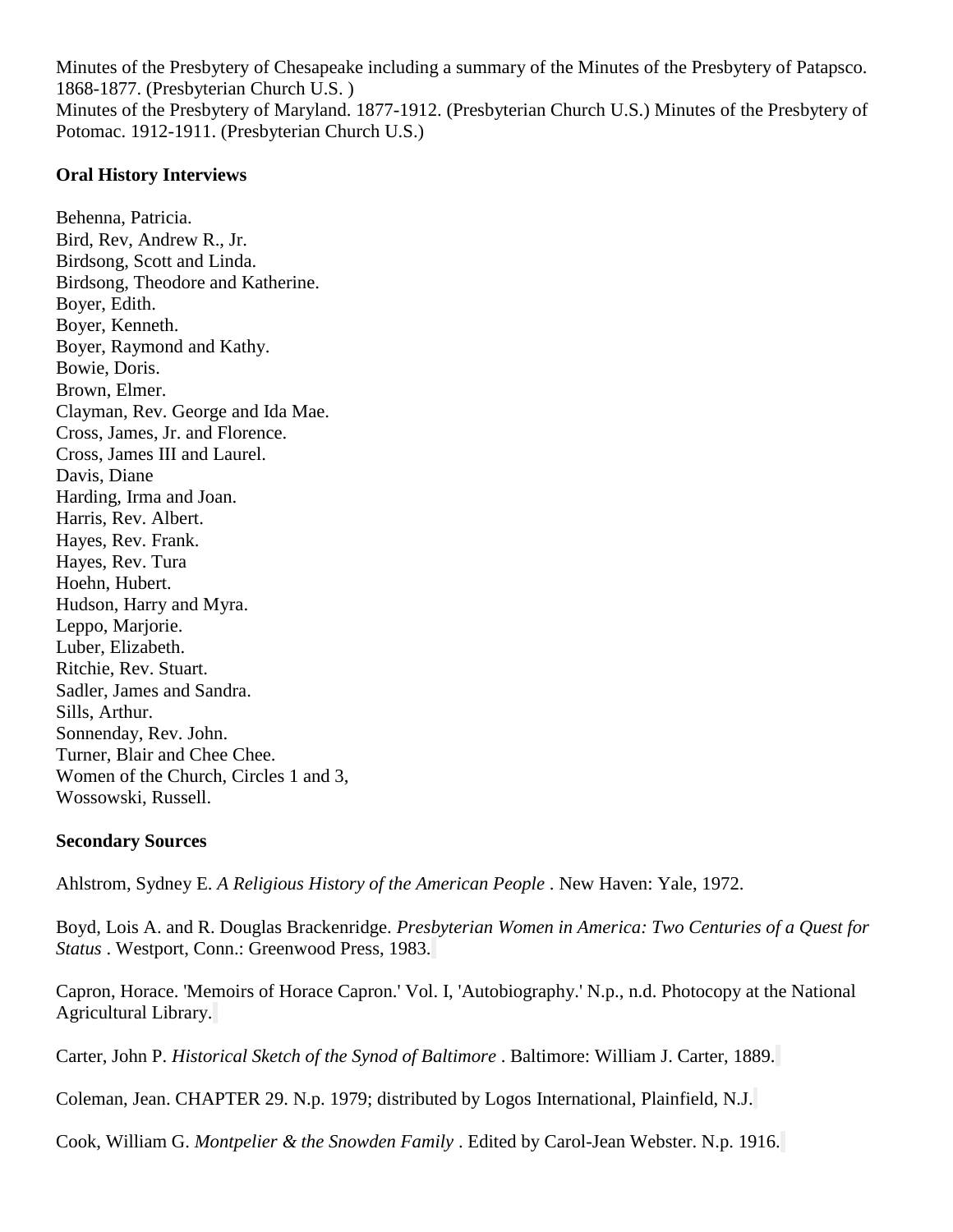Davis, Robert Pickens. *Maryland Presbyterian History* . Doctoral dissertation. Richmond: Union Theological Seminary, 1958.

Evitts, William J. *A Matter of Allegiances: Maryland From 1850 to 1861* . Baltimore: Johns Hopkins, 1974.

Hienton, Louise Joyner. *Prince George's Heritage* . Baltimore: Maryland Historical Society, 1972.

"A History of First United Methodist Church. Laurel, Maryland. 1840 to 1975." Laurel, Maryland: First United Methodist Church, 1975.

Lewis, Thomas Hamilton. comp. *Historical Record of the Maryland Annual Conference of the Methodist Protestant Church* . Baltimore: Methodist Protestant Book Concern, 1903.

Loetscher, Lefferts A. *A Brief History of the Presbyterians* . 3rd ed. Philadelphia: Westminster, 1978.

Marty, Martin. *Righteous Empire: The Protestant Experience in America* . New York: Dial, 1970.

Parker, Harold M., Jr. "Much Wealth and Intelligence: The Presbytery of Patapsco." *Maryland Historical Magazine* 60 (1965): 160-114.

*Planter's Advocate & Southern Maryland Advertiser* (1850s-1860s)

*Presbyterian Observer* 13 (October 28, 1886): Supplement.

Rothman, Sheila N. *Woman's Proper Place: A History of Changing Ideals and Practices, 1870 to the Present* . New York: Basic Books, 1978.

Ryan, Mary P. *Womanhood in America: From Colonial Times to the Present* . New York: New Viewpoints, 1975.

Slosser, Gaius Jackson. ed. *They Seek A Country: The American Presbyterians* . New York: Macmillan, 1955.

Smith, Joseph T. *Eighty Years* . Philadelphia: Westminster, 1899.

"St. Philip's Church. Laurel, Md." Laurel, Maryland: St. Philip's Episcopal Church, 1973.

Thompson, Ernest Trice. *Presbyterians In The South* . vol. 2. Richmond: John Knox Press, 1973.

Vander Velde, Lewis G. *The Presbyterian Churches And The Federal Union 1861-1869* . Cambridge: Harvard University Press, 1932.

Vaughn, Gerald F. and Patricia A. "The Life and Ministry of William Murray Stone, D.D., Bishop of Maryland, 1830-1838." *Historical Magazine Of The Protestant Episcopal Church* 35 (December 1966): 313-342.

Warner, Paul F. "The Maryland Annual Conference of the Methodist Protestant Church, 1865-1939." *Those Incredible Methodists* . Edited by Gordon Pratt Baker. Baltimore: Commission on Archives and History, Baltimore Conference, 1912: 230-244.

Wilfong, James C., Jr. " Laurel." In *Laurel , Maryland Souvenir Historical Booklet: Centennial 1870-1970* , Edited by Gertrude L. Poe. Laurel: N.p. 1970.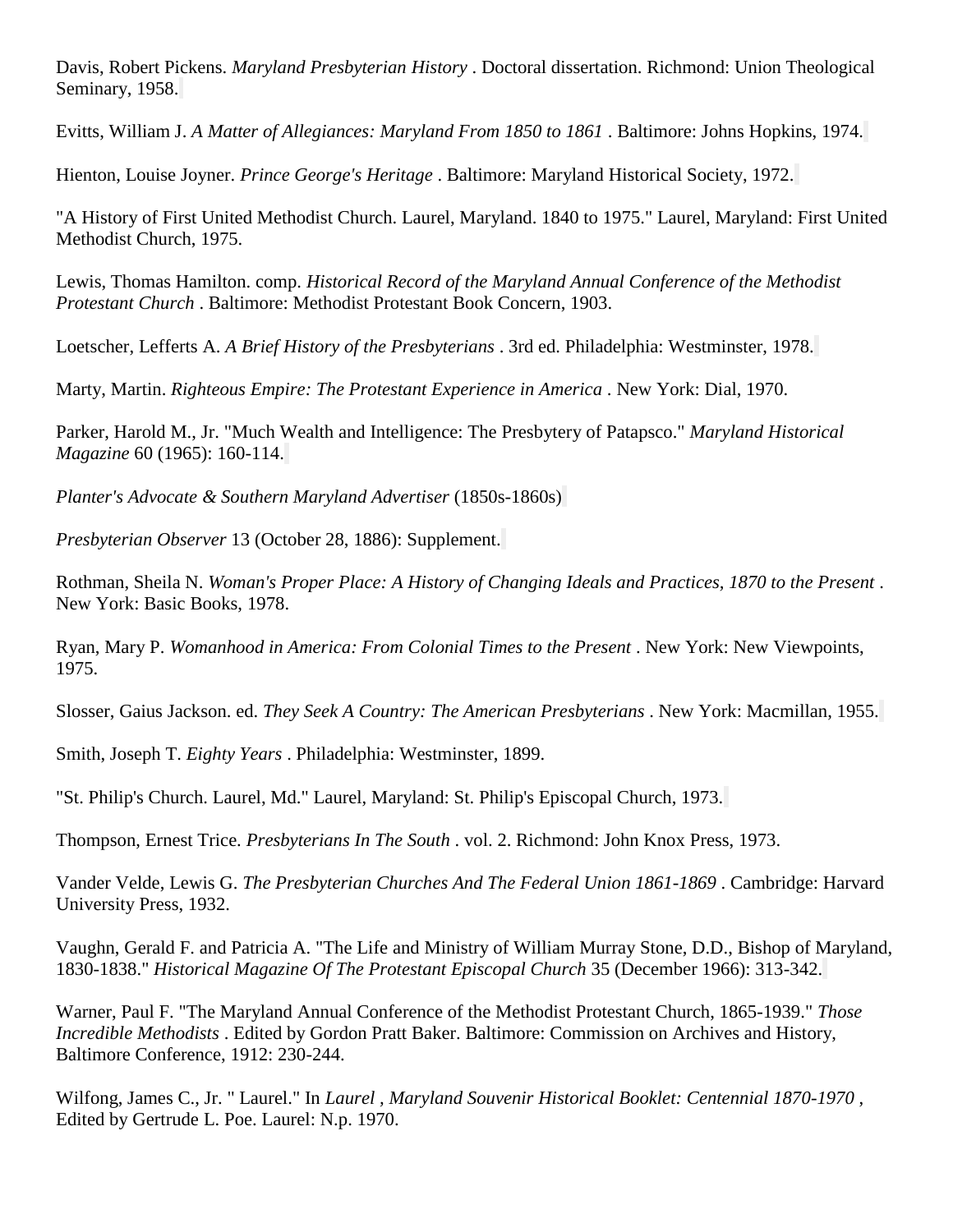# **Appendices**

#### **Appendix A: Higher Judicatories Related to LPC. 1860-1986**

#### <span id="page-56-1"></span><span id="page-56-0"></span>**American Presbyterian Church Government**

American Presbyterians developed three levels of church government, often termed 'judicatories,' above the level of the local church. Each PRESBYTERY is made up of representatives from the SESSIONS, local governing boards, of each church plus all of the clergy belonging to the presbytery. Presbyterian clergy are not members of local churches. They belong to presbyteries. Presbyteries take the place of bishops and exercise direct authority over the churches. SYNODS, composed of delegates from a number of presbyteries, form an intermediate level of church government. The GENERAL ASSEMBLY, also composed of delegates from the presbyteries, supervises the life of the whole church, establishes general policy, and acts as the court of final appeal for the church.

#### **American Presbyterian Denominational History**

In 1706, colonial Presbyterians formed the first higher judicatory, known simply as 'the Presbytery,' in American Presbyterian history. Eventually, Presbyterians formed several other presbyteries, which joined to form a single Synod. Theological divisions caused the Synod to split into two independent synods, which were reunited in 1758. After the American Revolution, in 1788, Presbyterians established the PRESBYTERIAN CHURCH IN THE UNITED STATES OF AMERICA (PCUSA). In 1837, one wing of the PCUSA, more traditionally Calvinistic, succeeded in ousting another group from the denomination. The first group became known as the OLD SCHOOL faction, and the second group was called the NEW SCHOOL faction. Each group retained the official name of PCUSA. Maryland churches remained almost entirely in the Old School denomination.

In 1857, the relatively small number of New School Presbyterians in the South withdrew from the staunchly anti-slavery New School denomination and formed the 'UNITED SYNOD.' When the Civil War broke out, the Old School Presbyterians in the South formed the PRESBYTERIAN CHURCH IN THE CONFEDERATE STATES OF AMERICA (PCCSA). The United Synod joined with the PCCSA in 1864, and after the Civil War the PCCSA changed its name to the PRESBYTERIAN CHURCH IN THE UNITED STATES (PCUS), often called the 'Southern Presbyterian Church.' Eventually the Synods of Missouri and Kentucky, along with the Presbytery of Patapsco in Maryland, left the PCUSA and joined the PCUS.

In 1869, the northern Old School and New School denominations reunited and continued to be called the PCUSA. The next major change among the Presbyterian denominations did not take place until 1958 when the PCUSA united with another branch of Presbyterianism, the UNITED PRESBYTERIAN CHURCH IN NORTH AMERICA, to form the UNITED PRESBYTERIAN CHURCH IN THE UNITED STATES OF AMERICA (PCUSA). The decades-long dialogue regarding reunion of the Northern and Southern branches of Presbyterianism finally led, in 1983, to the formation of the PRESBYTERIAN CHURCH (USA).

#### **Denominations Related to the Laurel Presbyterian Church**

1860-1867 PCUSA (Old School) 1867-1868 Patapsco Presbytery (Independent) 1867-1972 PCUS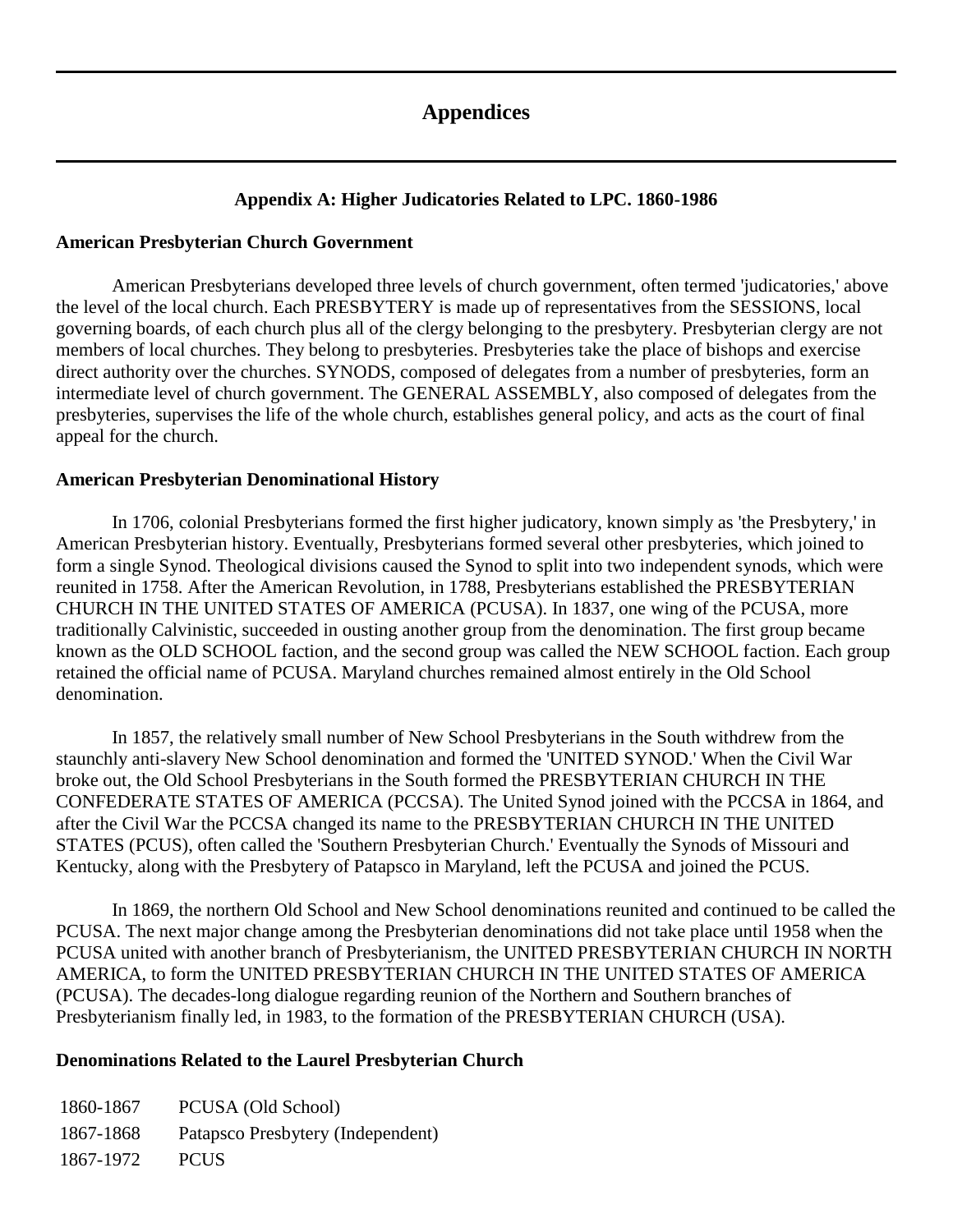1972-1983 PCUS and UPCUSA 1983-present PC( USA )

# **Presbyteries Related to the Laurel Presbyterian Church**

| 1860-1867    | Baltimore (PCUSA)                        |
|--------------|------------------------------------------|
| 1867-1868    | Patapsco (Independent)                   |
| 1868-1877    | Chesapeake (PCUS)                        |
| 1877-1912    | Maryland (PCUS)                          |
| 1912-1971    | Potomac (PCUS)                           |
| 1972-1983    | National Capital Union (PCUS and UPCUSA) |
| 1983-present | National Capital (PC(USA))               |

# **Appendix B: Pastors and Stated Supplies. 1860-1986**

<span id="page-57-0"></span>

| Apr        | 1863 | DR. JAMES G. HAMMER appointed Stated Supply.         |  |  |  |  |  |
|------------|------|------------------------------------------------------|--|--|--|--|--|
|            | 1868 | JOHN B. ROSS listed as Stated Supply.                |  |  |  |  |  |
| May        | 1870 | W.W. REESE installed as FIRST pastor.                |  |  |  |  |  |
| <b>Nov</b> | 1871 | Reese resigned.                                      |  |  |  |  |  |
| Dec        | 1872 | H.E.C. BASKERVILLE installed as SECOND pastor        |  |  |  |  |  |
| May        | 1874 | Baskerville's relationship dissolved by presbytery.  |  |  |  |  |  |
| Jun        | 1874 | JAMES NICOLS Installed as THIRD pastor.              |  |  |  |  |  |
| Dec        | 1895 | Nicols died in office.                               |  |  |  |  |  |
| May        | 1896 | G. WILBUR SHIPLEY installed as FOURTH pastor.        |  |  |  |  |  |
| Sep        | 1899 | Shipley resigned.                                    |  |  |  |  |  |
| Oct        | 1901 | ADOLPH E. BAKER Installed as FIFTH pastor.           |  |  |  |  |  |
| Dec        | 1904 | Baker resigned.                                      |  |  |  |  |  |
| Jun        | 1905 | ANDREW R. BIRD assumed duties as SIXTH pastor.       |  |  |  |  |  |
| Jan        | 1910 | Bird resigned.                                       |  |  |  |  |  |
| Apr        | 1911 | WALTER W. EDGE Installed as SEVENTH pastor.          |  |  |  |  |  |
| Oct        | 1912 | Edge resigned.                                       |  |  |  |  |  |
| Mar        | 1913 | HENRY C. BIRD assumed duties as Stated Supply.       |  |  |  |  |  |
| Oct        | 1914 | RAYMOND S. HITTINGER installed as EIGHTH pastor.     |  |  |  |  |  |
| Dec        | 1916 | Hittinger resigned.                                  |  |  |  |  |  |
| Apr        | 1917 | HENRY C. BIRD again assumed duties as Stated Supply  |  |  |  |  |  |
| Jun        | 1919 | Bird resigned.                                       |  |  |  |  |  |
| Sep        | 1920 | THEODORE B. ANDERSON assumed duties as NINTH pastor. |  |  |  |  |  |
| Jun        | 1924 | Anderson 's pastoral relationship dissolved.         |  |  |  |  |  |
| Oct        | 1924 | L.H. EIKEL Installed as TENTH pastor.                |  |  |  |  |  |
| <b>Nov</b> | 1926 | Eikel resigned.                                      |  |  |  |  |  |